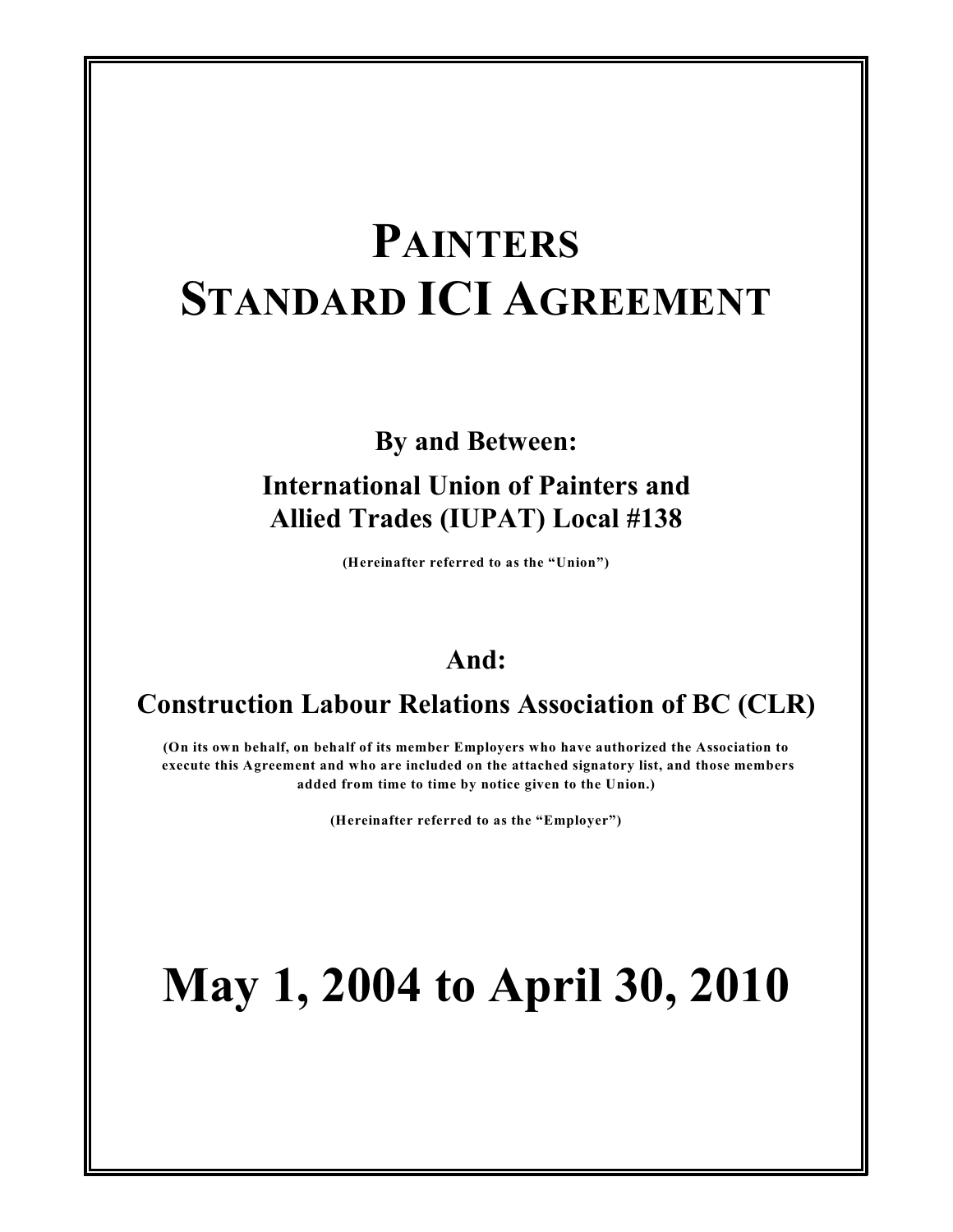# **Table of Contents**

**Refer to Appendix "A" for definitions and abbreviations applicable to this Agreement.**

| Article               | 1.000 |  |
|-----------------------|-------|--|
| Article               | 2.000 |  |
| Article               | 3.000 |  |
| Article               | 4.000 |  |
| Article               | 5.000 |  |
| Article               | 6.000 |  |
| Article               | 7.000 |  |
| Article 8.000         |       |  |
| Article 9.000         |       |  |
| <b>Article 10.000</b> |       |  |
| <b>Article 11.000</b> |       |  |
| <b>Article 12.000</b> |       |  |
| <b>Article 13.000</b> |       |  |
| <b>Article 14.000</b> |       |  |
| <b>Article 15.000</b> |       |  |
| <b>Article 16.000</b> |       |  |
| Article 17.000        |       |  |
| <b>Article 18.000</b> |       |  |
|                       |       |  |

# **Minimum Straight Time Hourly Wage Rates**

| Schedule "A1" |  |
|---------------|--|
|               |  |
| Schedule "A3" |  |

# **Employer Contributions and Employee Deductions**

| Schedule "B2" |  |
|---------------|--|
| Schedule "B3" |  |
|               |  |
|               |  |
| Appendix "B"  |  |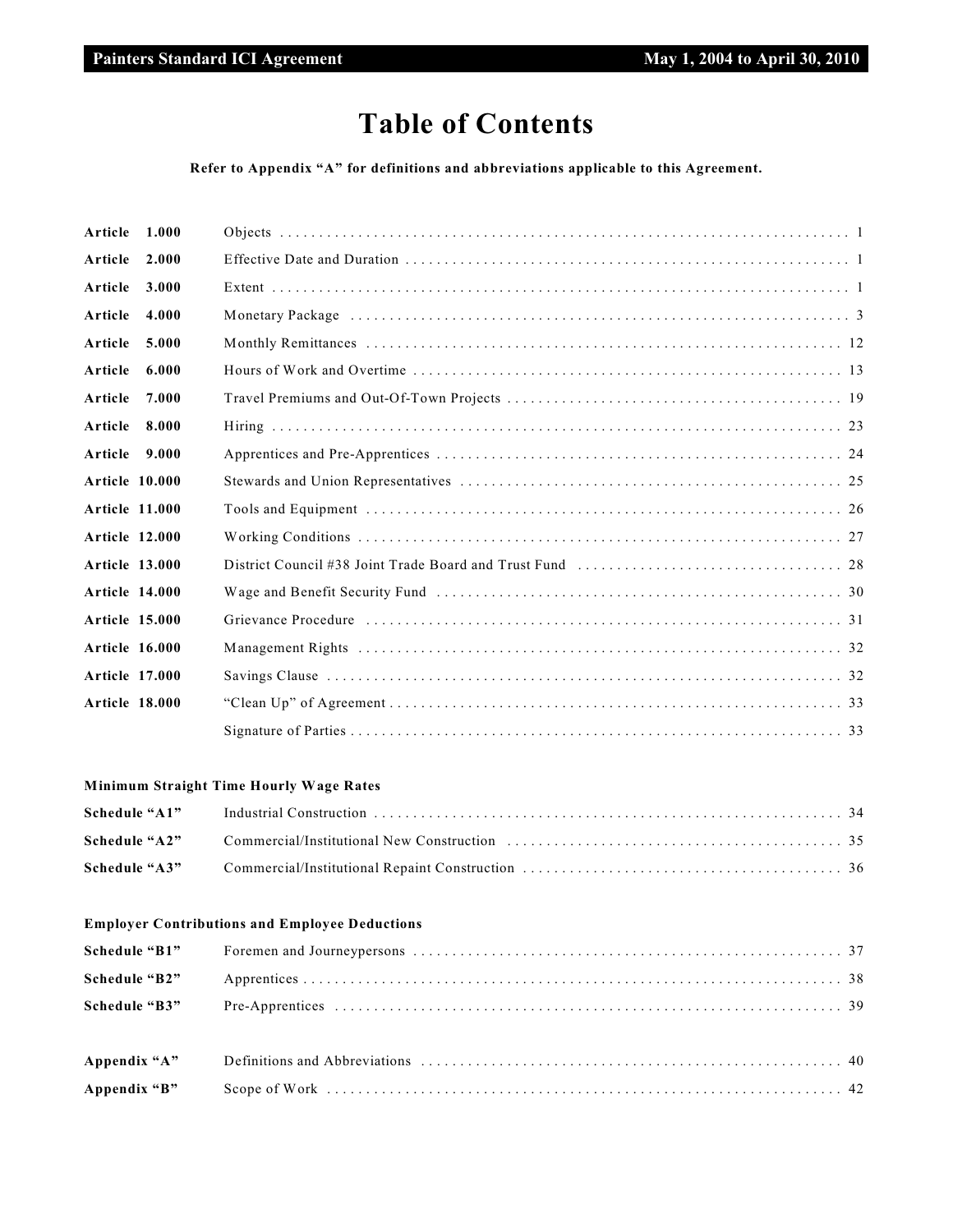# **ARTICLE 1.000 - OBJECTS**

The objects of this Agreement shall be to stabilize the industry, elevate the trade, promote peace and harmony between Employers and Employees, facilitate the peaceful adjustment of all disputes and grievances, and prevent strikes, lockouts, waste, expense, and avoidable and unnecessary delays in construction.

# **ARTICLE 2.000 - EFFECTIVE DATE AND DURATION**

- **2.100** This Agreement shall be for the period from and including May 1, 2004, to and including April 30, 2010, and from year to year thereafter subject to the right of either party to this Agreement, within four (4) months immediately preceding the date of expiry of this Agreement, which is April 30, 2010, or immediately preceding the last day of April in any year thereafter, by written notice to require the other party to this Agreement to commence collective bargaining.
- **2.200** Should either party give written notice to the other party pursuant hereto, this Agreement shall thereafter continue in full force and effect until the Union shall give notice of a strike, or the Employer shall give notice of a lockout, or the parties shall conclude a renewal or revision of this Agreement, or a new collective agreement.
- **2.300** The operation of Section 50 (2) and Section 50 (3) of the *Labour Relations Code* is hereby excluded.
- **2.400** A copy of this Agreement shall be filed with the LRB.

### **ARTICLE 3.000 - EXTENT**

#### **3.100 Scope of Work**

# **3.101 Work Jurisdiction**

This Agreement shall govern all industrial, commercial and institutional work within the jurisdiction of the painter which is performed by the Employer within the province of British Columbia. The work jurisdiction of the painter shall be as determined from time to time by the Umpire of the Jurisdictional Assignment Plan. Refer also to Appendix "B".

#### **3.102 Extraction and Removal of Spent Blast Abrasive**

- **(a)** The extraction and removal of spent blast abrasive by mechanical means is work which is normally performed by signatory Employers, and as such is work which is governed by the Scope of Work pursuant to this Agreement.
- **(b)** Notwithstanding Article 3.102 (a) and Article 3.300, such work may be subcontracted to a nonsignatory Employer when the client or government regulations dictate the usage of a particular firm or firms due to availability or client policy, and/or when the signatory Employer(s) who normally performs such services are prevented from doing so by lack of available equipment.

#### **3.103 Work Performed by Employers**

- **(a)** Not more than one (1) partner/shareholder/director of any one (1) Employer shall be allowed to perform work ordinarily performed by a journeyperson.
- **(b)** An Employer who works with the tools of the trade shall hire a minimum of one (1) journeyperson, and shall work the same hours as his Employees.

# **3.200 Modifications of Agreement Provisions**

#### **3.201 Enabling**

**(a)** When, in the opinion of any party to this Agreement, certain work might be secured for Employers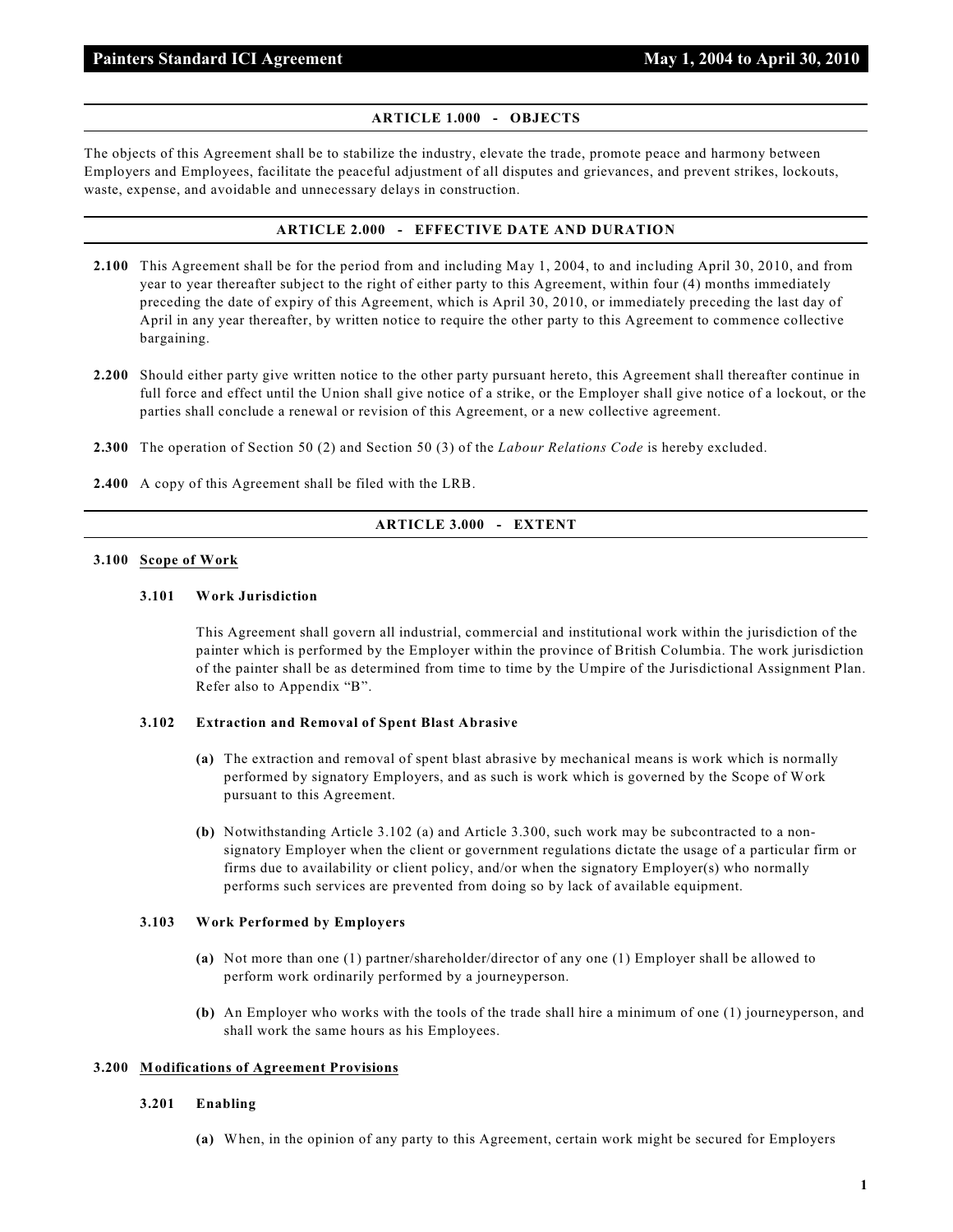signatory to this Agreement, or the work in progress can be executed more economically or efficiently, and present conditions of work (including hours of work) contained in this Agreement are not consistent with efficiency or practicality, then the conditions contained in this Agreement may be modified to govern such work on specified projects. The consent of the Employer and Employee(s) employed on the project and the Union shall be sufficient to modify said conditions and such modifications shall not be deemed to be a violation or be subject to a grievance under this Agreement.

**(b)** Notwithstanding Article 3.201 (a) it shall be a violation of this Agreement for the parties to agree to the reduction and/or elimination of any of the Employer contributions required in accordance with this Agreement without the specific prior written consent of both CLR and the Union.

#### **3.202 More Favourable Painting Agreement**

In the event that the Union signs or recognizes any Painting Agreement which is more favourable to the Employers covered under this Agreement, the terms of such Painting Agreement shall be included in this Agreement in the applicable Local Union area.

#### **3.300 Subcontracting**

- **3.301 (a)** There shall be no subletting, directly or indirectly, either in whole or in part, for any labour services required by any Employer in performance of work included in the Scope of Work in this Agreement, to any person, persons, or contracting firm not signatory to this Agreement. The Union reserves the right to withdraw its members from any project(s) of an Employer's if such Employer fails to act in accordance with the foregoing.
	- **(b)** Notwithstanding Article 3.301 (a), work which has traditionally been subcontracted by Employers by reason of specialized skills or equipment not generally within the Employer's resources (i.e. erection and removal of complex or extensive scaffolding and maintenance of equipment more extensive than routine servicing) shall be exempt from such provision.
- **3.302** The Union agrees not to allow its membership to contract, subcontract, or estimate on work for their own gain, nor to act in any capacity other than that of an Employee. Any member agreed by both parties to be in violation of this Article shall be terminated by the Employer and shall be disciplined by the Union.

#### **3.400 Union Security and Affiliation**

- **3.401** Subject to reasonable notice given to the Employer, it shall not be a violation of this Agreement for the Union to withdraw its members from a project(s) for rendering assistance to labour organizations, and/or refusal on the part of Union members to handle any materials, equipment or product declared unfair by Building Trade Councils, or manufactured, assembled, or produced by an employer whose employees are on strike against or are locked out by an employer.
- **3.402 (a)** Subject to reasonable notice given to the Employer, it shall not be a violation of this Agreement for the Union to withdraw its members from a project(s) for refusal on the part of Union members to work alongside workers whose employer(s) is either non-union or certified by CLAC or CISIWU.
	- **(b)** Notwithstanding Article 3.402 (a), such provision shall not apply if the Union has waived the application of such provision on a project(s), and/or if such workers are performing work outside the work jurisdiction claimed by the IUPAT and a union recognized by the IUPAT as having such work jurisdiction has consented to their employment.

#### **3.500 Bargaining**

- **3.501** CLR is authorized to bargain on behalf of its member Employers who have authorized the Association to execute this Agreement, and those members added from time to time by notice given to the Union, in all matters relating to the negotiation, re-negotiation or amendment of this Agreement.
	- **(a)** Such CLR member Employers shall be bound by the terms and conditions of this Agreement, and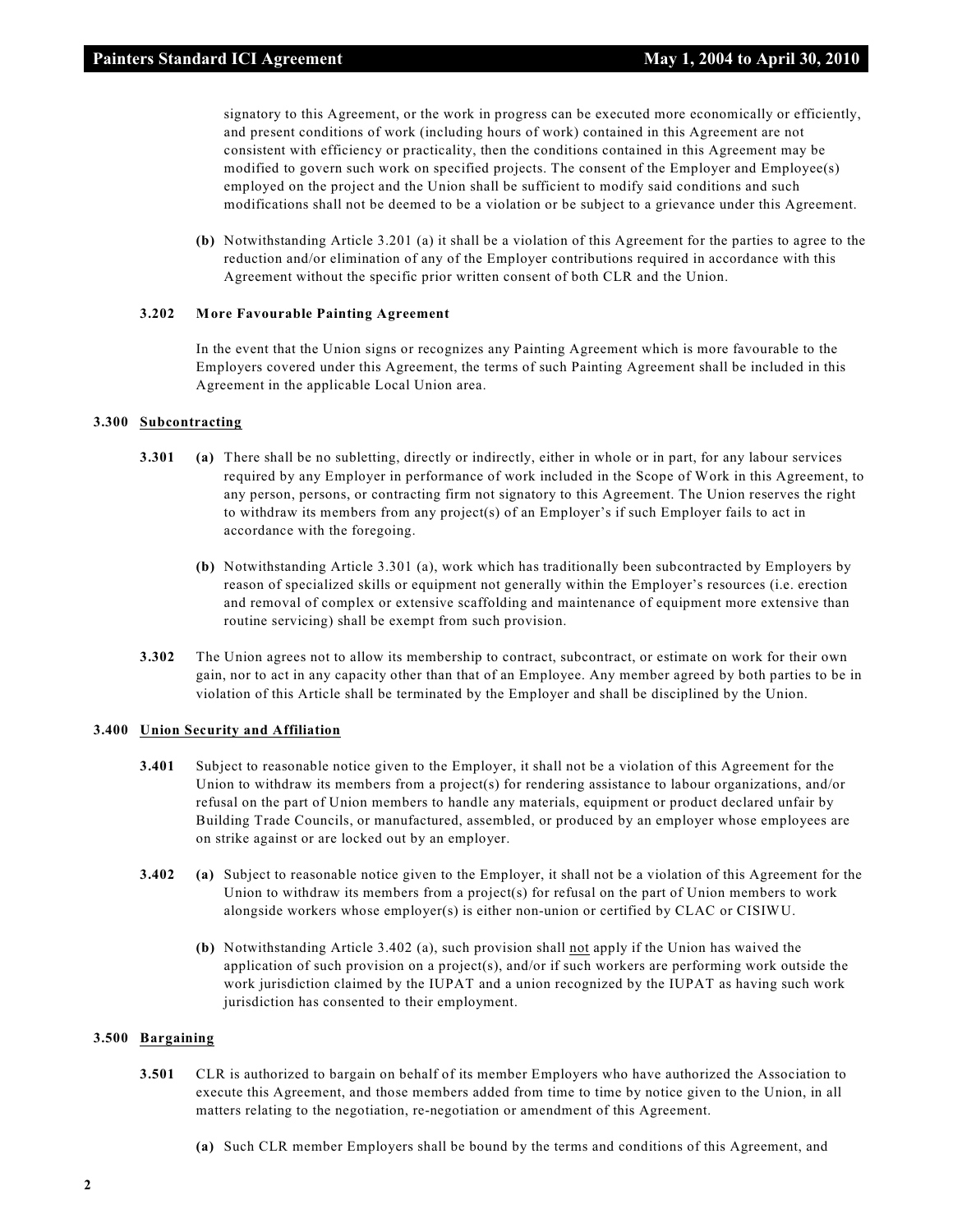any/all amendments to this Agreement which are subsequently negotiated between the parties during the term of this Agreement, and any subsequent Agreement governing the same Scope of Work which is negotiated between the parties.

- **(b)** In the event a CLR member Employer, subsequent to the signing of this Agreement, ceases to be a member of CLR, or withdraws authorization for CLR to execute the applicable terms and conditions on their behalf, such Employer shall nevertheless continue to be bound by the terms and conditions of this Agreement, pursuant to Article 2.100, until such time as the Employer becomes bound to a new collective agreement with the Union for the work governed by this Agreement.
- **3.502** The Employer shall not bargain directly with Employees on matters relating to the terms and conditions of employment. Any agreement between an Employer and an Employee governed by this Agreement is null and void.
- **3.503** In the event legislation or a tribunal of competent jurisdiction rules that construction industry bargaining and/or collective agreements shall be conducted, administered, or effected (i.e. employer accreditation), under a single or multi-trade entity, the terms and conditions of this Agreement shall apply in their entirety for the painting industry.

#### **3.600 Multi-Employer Certification**

The parties to this Agreement shall cooperate in and support in every way the institution, at the initiative of the Union, of multi-employer certification. It is further agreed that such multi-employer certification shall be instituted along traditional trade-lines and shall not be used in any way to resolve jurisdiction or to affect the present (July/80) status quo between trades.

#### **ARTICLE 4.000 - MONETARY PACKAGE**

# **4.100 Monetary Package Increases**

#### **4.101 Wage Rates**

The journeyperson minimum straight time hourly wage rate shall be increased in accordance with the following schedules. All other Employee classifications shall be recalculated accordingly.

#### **(a) Industrial Construction Projects**

Total increase  $= $ 7.25$  per hour

| September 1, 2005 | \$ 1.12 per hour + 12% holiday pay = \$ 1.25 |
|-------------------|----------------------------------------------|
| May 1, 2006       | \$1.12 per hour + 12% holiday pay = \$1.25   |
| May 1, 2007       | \$1.34 per hour + 12% holiday pay = \$1.50   |
| May 1, 2008       | \$ 1.12 per hour + 12% holiday pay = \$ 1.25 |
| May 1, 2009       | \$ 1.12 per hour + 12% holiday pay = \$ 1.25 |
| April 1, 2010     | \$ 0.67 per hour + 12% holiday pay = $$0.75$ |

#### **(b) Commercial/Institutional New Construction Projects**

Total increase  $=$  \$ 6.25 per hour

| September 1, 2005 | \$ 1.12 per hour + 12% holiday pay = \$ 1.25 |
|-------------------|----------------------------------------------|
| May 1, 2006       | \$1.12 per hour + 12% holiday pay = \$1.25   |
| May 1, 2007       | \$ 0.67 per hour + 12% holiday pay = \$ 0.75 |
| May 1, 2008       | \$ 0.89 per hour + 12% holiday pay = \$ 1.00 |
| May 1, 2009       | \$ 1.12 per hour + 12% holiday pay = \$ 1.25 |
| April 1, 2010     | \$ 0.67 per hour + 12% holiday pay = $$0.75$ |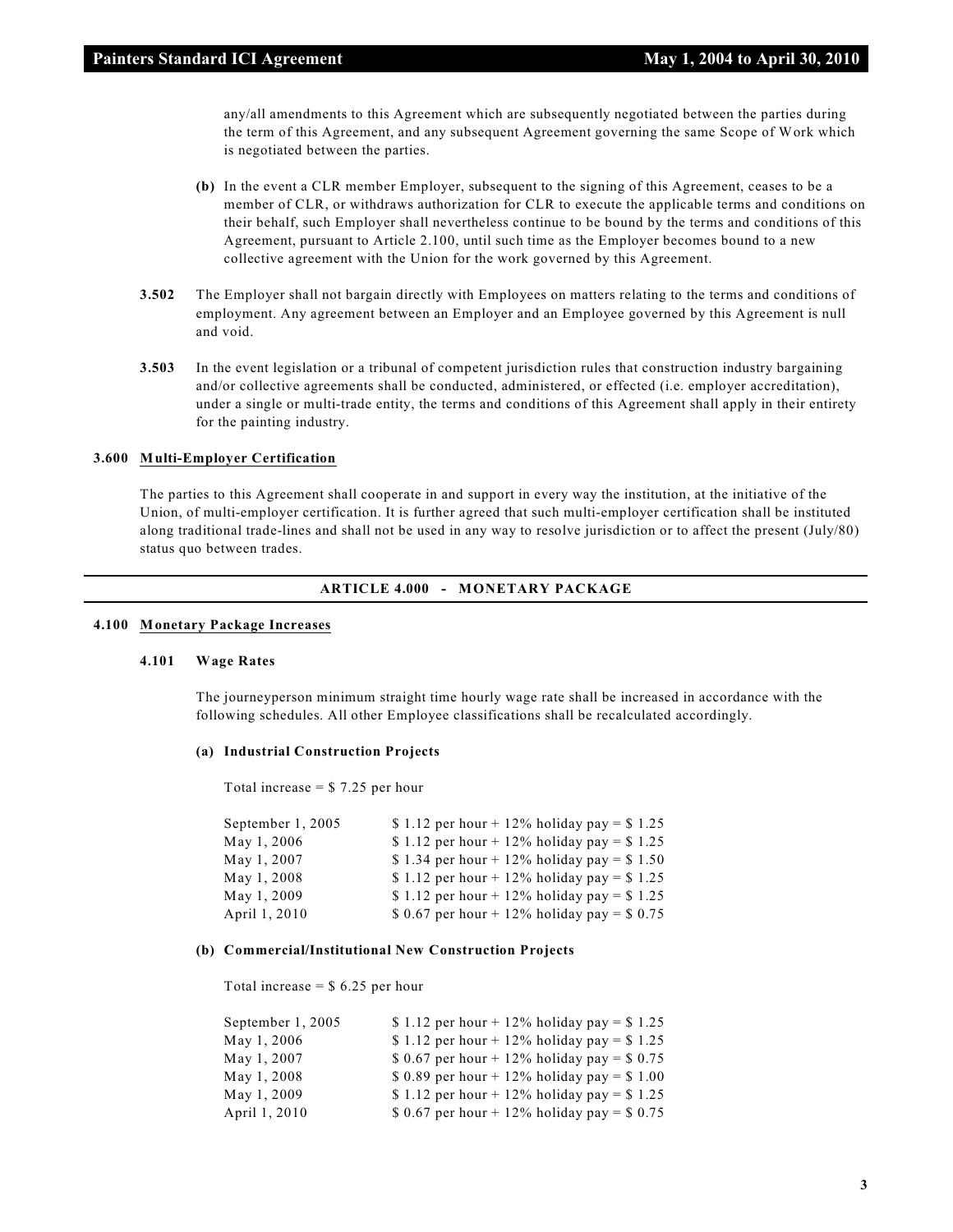#### **(c) Commercial/Institutional Repaint Construction Projects**

Total increase  $=$  \$ 6.25 per hour

| September 1, 2005 | \$ 1.12 per hour + 12% holiday pay = \$ 1.25 |
|-------------------|----------------------------------------------|
| May 1, 2006       | \$1.12 per hour + 12% holiday pay = \$1.25   |
| May 1, 2007       | \$ 0.67 per hour + 12% holiday pay = \$ 0.75 |
| May 1, 2008       | \$ 0.89 per hour + 12% holiday pay = \$ 1.00 |
| May 1, 2009       | \$1.12 per hour + 12% holiday pay = \$1.25   |
| April 1, 2010     | \$ 0.67 per hour + 12% holiday pay = \$ 0.75 |

#### **4.102 Employer Contributions**

Employer contributions shall be increased in accordance with the following schedule.

# **(a) All Projects**

Total increase  $=$  \$ 0.30 per hour

| November $1, 2005$ | \$ 0.10 per hour (allocated to JTB or Union Health & Welfare Plan) |
|--------------------|--------------------------------------------------------------------|
| November $1, 2006$ | \$ 0.10 per hour (allocated to JTB or Union Health & Welfare Plan) |
| November 1, 2007   | \$ 0.10 per hour (allocated to JTB or Union Health & Welfare Plan) |

# **4.200 Minimum Straight Time Hourly Wage Rates**

If an Employee works on multiple projects during the same working shift, and the applicable minimum straight time hourly wage rate differs between such projects, such Employee shall be paid the highest applicable minimum straight time hourly wage rate for the entire shift. For example, if an Employee works two (2) hours on an Industrial project and six (6) hours on a Commercial/Institutional (New) project during the same eight (8) hour working shift, such Employee shall be paid the applicable Industrial rate for the entire eight (8) hour shift.

#### **4.201 Industrial Construction**

#### **(a) Wage Schedule**

The minimum straight time hourly wage rates as provided for within Schedules "A1" attached hereto shall apply to all work performed under the Scope of Work of this Agreement on Industrial Construction projects as defined within Appendix "A". Refer also to Article 4.300 for premiums which may be applicable and Article 8.200 for wage rate information regarding permit workers.

#### **(b) Industrial Endorsement Ticket**

The intent of this provision is to motivate journeyperson Employees to obtain their Industrial endorsement tickets in a timely manner, while still providing such Employees with a guarantee that their wage rate will not be cut in the event they choose not to do so.

- **(i)** Notwithstanding any/all contrary interpretation of this Agreement, the Commercial/Institutional New Construction wage schedule shall apply on all Industrial Construction projects for any/all journeyperson Employees who do not possess a valid Industrial endorsement ticket.
- **(ii)** Notwithstanding Article 4.201 (b) (i), if a journeyperson Employee does not possess an industrial endorsement ticket and such Employee is/was both a Union member in good standing and a journeyperson as of September 1, 2005, then such Employee shall nevertheless be entitled to receive the full journeyperson Industrial wage rate, where applicable, through April 30, 2008. After such date however, the Industrial wage rate applicable for such Employee shall be frozen at the April 30, 2008 level, and no further wage rate increase(s) shall be applicable until such time as the Commercial/Institutional New Construction wage rate has risen to a level which is greater than the frozen wage rate, at which time the Commercial/Institutional New Construction wage rate shall apply.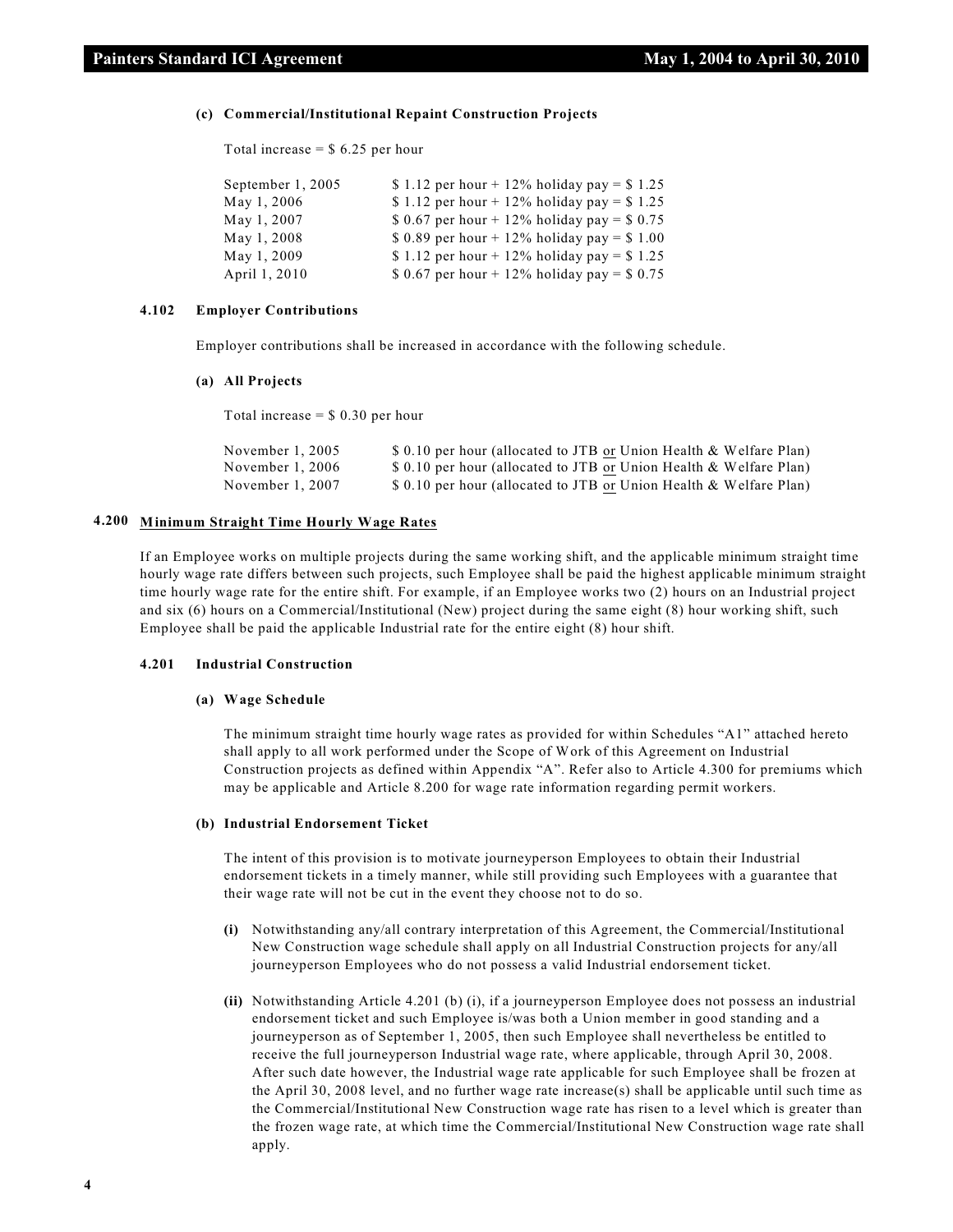#### **(c) Inclement Weather Hour Bank**

In recognition of the fact that inclement weather may cause a hardship to both Employers and Employees, the provisions of Article 6.803 may also be implemented on any Industrial Construction project with the mutual agreement of the Employer and the Union. Notwithstanding the foregoing, the Union agrees that it will not withhold its agreement if the Employer can demonstrate that a majority of the crew (i.e.  $50\% + 1$ ) on the project support implementation.

# **4.202 Commercial/Institutional New Construction**

#### **(a) Wage Schedule**

The minimum straight time hourly wage rates as provided for within Schedules "A2" attached hereto shall apply to all new construction work performed under the Scope of Work of this Agreement on Commercial/Institutional Construction projects as defined within Appendix "A". Refer also to Article 4.300 for premiums which may be applicable and Article 8.200 for wage rate information regarding permit workers.

#### **(b) Definition of "New Construction Work"**

The term "new construction work" shall be defined as work on any project on which the monetary value of the painting contract does not exceed fifty percent (50%) of the total monetary value of the project. On such projects, the Commercial/Institutional New Construction wage schedule shall apply.

# **4.203 Commercial/Institutional Repaint Construction Projects**

#### **(a) Wage Schedule**

The minimum straight time hourly wage rates as provided for within Schedules "A3" attached hereto shall apply to all work involving the preparation, painting and/or wall covering of any previously finished surface as performed under the Scope of Work of this Agreement on Commercial/Institutional projects as defined within Appendix "A". Refer also to Article 4.300 for premiums which may be applicable and Article 8.200 for wage rate information regarding permit workers.

#### **(b) Definition of "Repaint Construction"**

The term "repaint construction" shall be defined as work on any project on which the monetary value of the painting contract exceeds fifty percent (50%) of the total monetary value of the project. On such projects, the Commercial/Institutional Repaint Construction wage schedule shall apply.

#### **(c) Hours of Work (Inclement Weather)**

Refer to Article 6.900.

#### **4.300 Premiums**

The following premiums shall be paid in addition to the applicable minimum straight time hourly rate.

| 4.301 | Paperhanging, wall covering or other sheeting work                          | $$1.00$ per hour |
|-------|-----------------------------------------------------------------------------|------------------|
| 4.302 | Spray painting, sandblasting, building cleaning (by steam or other process) |                  |
|       | (a) Industrial Construction                                                 | \$2.00 per hour  |
|       | <b>(b)</b> Commercial/Institutional Construction (New and Repaint)          | $$1.50$ per hour |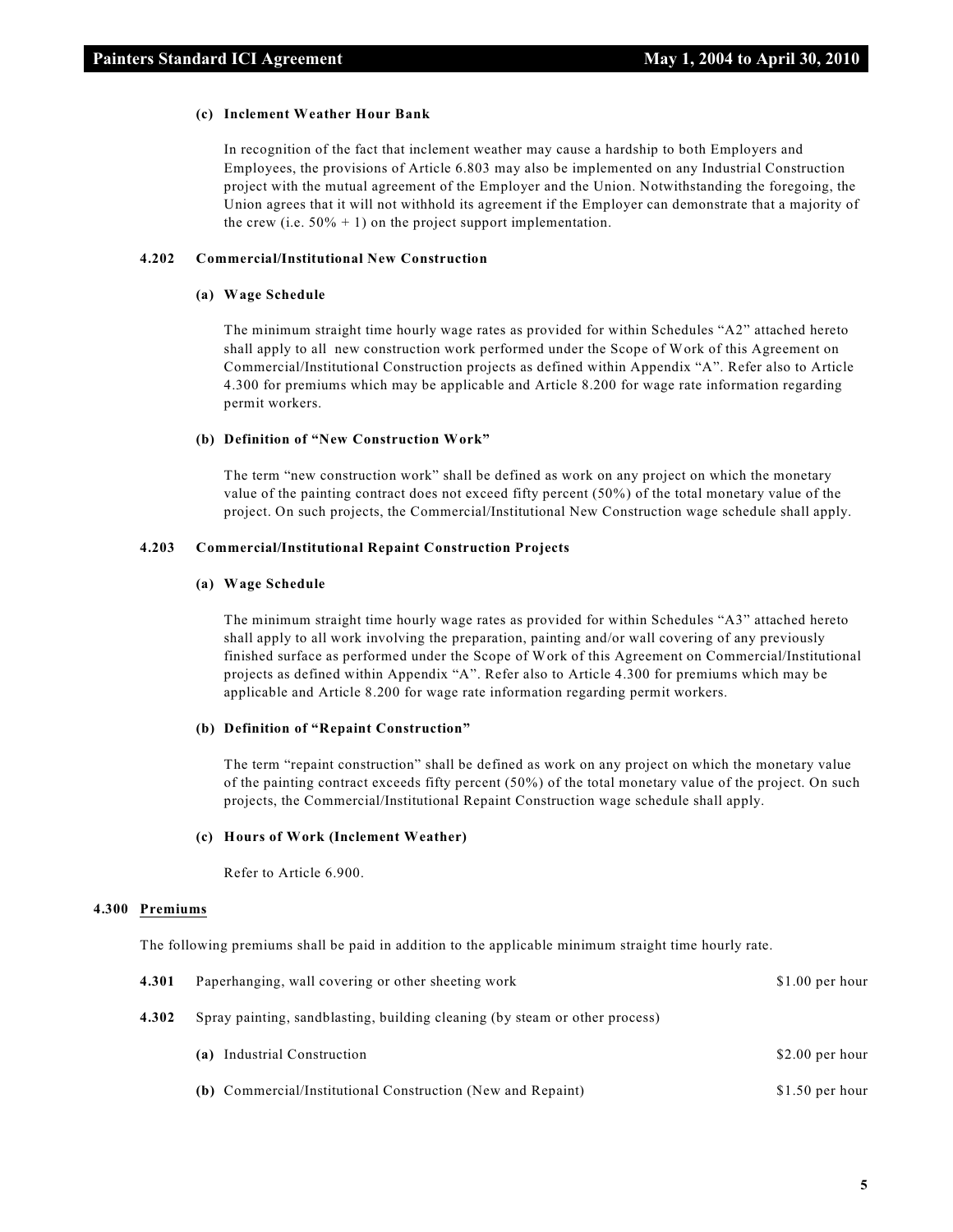#### **4.303 Altitude and Hazard Pay**

- **(a)** A premium of fifty cents (\$0.50) per hour, over and above the otherwise applicable minimum straight time hourly wage rate, shall apply to all work performed from scaffolds fifty (50) feet and over. Such premium shall also be applicable to work performed on bridges, towers, tanks, cranes, erected structural steel, gantries, poles, stacks, refinery vessels, skeleton structures, where access may be gained with or without scaffolding.
- **(b)** A premium of seventy five cents (\$0.75) per hour, over and above the otherwise applicable minimum straight time hourly wage rate, shall apply to all work performed over two hundred and fifty (250) feet. Notwithstanding the foregoing, such premium shall not apply to work on buildings.
- **(c)** Notwithstanding Articles 4.303 (a) and (b), no premium shall apply until work is actually performed.
- **(d)** The height standard referenced in Articles 4.303 (a) and (b) shall be determined by what a painter would generally term to be the "length of the fall required", provided the base from which the height is determined shall project at least twelve (12) feet from the working vertical surface.
- **(e)** When working with or near injurious chemicals in confined areas or close quarters, Employees shall be required to use an Employer supplied airhood or respirator as per WorkSafe BC Regulations.

#### **4.400 Employee Classifications**

#### **4.401 Foremen**

It shall be a violation of this Agreement for an Employer to require an Employee to act as either an "A" Foreman or "B" Foreman unless such Employee is paid the applicable Foreman rate.

#### **(a) "A" Foreman**

When the Employer considers it necessary to appoint a Foreman in charge of five (5) or more Employees, such Foreman shall be paid three dollars (\$3.00) per hour over and above the otherwise applicable minimum straight time hourly wage rate. Refer also to Schedules "A1" through "A3" attached hereto. No "A" Foreman shall have his wage rate reduced as a result of this Article.

#### **(b) "B" Foreman**

When the Employer considers it necessary to appoint a Foreman in charge of up to four (4) Employees, such Foreman shall be paid two dollars (\$2.00) per hour over and above the otherwise applicable minimum straight time hourly wage rate. Refer also to Schedules "A1" through "A3" attached hereto.

#### **(c) Calculation of Otherwise Applicable Wage Rate**

The calculation of the otherwise applicable wage rate over and above which the Foreman premium is added, shall specifically include any/all premiums (i.e. paperhanging, steam cleaning, altitude, etc.) which may apply.

# **(d) Selection and Qualification**

All "A" and "B" Foremen shall be selected and assigned at the option of the Employer, and shall possess a recognized Tradesperson Certificate in the trade.

#### **4.402 Apprentices**

Refer to Article 9.100 for additional provisions regarding apprentices.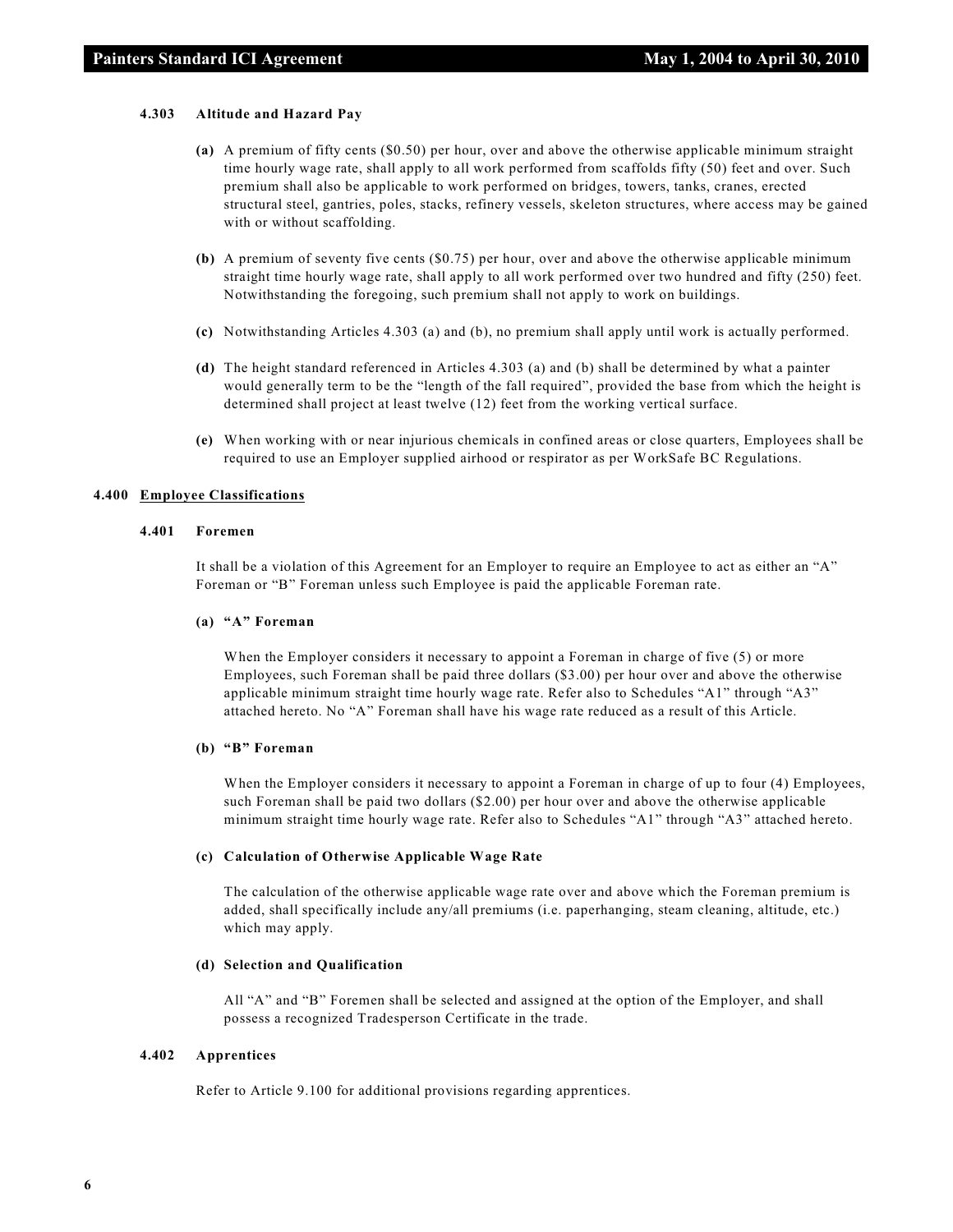#### **(a) Classification and Wage Rates**

Effective March 1, 2007, all apprentices shall be classified in accordance with the following schedule. The minimum straight time hourly wage rate for an apprentice shall be the applicable percentage of the applicable minimum straight time hourly wage rate for a journeyperson on the project. Refer also to Schedules "A1" through "A3" attached hereto.

| A6              | $5,001$ hours to $6,000$ hours | 80% |
|-----------------|--------------------------------|-----|
| A <sub>5</sub>  | 4,001 hours to 5,000 hours     | 75% |
| AA              | 3,001 hours to 4,000 hours     | 70% |
| A <sub>3</sub>  | $2,001$ hours to $3,000$ hours | 65% |
| A <sub>2</sub>  | $1,001$ hours to $2,000$ hours | 55% |
| $\overline{A}1$ | 0 hours to 1,000 hours         | 50% |
|                 |                                |     |

Contact the Union or CLR for the apprentice classifications and applicable percentages which applied prior to March 1, 2007.

#### **(b) Employer Contribution to Union Pension Plan**

The Employer contribution to the Union Pension Plan shall not be required on behalf of an apprentice. Refer also to Article 4.602 (b).

#### **(c) Apprentice Trade School Fund Employee Deduction**

Refer to Article 4.703.

# **4.403 Pre-Apprentices**

Refer to Article 9.200 for additional provisions regarding pre-apprentices.

# **(a) Wage Rates**

The minimum straight time hourly wage rate for a pre-apprentice shall be thirty-five percent (35%) of the applicable journeyperson minimum straight time hourly wage rate on the project. Refer also to Schedules "A1" through "A3" attached hereto.

#### **(b) Holiday Pay**

The combined annual vacation pay and statutory holiday pay for a pre-apprentice shall be eight percent (8%). Refer also to Article 4.501 (b).

#### **(c) Employer Contribution to Union Health & Welfare Plan**

The Employer contribution to the Union Health & Welfare Plan on behalf of a pre-apprentice shall be calculated in accordance with the formula provided in Article 4.601 (b).

#### **(d) Employer Contribution to Union Pension Plan**

The Employer contribution to the Union Pension Plan shall not be required on behalf of a preapprentice. Refer also to Article 4.602 (b).

# **4.500 Annual Vacation and Statutory Holidays**

# **4.501 Vacation Pay and Statutory Holiday Pay**

#### **(a) Foremen, Journeypersons and Apprentices**

Annual vacation pay shall be six percent (6%) of gross earnings and statutory holiday pay shall be six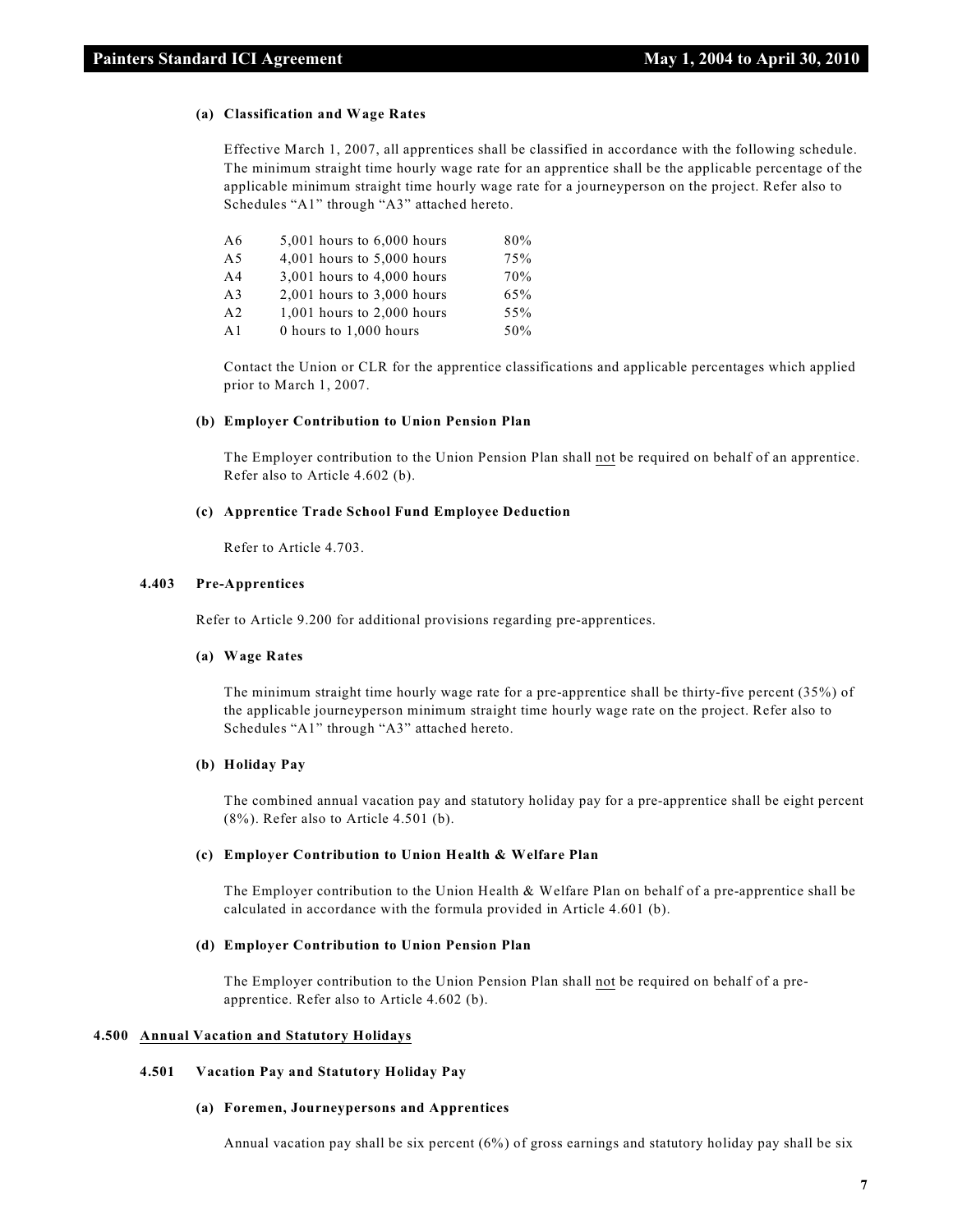percent (6%) of gross earnings. Annual vacation pay and statutory holiday pay shall be combined at the rate of twelve percent (12%) of gross earnings, and shall be paid to each Employee on each pay cheque and upon termination of employment.

#### **(b) Pre-Apprentices**

Annual vacation pay shall be four percent (4%) of gross earnings and statutory holiday pay shall be four percent (4%) of gross earnings. Annual vacation pay and statutory holiday pay shall be combined at the rate of eight percent (8%) of gross earnings, and shall be paid to each Employee on each pay cheque and upon termination of employment.

## **4.502 Annual Vacation**

An Employee may take up to three (3) weeks annual vacation in any calendar year. The vacation period shall be arranged by mutual agreement between the Employee and the Employer. Such mutual agreement shall not be unreasonably withheld for any Employee who has worked 1,200 hours for the specific Employer in the previous twelve (12) month.

#### **4.503 Statutory Holidays**

**(a)** The following Statutory Holidays shall apply to Industrial Construction projects.

New Year's Day, Heritage Day (3<sup>rd</sup> Monday in February), Good Friday, Easter Monday, Victoria Day, Canada Day, Friday preceding B.C. Day, B.C. Day, Friday preceding Labour Day, Labour Day, Thanksgiving Day, Remembrance Day, Christmas Day, Boxing Day, and/or any other day so proclaimed by the Federal, Provincial, or Territorial Governments. When a Statutory Holiday falls on a Saturday or Sunday, the following working day shall be observed.

**(b)** The Statutory Holidays provided for in Article 4.503 (a) shall also apply to work performed on Commercial/Institutional Construction (New and Repaint) projects, except as follows.

On Commercial/Institutional Construction (New and Repaint) projects, Heritage Day  $(3<sup>rd</sup>$  Monday in February) and the Friday preceding Labour Day may be floated, and the day therefore worked at straight time rates, with an alternate day scheduled to be taken off as mutually agreed between the Employer and the Employee.

#### **4.600 Employer Contributions**

The Employer contributions as provided for within Schedules "B1" through "B3" attached hereto shall apply to all work performed in accordance with this Agreement. All remittances for hours of work on Industrial Construction projects shall be calculated and paid on the basis of "hours earned". All remittances for hours of work on Commercial/Institutional New Construction projects shall be calculated and paid on the basis of "hours worked". All remittances for hours of work on Commercial/Institutional Repaint Construction projects shall be calculated and paid on the basis of "hours worked". Refer to Appendix "A" for definitions.

#### **4.601 Union Health & Welfare Plan**

- **(a)** The Employer shall contribute the required amount(s) to the Union Health & Welfare Plan in the manner set forth in Article 5.000. Such amount(s), and the effective date(s) applicable thereto, shall be as stipulated within Schedules "B1" through "B3" attached hereto.
- **(b)** Notwithstanding Article 4.601 (a), the Employer contribution to the Union Health & Welfare Plan required on behalf of a pre-apprentice shall be calculated as follows: ((A x B)  $\div$  C) where
	- $A =$  the "full rate" Employer contribution to the Union Health & Welfare required on behalf of a Foreman, journeyperson and/or apprentice
	- B = the minimum "full rate" contribution hours required in order to be eligible for Plan coverage, and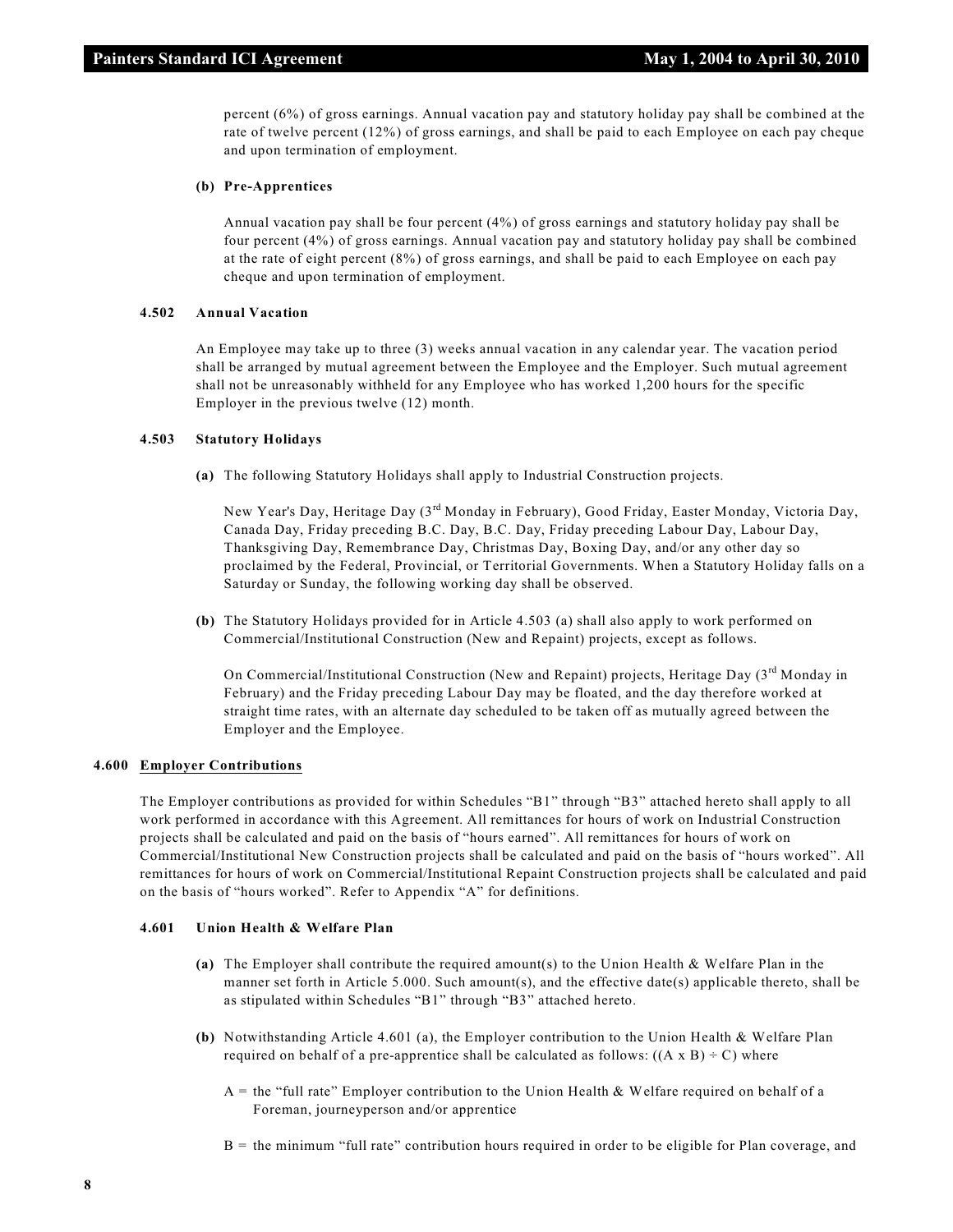$C =$  the maximum number of hours an individual is entitled to be employed as a pre-apprentice.

The application of this formula will ensure that if an individual is employed as a pre-apprentice for the maximum number of hours permitted in accordance with this Agreement, such individual will have received sufficient contributions to the Union Health & Welfare Plan on his behalf to ensure that he is eligible for coverage immediately thereafter. Notwithstanding the foregoing, a pre-apprentice shall not be entitled to receive benefits under the Union Health and Welfare Plan while employed as a preapprentice. Refer also to Article 9.200.

**(c)** In the event the Provincial Government should legislate a new method of payment, such as a payroll tax, which reduces or replaces the current method of payment for MSP benefits, the monies now allocated for such current method of payment shall remain part of the Union's monetary package, and may be reallocated at the Union's discretion.

# **4.602 Union Pension Plan**

- **(a)** The Employer shall contribute the required amount(s) to the Union Pension Plan in the manner set forth in Article 5.000. Such amount(s), and the effective date(s) applicable thereto, shall be as stipulated within Schedules "B1" through "B3" attached hereto.
- **(b)** No Employer contribution to the Union Pension Plan shall be required on behalf of apprentices and/or pre-apprentices.
- **(c)** The parties adopt and agree to be bound by the terms and conditions of the Agreement and Declaration of Trust establishing the said International Union of Painters and Allied Trades Union & Industry Pension Fund (Canada), including any alterations, additions or amendments thereto, as if original parties thereto, and as if the same formed part of this Agreement.

#### **4.603 Contract Administration Fund (CAF)**

- **(a)** Each Employer, regardless of whether such Employer is a member of CLR, shall contribute thirteen cents (\$0.13) per hour, inclusive of GST, to the CAF, in the manner set forth in Article 5.000. CLR may alter this amount by providing the Union with sixty (60) calendar days' written notice. CLR shall bear any/all costs which may be incurred as a direct result of the Union having to change their Employer monthly remittance report form because of a change in the Employer contribution to the CAF.
- **(b)** The Union shall collect and forward to CLR, without exception, all monies designated for the CAF and received in accordance with the Employer monthly remittance report. Payment to CLR shall be made by the Union not later than the last day of the month in which such amount was received and shall be accompanied with a summary report that provides hours of work and fund remittances by each Employer working under this Agreement. A designated representative of CLR may inspect, upon appointment, the receipts and records of the Union related to the CAF.

#### **4.604 MPDA Management Fund**

#### **(a) Recognition**

- **(i)** The Union recognizes the importance of Employers having a Management Fund to promote the interests of Building Trade Unionized Painting Contractors in the province of British Columbia.
- **(ii)** The Employers recognize that the Union represents their Employees and shall not in any way be party to any funding that recognizes and/or promotes the interests of either non-union or non Building Trade Union Painting Contractors.
- **(iii)** In the event that the intent of Article 4.604 (a) (ii) is violated, the parties agree that the requirement for funding as specified in Article 4.604 (b) shall be null and void.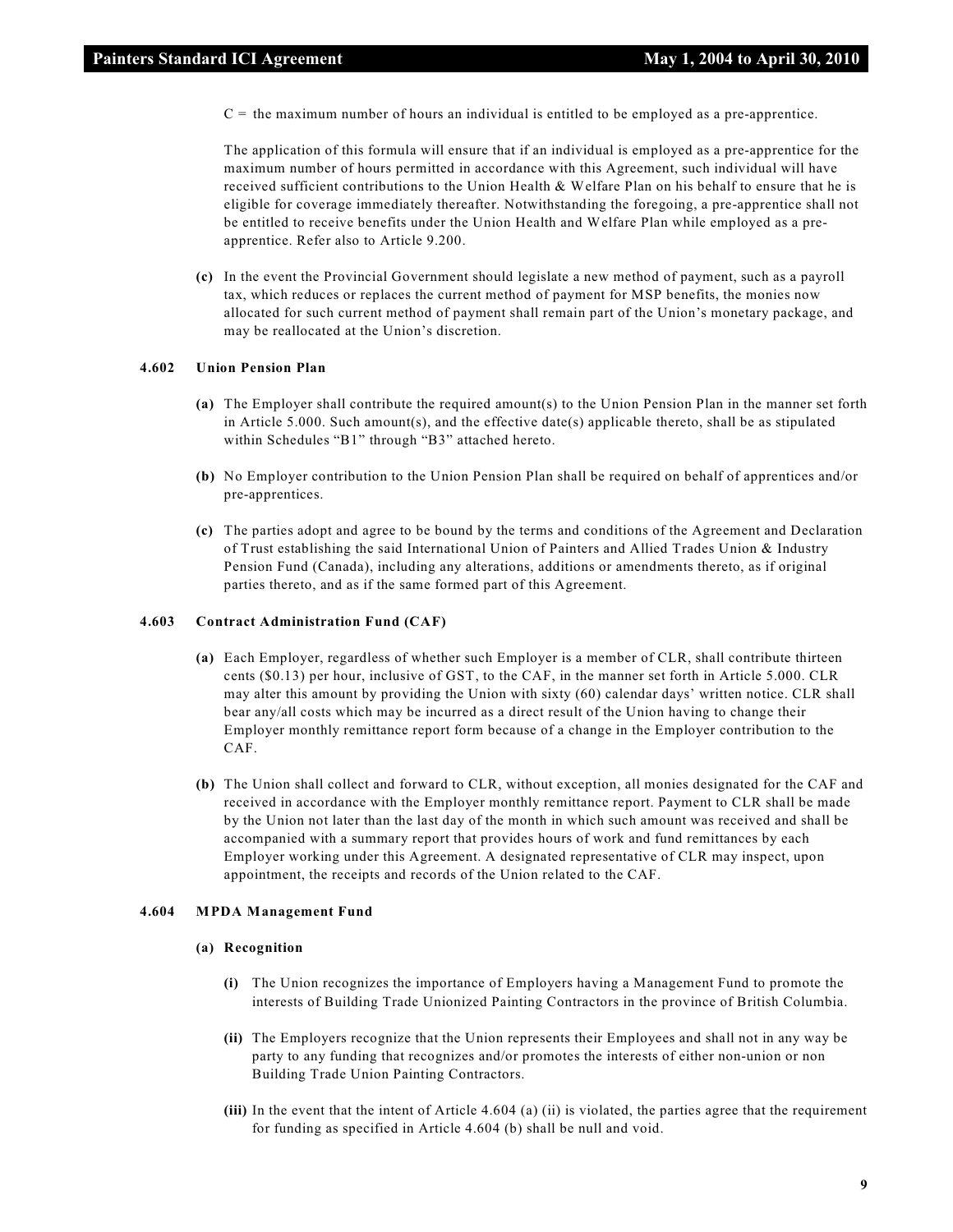#### **(b) Funding**

- **(i)** The Employer shall contribute ten cents (\$0.10) per hour to the MPDA Management Fund in the set forth in Article 5.000. The foregoing shall apply regardless of whether or not the Employer is a member of MPDA.
- **(ii)** If a least one (1) painter or apprentice is employed by the Employer during the month, the minimum remittance to the MPDA Management Fund shall be for not less than one hundred fifty (150) hours for the first Employee, plus actual hours for each additional Employee employed.
- **(iii)** Every Employer who uses the "tools of the trade", and/or performs work ordinarily performed by a journeyperson, shall contribute not less than one hundred fifty (150) hours per month to the MPDA Management Fund on behalf of his own working hours. This provision shall apply regardless of whether such Employer is a partner/shareholder, or a single Employer contracting work on his own behalf.

# **4.605 DC#38 Joint Trade Board Trust Fund**

The Employer shall contribute the required amount(s) to the DC#38 Joint Trade Board Trust Fund in the manner set forth in Article 5.000. Such amount(s), and the effective date(s) applicable thereto, shall be as stipulated within Schedules "B1" through "B3" attached hereto. Refer also to Article 5.000.

#### **4.606 IUPAT Funds**

#### **(a) IUPAT Joint Apprenticeship and Training Fund**

The Employer shall contribute five cents (\$0.05) per hour to the IUPAT Joint Apprenticeship and Training Fund in the manner set forth in Article 5.000.

#### **(b) IUPAT Labor Management Cooperation Fund**

The Employer shall contribute five cents (\$0.05) per hour to the IUPAT Labor Management Cooperation Fund in the manner set forth in Article 5.000.

# **4.608 Rehabilitation Plan**

The Employer shall contribute two cents (\$0.02) per hour worked to the Rehabilitation Plan in the manner set forth in Article 5.000. The parties shall accept the Trustees of such Plan as appointed by CLR and the BCBCBTU.

# **4.609 Jurisdictional Assignment Plan (JAP)**

The Employer shall contribute one cent (\$0.01) per hour worked to the Jurisdictional Assignment Plan (JAP) in the manner set forth in Article 5.000. The JAP, as agreed to between the BCYT and CLR, shall be binding upon the parties. Notwithstanding the foregoing, where the Employer makes an assignment of work to another constituent union or local union of the BCBCBTU, which is challenged under the JAP, the Union shall not make any claim or bring any independent action for back pay or any other damages through the Umpire, arbitration, or the LRB, unless the Union has obtained a ruling from the Umpire in its favour, in which event the Union shall be entitled to claim damages through collective agreement arbitration for noncompliance with the Umpire's ruling for the period subsequent to the ruling.

# **4.610 BCBCBTU Fund**

The Employer shall contribute one cent (\$0.01) per hour worked to the BCBCBTU Fund in the manner set forth in Article 5.000. Notwithstanding the foregoing, such contribution shall continue only for as long as the Bargaining Council structure continues to exist pursuant to the *Labour Relations Code*.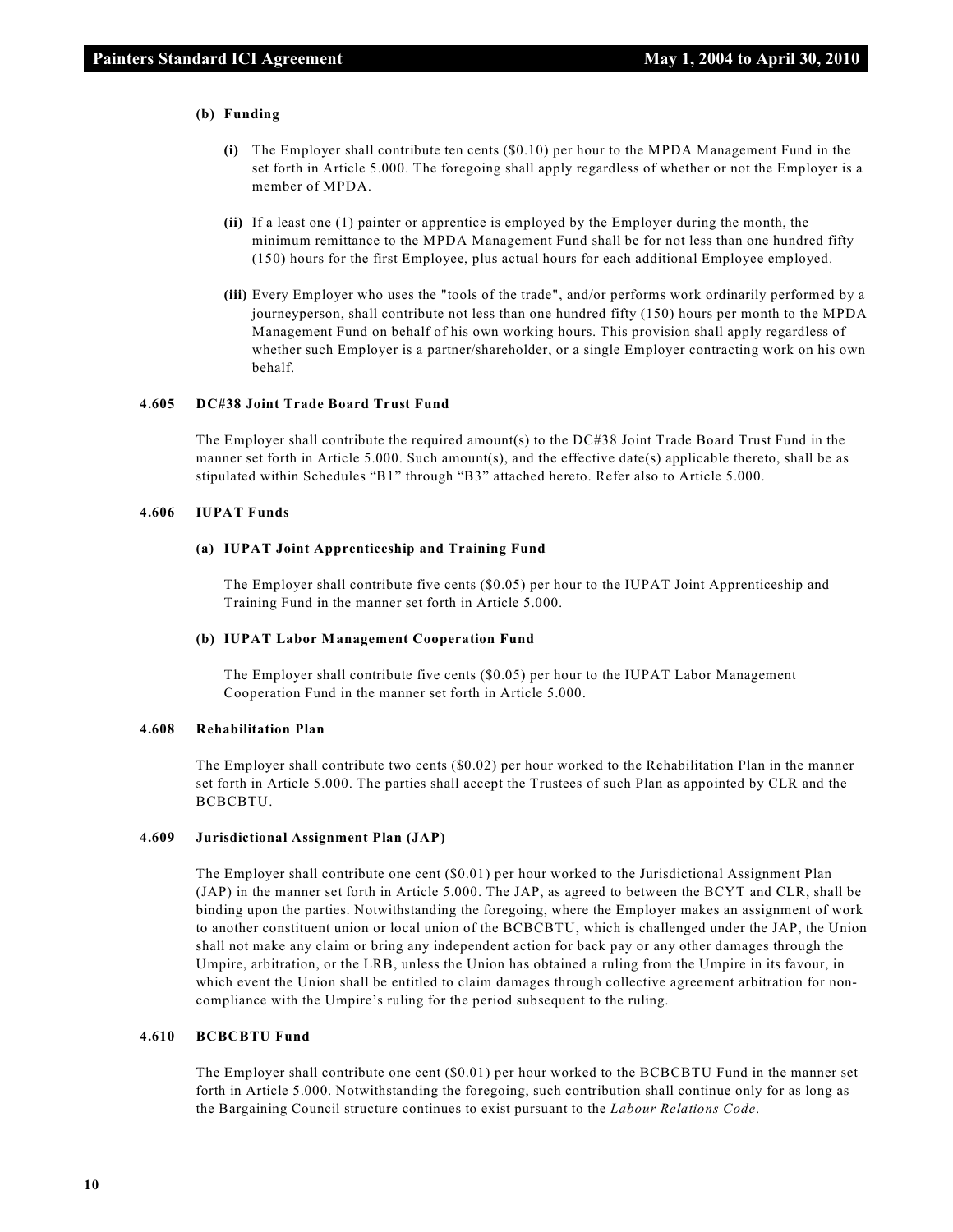#### **4.700 Employee Deductions**

# **4.701 Union Dues**

- **(a)** The Employer shall deduct such hourly/monthly amount(s) for Administrative Dues and/or Basic Monthly Dues and/or the Painting Industry Advancement Fund (PIAF) as directed by the Union, and shall forward such deductions to the Union in the manner set forth in Article 5.000.
- **(b)** The amount of such deductions shall be as decided, from time to time, by the Union. Notwithstanding the foregoing, the Union shall provide Employers with adequate written notice prior to the implementation of any change in any of the deduction amounts.

#### **4.702 BCYT Fund**

The Employer shall deduct five cents (\$0.05) per hour and shall remit such deduction to the BCYT Fund in the manner set forth in Article 5.000.

#### **4.703 Apprentice Trade School Fund**

- **(a)** The Employer shall deduct one dollar (\$1.00) per hour from each apprentice and shall remit such deduction to the Apprentice Trade School Fund in the manner set forth in Article 5.000. Such deduction shall be processed after normal statutory deductions (i.e. income tax, EI premium, CPP premium, etc.) have been made by the Employer.
- **(b)** The Apprentice Trade School Fund shall be administered by the JTB, and shall be used to defray expenses incurred by the an apprentice while he fulfills the technical training portion of their apprenticeship. Apprentices shall receive all monies owing to them from the Fund each time they commence technical training, or upon termination of their apprenticeship.

# **4.800 Payment of Wages**

#### **4.801 Pay Cheques**

- **(a) (i)** The Employer shall, at least every two (2) weeks, pay to each Employee all wages, premiums, allowances and annual vacation pay and statutory holiday pay earned by the Employee to a day not more than three (3) working days prior to the date of payment. Electronic banking may be utilized upon mutual agreement between the parties.
	- **(ii)** Each Employee, shall receive with his pay cheque, a statement showing the Employer's name and address, the Employee's name, the number of hours worked at straight time and/or overtime, deductions made and gross and net pay.
- **(b) (i)** On alternate weeks, an amount at least equal to the net of one (1) day's gross income less deductions multiplied by the number of days worked since the previous week's pay cheque shall be paid. In the case of a new Employee the amount of the draw to be subject to the number of days worked.
	- **(ii)** The pay statement for this alternate week draw need only list the amount of the cheque. Such amount to be shown as a deduction on the next week's complete pay statement.

# **4.802 Notice of Layoff or Termination**

- **(a)** After one (1) weeks' employment, one (1) hours' notice of layoff or termination shall be given by the Employer, or one (1) hours' pay shall paid in lieu thereof. Notwithstanding the foregoing, an Employee shall be required to remain on the project in order to be entitled to be paid for that hour.
- **(b)** In the event an Employee receives notice of layoff or termination after his regular shift, such Employee shall be paid one (1) hours' pay at the otherwise applicable hourly rate (straight time or overtime as the case may be).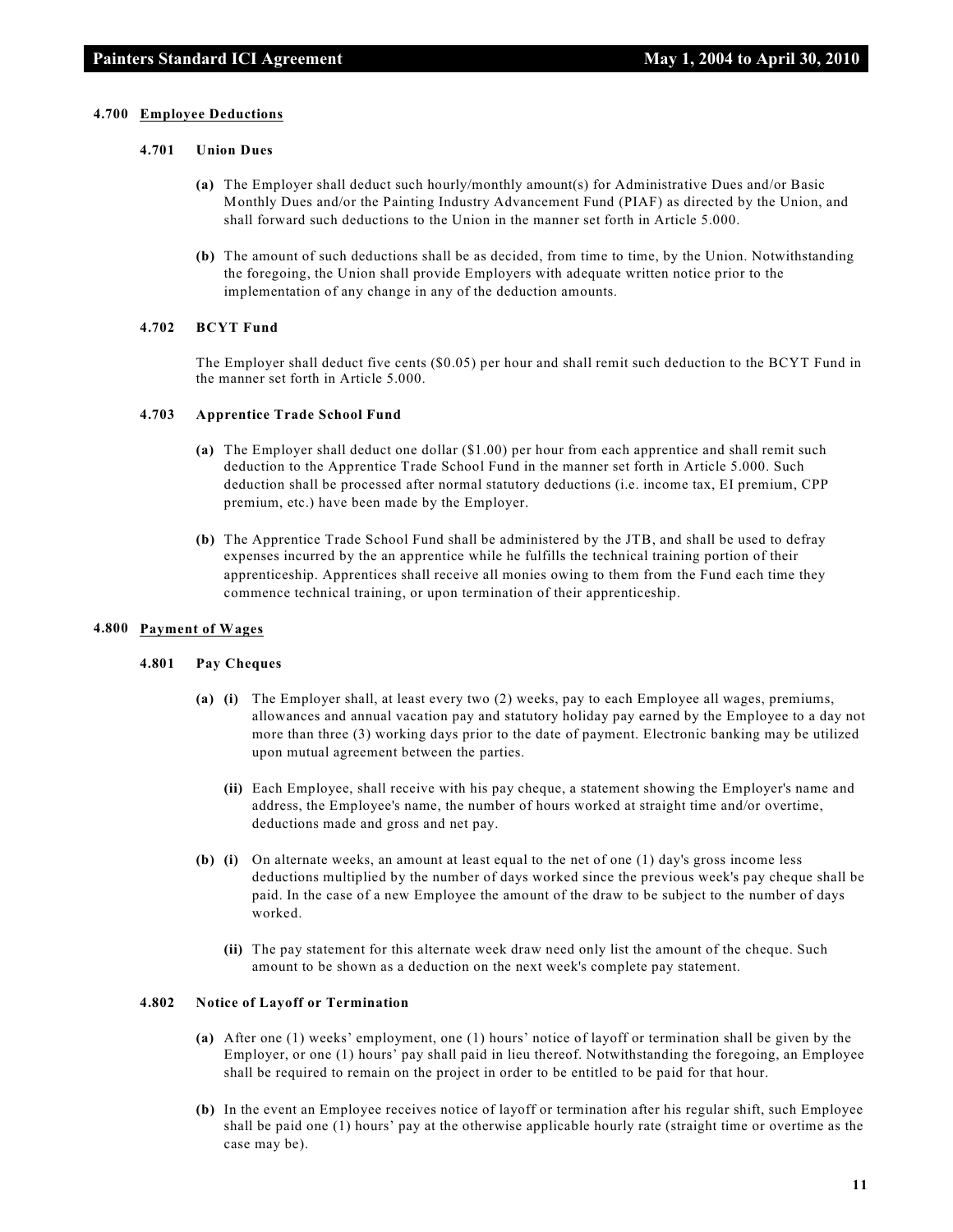**(c)** Employees shall be paid wages in full at time of layoff or termination. Such payment shall be made on the project, or arrangements shall be made whereby a cheque will be mailed, or an electronic transfer of funds will be processed, not later than forty eight (48) hours after the time of discharge or layoff. Refer also to Article 4.804.

# **4.803 Failure to Pay on Time**

- **(a)** The issuing of a cheque by an Employer that is not honoured by such Employer's bank, and/or the failure by an Employer to pay wages when due, shall constitute a violation of this Agreement. In the event such a circumstance should occur, the withdrawing of Employees from the offending Employer by the Union shall not be considered a violation of this Agreement.
- **(b)** An Employer who issues an NSF payroll cheque(s) shall be liable for, and shall be required to pay, all wages and fringe benefits by certified cheque if requested to do so by the Union.
- **(c)** An Employee shall be paid eight (8) hours at straight time rates for each day he is kept waiting for pay providing that the Employer has not been prevented from mailing the pay cheque by circumstances beyond their control. The foregoing provision shall only apply to the issuance of an NSF cheque(s), the non electronic transfer of funds, and/or the non issuance of a cheque at time of layoff or discharge.

#### **4.900 Inspection of Records**

- **4.901** The Union may, upon written notice to the Employer and during regular business hours, inspect the Employer's records as to the time and payment of wages, annual vacation and statutory holiday pay, Employer contributions, and/or Employee deductions, required pursuant to this Agreement.
- **4.902** Failure by an Employer to comply with Article 4.901 within two (2) business days of receiving a written notice from the Union to do so, shall be just cause for withdrawal of Employees.

# **ARTICLE 5.000 - MONTHLY REMITTANCES**

The timely remittance of Employer contributions and Employee deductions required in accordance with this Agreement is essential for the protection of the Employees and other beneficiaries.

#### **5.100 Monthly Remittances**

- **5.101** The Employer shall remit all Employer contributions and Employee deductions required under the terms of this Agreement, on behalf of all Employees working under the terms of this Agreement. Refer to Schedules "B1" through "B3" attached hereto.
- **5.102** Such Employer remittance shall be:
	- **(a)** made by a single payment, payable to IUPAT District Council 38, inclusive of all obligations arising from hours up to the close of the Employer's payroll ending closest to the last day of the preceding calendar month, and
	- **(b)** accompanied by a correctly completed Employer's Monthly Report of Contributions, and
	- **(c)** received by IUPAT District Council 38 not later than the fifteenth (15th) day of the month following that for which such payments are payable.
- **5.103** The Employer shall submit a "nil" report if such Employer had employed no Employees during the period for which payments would otherwise have been payable. Notwithstanding the foregoing, the Employer shall not be required to submit a "nil" report for a period in which no Employees had been employed, if the Union has been notified, in writing, that such Employer is no longer in business.
- **5.104 (a)** The Union shall notify an Employer, in writing, of any delinquency. If the Employer fails to correct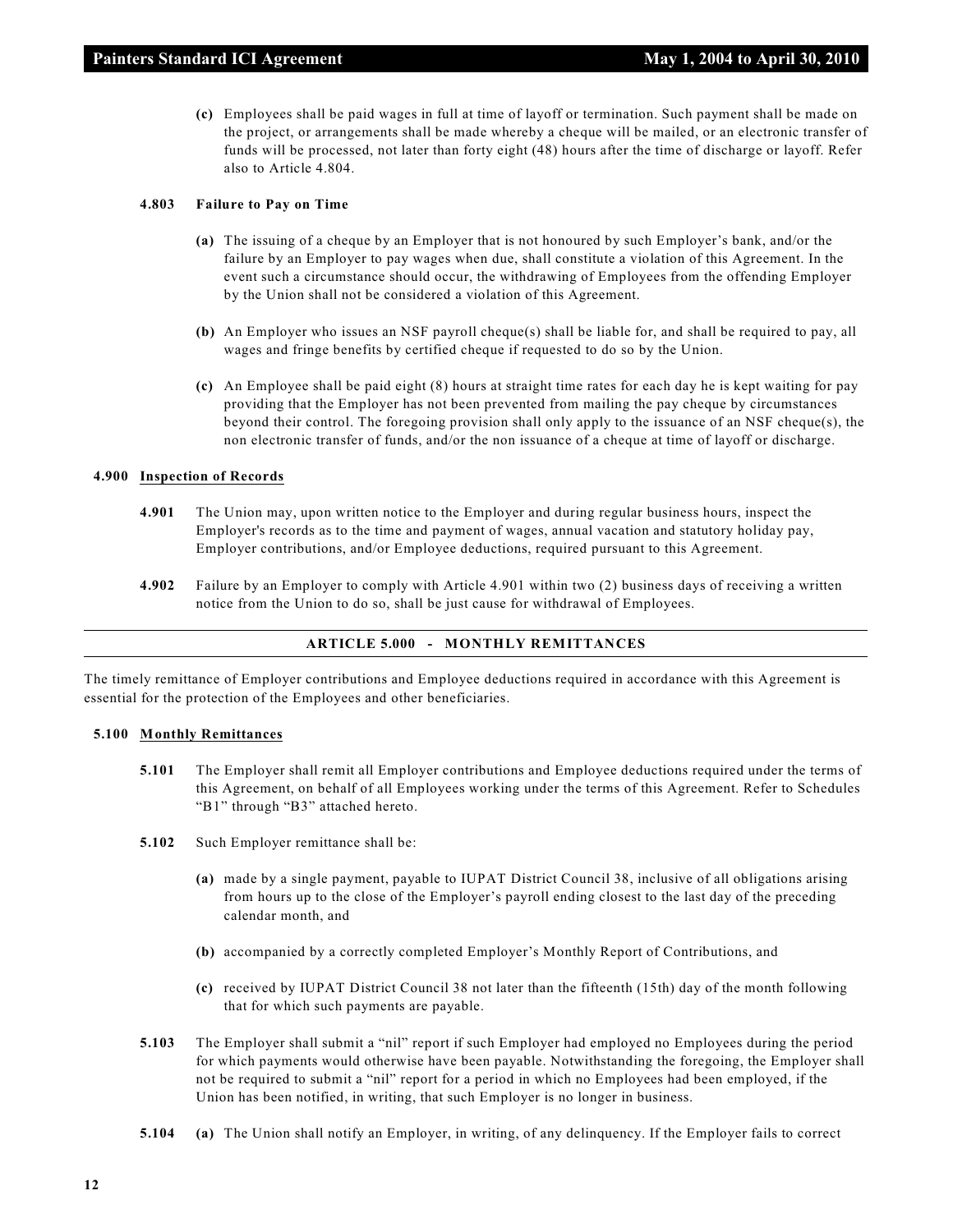such delinquency within three (3) working days of receiving notification thereof, the Union shall require a penalty in the amount of ten percent (10%) of the delinquent remittance.

- **(b)** The Union's response to the failure of an Employer to remit the total required Employer contributions and Employee deductions shall not differ regardless of which component(s) of such total are not remitted.
- **5.105** The Union reserves the right to withdraw its members from any project(s) of an Employer's if such Employer has failed to remit all Employer contributions and Employee deductions in accordance with Article 5.100.

#### **5.200 Employer Contributions and Employee Deductions**

- **5.201** All Employer contributions and Employee deductions required under the terms of this Agreement, are deemed, without exception, to be held in trust by the Employer until remitted in the manner set forth Article 5.000.
- **5.202** Furthermore, such Employer contributions and Employee deductions required under the terms of this Agreement, are also deemed, without exception, to be wages due the Employee, which the Employee has chosen to assign to the respective Plans, and/or Trust Funds, and/or Associations, and/or Councils, and/or Committees, etc., for the purposes of receiving benefits from same.
- **5.203 (a)** The Union shall, once each month after receiving the combined monthly remittance from each Employer, allocate and/or distribute the monies of such combined remittances to the various Plans, Funds, Programmes, Associations, Committees, etc. in the appropriate manner.
	- **(b)** The Union acknowledges that such Plans, Funds, Programmes, Associations, Committees, etc. are entitled to receive such monies, and that such monies are, in fact, held in trust by the Union until properly allocated and/or distributed.

# **5.300 Calculation of Monetary Package and Wage Rates**

- **5.301** The Union and CLR shall mutually agree on all mathematical calculations involved in determining:
	- **(a)** the breakdown of the Monetary Package,
	- **(b)** hourly wage rates for Foremen and/or apprentices, and/or
	- **(c)** all other job classifications and/or premiums requiring calculation.
- **5.302** The Union and the JTB shall mutually agree on the format of the Employers Monthly Remittance Report. Notwithstanding the foregoing, such Report shall include, as a minimum, space for the listing of each Employee's name, Social Insurance Number, and number of hours worked at both straight time and overtime. The cost for supplying blank Report copies shall be bourne by the Union, except as pursuant to Article 4.603 (a).
- **5.303** Such mutual agreements referred to in Articles 5.301 and 5.302 shall be reached prior to such information and/or documents being distributed to either the Union membership and/or any Employer signatory to this Agreement.
- **5.304** Article 5.300 shall not be interpreted to mean that the Union does not retain sole authority to determine allocation of the monetary package.

# **ARTICLE 6.000 - HOURS OF WORK AND OVERTIME**

Regular hours may be varied and/or superceded in accordance with several provisions of Article 6.000. Contact the Union or CLR for further clarification.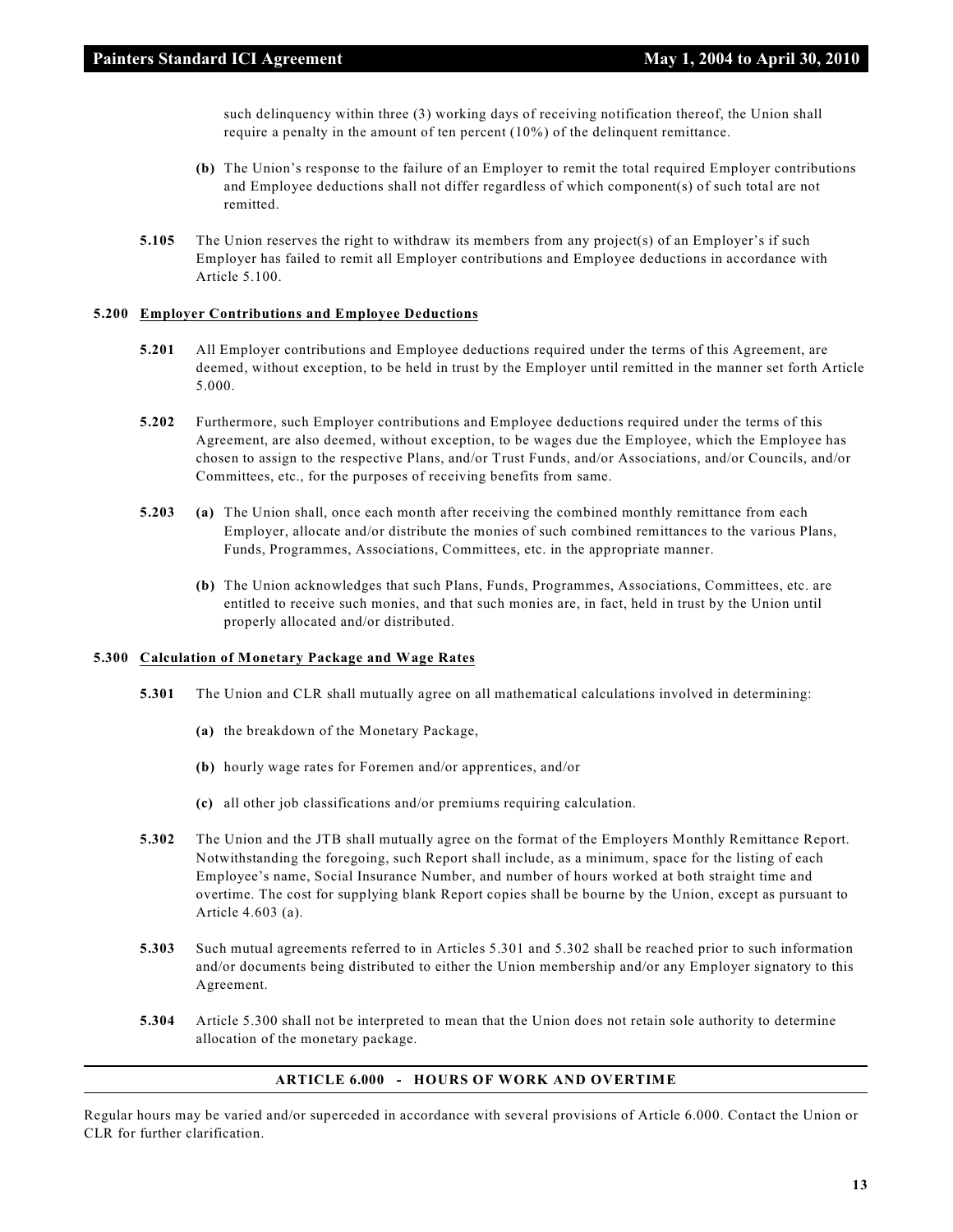#### **6.100 Regular Hours**

- **6.101** Eight (8) consecutive hours shall constitute the regular work day and five (5) days, forty (40) hours shall constitute the regular work week.
- **6.102** The regular work week shall be between 8:00 am Monday and 4:30 pm Friday, and the regular work day shall be as per the following schedule:

| Straight Time:             | $8:00$ am to $12:00$ noon  | 4.0 hours |
|----------------------------|----------------------------|-----------|
| Meal:                      | $12:00$ noon to $12:30$ pm | 0 hours   |
| Straight Time:             | 12:30 pm to 4:30 pm        | 4.0 hours |
| Total Straight Time Hours: |                            | 8.0 hours |

#### **6.103 Starting and Stopping Times**

- **(a)** Notwithstanding any/all contrary provisions of this Agreement the starting and stopping time on a project may be varied by one (1) hour earlier or later than the normal 8:00 am start at the Employer's discretion.
- **(b)** Employees shall be at the work place and ready to start work at the designated starting time, except as may otherwise be provided by this Agreement.

# **6.104 Clean-Up Time**

Employees shall be allowed five (5) minutes immediately prior to each meal break and five (5) minutes immediately prior to quitting time for personal clean-up. These time limits shall be extended up to ten (10) minutes in the case of spray painters and sandblasters. Notwithstanding the foregoing, the Employee must clean-up on the project in order to be entitled to personal clean-up time.

# **6.105 Notice of Layoff or Termination**

Refer to Article 4.802.

#### **6.200 Overtime Hours**

All hours worked outside of the regular hours of work shall be considered overtime, and shall be paid at the applicable overtime rate as provided herein.

#### **6.201 Monday through Friday**

The first two (2) hours of overtime Monday through Friday shall be paid at one and one-half  $(1\frac{1}{2})$  times the otherwise applicable minimum straight time hourly wage rate. Double time shall apply thereafter.

#### **6.202 Saturday**

- **(a)** The first eight (8) hours of overtime on Saturdays shall be paid at one and one-half (1½) times the otherwise applicable minimum straight time hourly wage rate. Double time shall apply thereafter.
- **(b)** Notwithstanding Article 6.020 (a), on Industrial Construction projects only, all overtime on Saturdays shall be paid at double time where the preponderance of other trades working on the project are signatory to Building Trade Union collective agreements and such agreements provide for double time overtime on Saturdays.

#### **6.203 Sunday and Statutory Holidays**

All hours worked on Sundays and Statutory Holidays shall be paid at double time.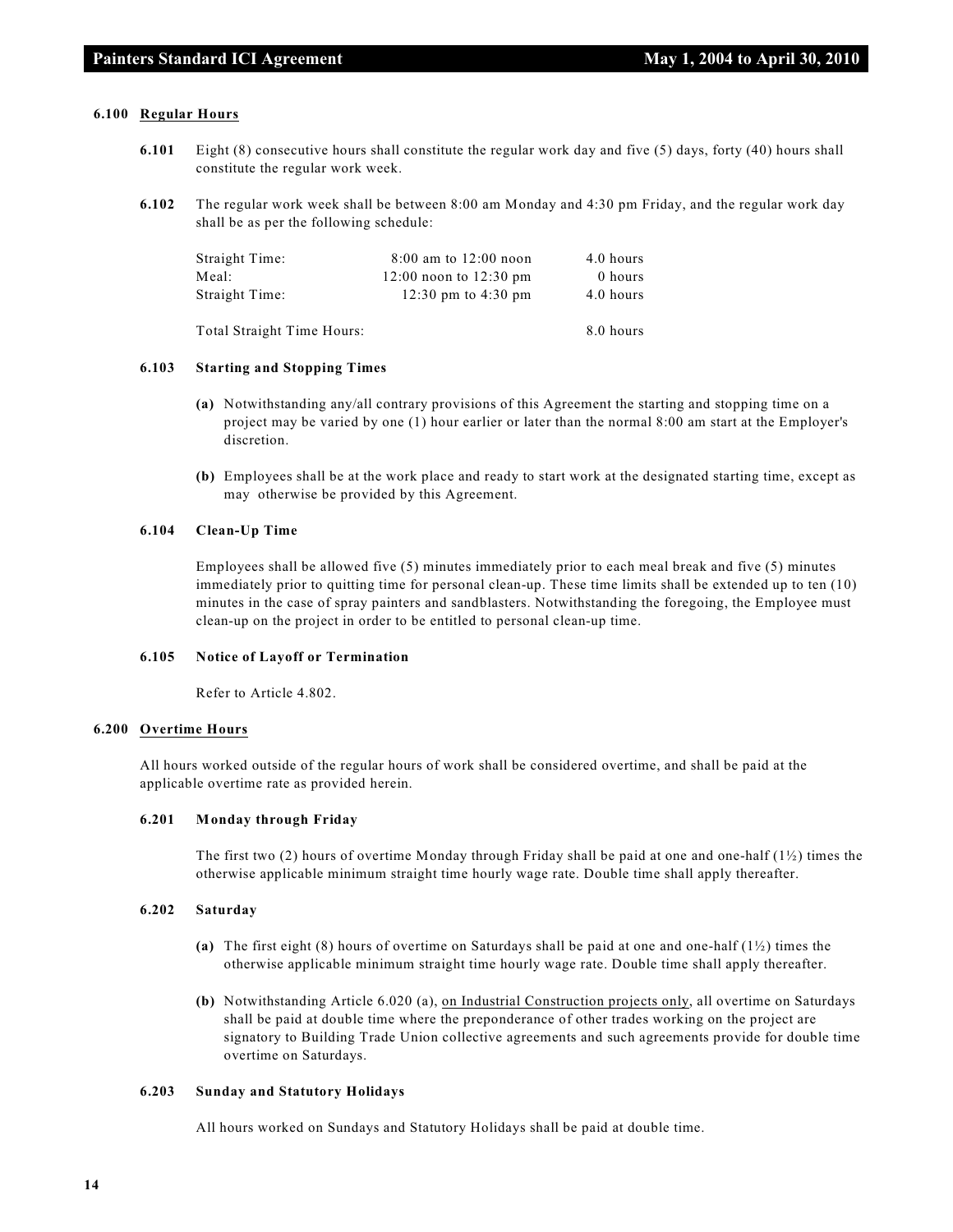#### **6.204 Shifts**

Double time rates shall apply until a break of eight (8) hours has occurred between working shifts.

#### **6.205 Overtime Meal Breaks**

Refer to Article 6.600.

#### **6.300 Compressed Work Week**

A compressed work week may be established by the Employer. The terms and conditions of such compressed work week shall be as follows and shall supercede any/all contrary provisions of the Agreement. Refer to Appendix "A" for definition.

# **6.301 Hours of Work**

- **(a)** Ten (10) straight time hours (8:00 am to 6:30 pm, inclusive of a meal break) shall constitute the compressed work week day shift. Forty (40) straight time hours, Monday through Thursday inclusive, or Tuesday through Friday inclusive, shall constitute the regular work week.
- **(b)** Ten (10) straight time hours (6:30 pm to 5:00 am, inclusive of a meal break) shall constitute the compressed work week afternoon shift. Forty (40) straight time hours, Monday through Thursday inclusive, or Tuesday through Friday inclusive, shall constitute the regular work week. The applicable shift premium shall apply.
- **(c)** Notwithstanding Articles 6.301 (a) and (b), the scheduled start time of the shift may be varied by up to one (1) hour earlier or later at the discretion of the Employer.

#### **6.302 Overtime**

- **(a)** The first ten (10) hours of overtime worked on the Friday of a Monday through Thursday compressed work week, or on the Monday of a Tuesday through Friday compressed work week, shall be payable at one and one-half  $(1/2)$  times the otherwise applicable minimum straight time hourly wage rate.
- **(b)** The first eight (8) hours of overtime worked on a Saturday shall be payable at one and one-half (1½) times the otherwise applicable minimum straight time hourly wage rate.
- **(c)** All other overtime hours, including all hours worked in excess of ten (10) hours per day, all hours worked in excess of eight (8) hours on a Saturday, and all hours worked on Sundays and statutory holidays, shall be payable at two (2) times the otherwise applicable minimum straight time hourly wage rate.

#### **6.303 Statutory Holidays**

Unless otherwise mutually agreed upon by the parties,

- **(a)** when a statutory holiday falls on the Friday of a Monday through Thursday compressed work week, such statutory holiday shall be observed on the Thursday.
- **(b)** when a statutory holiday falls on the Monday of a Tuesday through Friday compressed work week, such statutory holiday shall be observed on the Tuesday.
- **(c)** when a statutory holiday falls on a regular work day of a compressed work week, such statutory holiday shall be observed on such regular work day.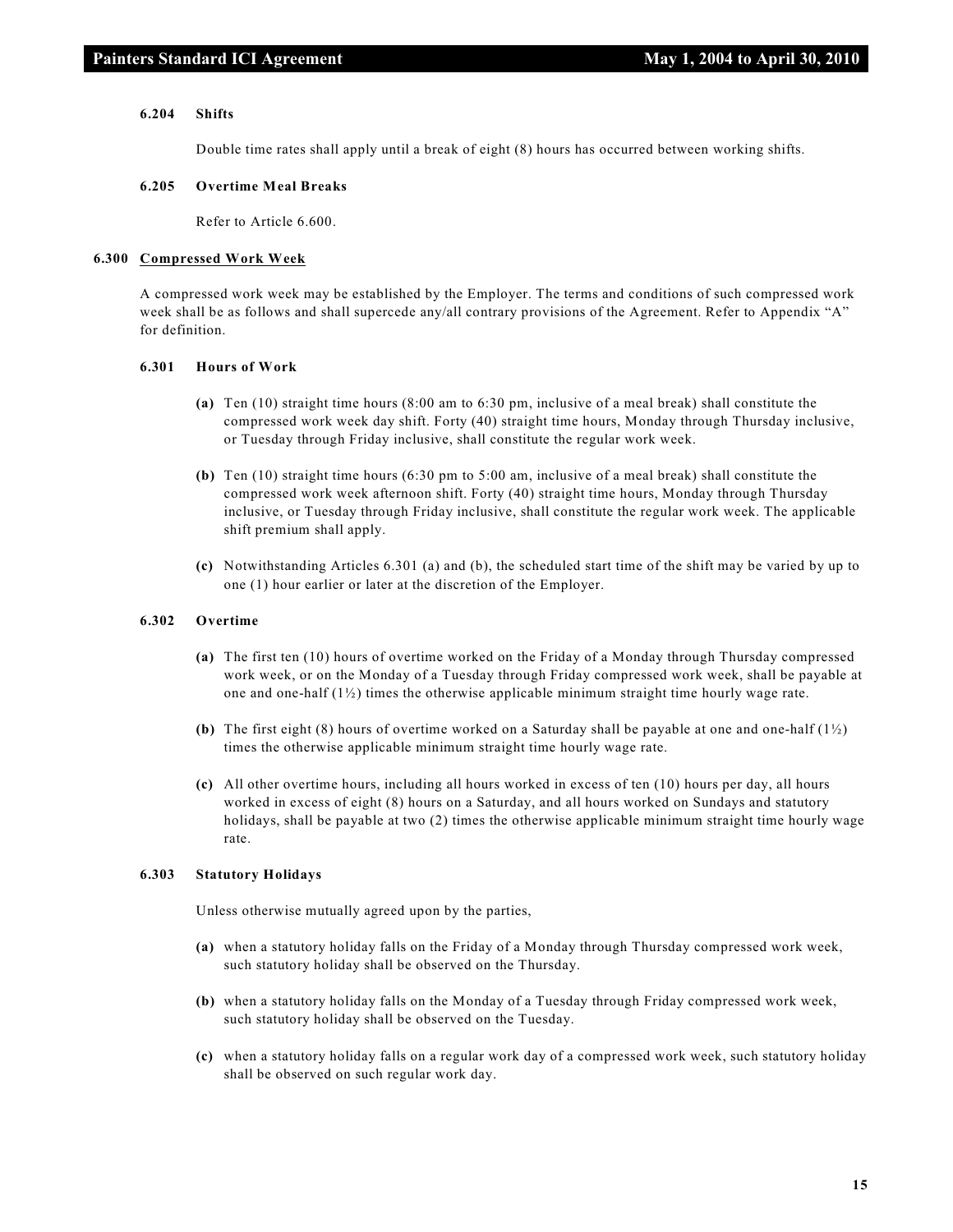#### **6.400 Shifts**

#### **6.401 Scheduling of Shifts**

- **(a)** The Employer may schedule an afternoon and/or night shift if/as required. It shall not be necessary for there to be a day shift in order for there to be an afternoon and/or a night shift.
- **(b)** Two (2) consecutive days shall be necessary to constitute an afternoon shift and three (3) consecutive days shall be necessary to constitute a night shift. Notwithstanding the foregoing, there shall be no minimum number of consecutive days necessary to constitute an afternoon shift and/or night shift on an industrial "shut down" project.

#### **6.402 Shift Premiums**

*Refer to Article 6.900 for alternative provisions which apply to Occupied Buildings and Commercial/ Institutional Repaint Construction.*

The Employer shall pay a shift premium over and above the otherwise applicable minimum straight time hourly wage rate to any journeyperson who is employed on an afternoon or night shift. The minimum straight time hourly wage rate applicable for all other Employee classifications shall be recalculated accordingly. Such shift premium shall be paid in accordance with the following schedule.

| Day Shift:       | No shift premium.                                                                                                                                                                                                                                                               |
|------------------|---------------------------------------------------------------------------------------------------------------------------------------------------------------------------------------------------------------------------------------------------------------------------------|
| Afternoon Shift: | The applicable minimum straight time hourly wage rate shall be increased by seven<br>percent $(7.0\%)$ for each hour worked on any shift which commences between $3:30$<br>pm and 8:30 pm. Second and subsequent meal breaks are not considered to be hours<br>worked.          |
| Night Shift:     | The applicable minimum straight time hourly wage rate shall be increased by sixteen<br>percent $(16.0\%)$ for each hour worked on any shift which commences between 8:30<br>pm and before 12:01 am. Second and subsequent meal breaks are not considered to<br>be hours worked. |

Notwithstanding any contrary interpretation of the foregoing schedule, a shift commencing at 3:30 pm shall be deemed to be an afternoon shift and a shift commencing at 8:30 pm shall be deemed to be a night shift. Overtime on afternoon and night shifts shall be payable for all hours of work performed in excess of eight (8) hours per shift.

#### **6.500 Reporting Pay**

- **6.501** In the event an Employee reports for work at the request of the Employer but does not commence work, such Employee shall be paid two (2) hours at the otherwise applicable rate.
- **6.502 (a)** In the event an Employee reports for work at the request of the Employer and commences work, such Employee shall be paid for actual hours worked or a minimum of four (4) hours, whichever is greater, at the applicable rate(s).
	- **(b)** Notwithstanding Article 6.502 (a), the four (4) hour minimum shall not apply in the event work is suspended because of inclement weather or other such reason(s) completely beyond the control of the Employer, or the Employee refuses to perform, or is found incapable of performing, the work for which the Employer had requested that such Employee be dispatched.

#### **6.600 Rest Periods and Meal Breaks**

#### **6.601 Rest Periods**

**(a)** Two (2) rest periods of ten (10) minutes duration each shall be provided during a scheduled eight (8)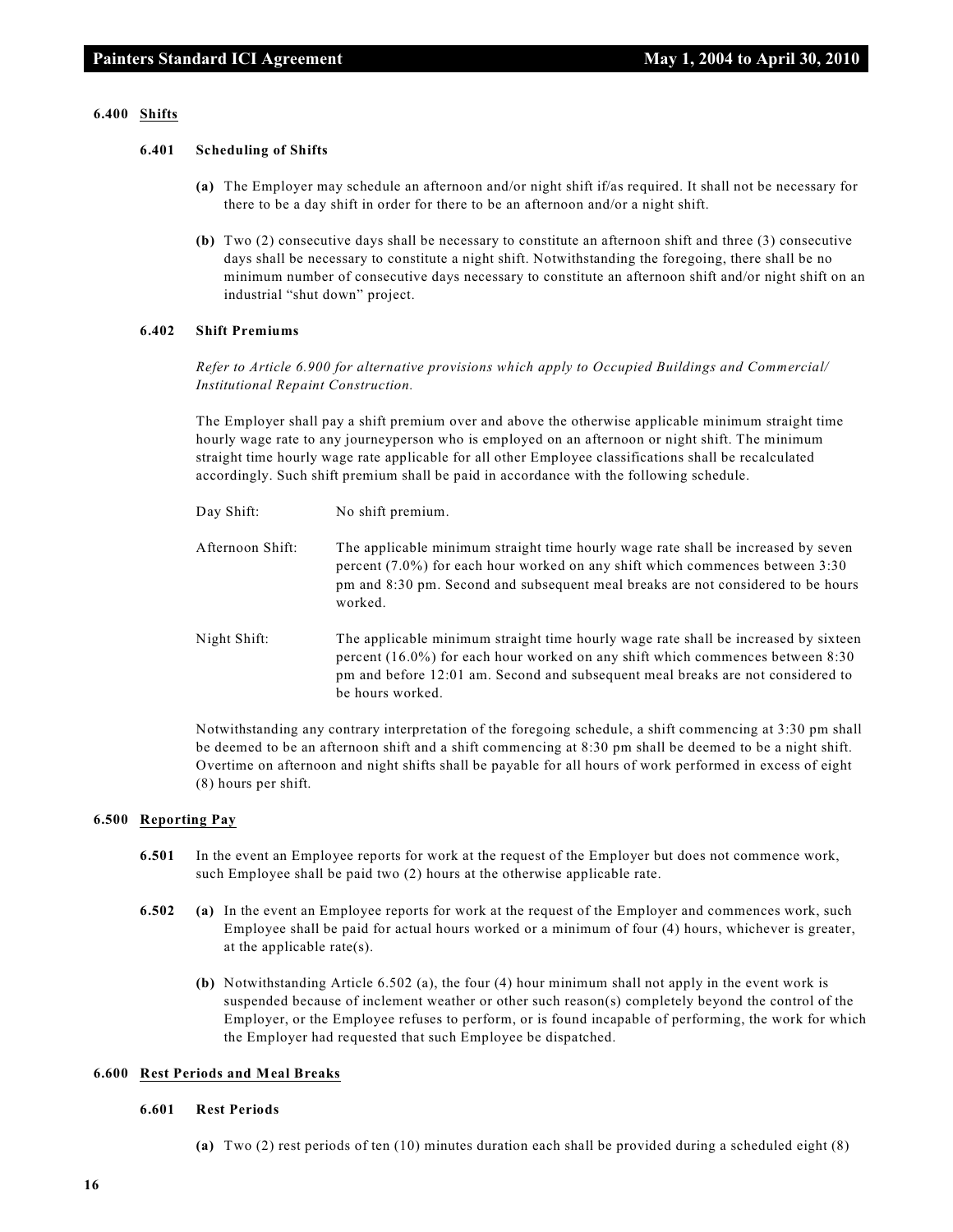hour or nine (9) hour shift. Notwithstanding the foregoing, a third rest period of ten (10) minutes duration shall be provided after eight (8) hours if the shift is subsequently extended beyond eight (8) hours or nine (9) hours up to a maximum of ten (10) hours.

- **(b)** Notwithstanding Article 6.601 (a), only two (2) rest periods shall be provided on a scheduled shift of ten (10) hours, however each such rest period shall be of fifteen (15) minutes duration.
- **(c)** Rest periods shall be taken at a location determined by mutual agreement between the Employer and the Employees.

#### **6.602 Meal Breaks**

- **(a)** A one-half (½) hour meal break shall be provided during each working shift at approximately the middle of such shift. This break shall not be considered as time worked. Notwithstanding the foregoing, the parties may mutually agree to a one (1) hour meal break, in which case the stopping time of the shift shall be extended by one-half  $(\frac{1}{2})$  hour.
- **(b)** When Employees are required to work a shift of more than ten (10) hours duration, the Employer shall provide a meal period of thirty (30) minutes which shall be paid for at straight time rates. The Employer shall also provide a hot meal to the Employees at no cost, or shall pay each Employee a meal allowance of twenty-five dollars (\$25.00) in lieu thereof.

# **6.700 Climatic Conditions**

- **6.701** Notwithstanding any/all contrary provisions of this Agreement, it shall not be a violation of this Agreement for the otherwise applicable hours of work to be varied with the prior mutual agreement of the parties. Such mutual agreement shall apply only for the project and/or duration which has been specifically agreed upon.
- **6.702** The following standards shall apply with respect to varying hours because of inclement climatic conditions.
	- **(a)** On projects lasting from one (1) to six (6) months, only one (1) vote shall be allowed in regards to working on the weekend because of inclement climatic conditions.
	- **(b)** On projects lasting from one (1) to twelve (12) months, only two (2) votes shall be allowed in regards to working on the weekend because of inclement climatic conditions.
	- **(c)** On working overtime hours at straight time rates due to inclement climatic conditions, all hours over forty (40) hours per week shall be considered overtime and shall be paid at overtime rates.

#### **6.800 Bridge Repaints**

#### **6.801 Application**

- **(a)** Article 6.800 shall apply to all bridge repaint projects on which a room and board or living out allowance would be payable to the Employer's regular Employees in accordance with Article 7.500.
- **(b)** Article 6.800 supercede any/all contrary provisions of this Agreement. Provisions not specifically superceded by Article 6.800 shall continue to apply.

# **6.802 Hours Of Work and Overtime**

- **(a)** Forty (40) hours per week, consisting of four (4) days, Monday through Thursday, at ten (10) hours per day.
- **(b)** All overtime hours worked Monday through Thursday, Saturday, Sunday, and Statutory Holidays, shall be paid at two (2) times the otherwise applicable minimum straight time hourly wage rate.
- **(c)** The first ten (10) hours of work performed Friday shall be paid a one and one-half (1½) times the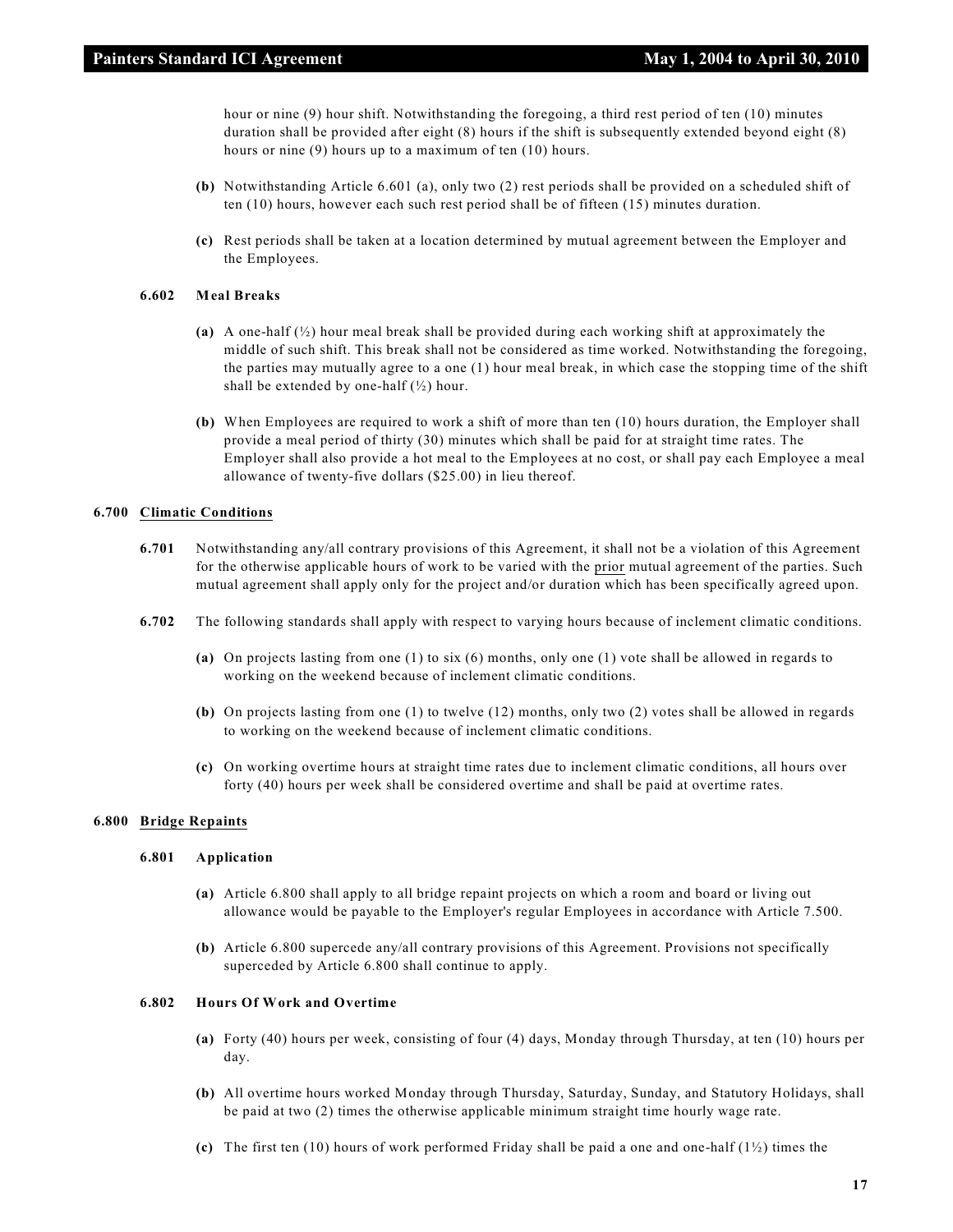otherwise applicable minimum straight time hourly wage rate. All other hours worked Friday shall be paid at two (2) times the otherwise applicable minimum straight time hourly wage rate.

#### **6.803 Inclement Weather Hour Bank**

In recognition of the fact that inclement weather may cause a hardship to both Employers and Employees, the following provision shall apply and take precedence over Article 6.802.

- **(a)** An Inclement Weather Hour Bank shall be allowed up to a maximum of forty (40) hours. Hours may be drawn from this bank to make up only for hours lost due to inclement weather. Employees shall be allowed to work at straight time rates outside of the regular hours of work in order to establish their hour bank. This does not apply to hours worked on Saturdays, Sundays and Statutory Holidays. This hour bank, if diminished by inclement weather, may be replenished to the forty (40) hours maximum. The provision of the hour bank shall apply only to the specific project on which the hour bank was established.
- **(b)** If any Employer is found to be in violation of the terms of Article 6.803 (a), all hours worked pursuant to such Article shall be deemed to be overtime and shall be paid at the applicable overtime rate(s).

# **6.900 Special Hours**

Notwithstanding any contrary provision(s) of this Agreement, the following terms and conditions shall apply.

# **6.901 (a) Occupied Buildings**

On Commercial/Institutional Construction projects in an occupied building, the regular hours of work and shifts may be varied to conform to the requirements of the building owner(s) in order to properly proceed with the work. The Employer shall notify the Union prior to commencing work in accordance with the foregoing.

#### **(b) Commercial/Institutional Repaint Construction (Saturdays and Sundays)**

- **(i)** The Employer shall notify the Union, in writing, of any/all Commercial/Institutional Repaint Construction project which requires work to be performed on a Saturday(s) and/or Sunday(s), and such work shall be performed in accordance with the following terms and conditions.
	- No Industrial Construction work shall be performed under this Article.
	- Hours of work in excess of eight (8) hours per day, forty (40) hours per week, shall be considered overtime and shall be paid at the applicable overtime rate(s).
	- Duplicate time sheets shall be required for all work performed.
- **(ii)** In the event the Employer violates any/all of the terms and conditions of Article 6.901 (b), all hours worked on Saturday(s) and Sunday(s) shall be considered overtime and shall be paid at the otherwise applicable overtime rate(s).

# **(c) Premiums**

The following provisions shall apply to work performed in accordance with Articles 6.901 (a) and/or (b).

#### **(i) Afternoon Shift**

An Employee shall receive a premium of one dollar (\$1.00) per hour over and above the otherwise applicable minimum straight time hourly wage rate for work on the afternoon shift. The afternoon shift shall be eight (8) hours worked continuously between 4:00 pm and 2:00 am, inclusive of a one-half  $(\frac{1}{2})$  hour meal break. It is mutually agreed that the starting and stopping time may be varied by one (1) hour.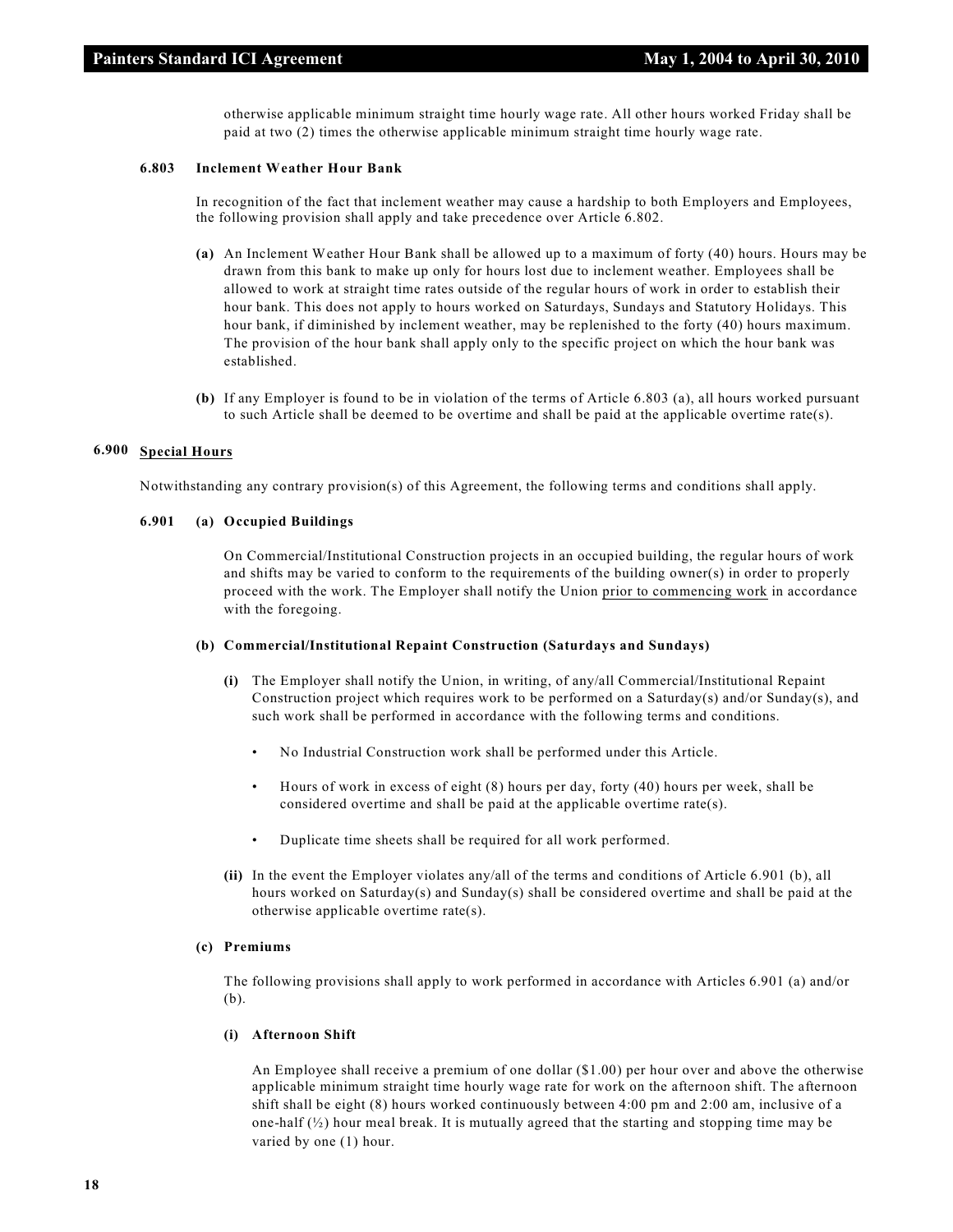#### **(ii) Night Shift**

An Employee shall receive a premium of one dollar and fifty five cents (\$1.55) per hour over and above the otherwise applicable minimum straight time hourly wage rate for work on the night shift. The night shift shall be eight (8) hours worked continuously between 12:00 midnight and 8:30 am, inclusive of a one-half  $\langle \frac{1}{2} \rangle$  hour meal break. It is mutually agreed that the starting and stopping time may be varied by one (1) hour.

#### **6.902 Commercial/Institutional Repaint Construction (Inclement Weather)**

- **(a)** In recognition of the fact that on exterior work inclement weather may cause a hardship to both parties it is agreed that a make-up day of up to eight (8) hours may be worked at straight time rates to recover time actually lost due to inclement weather.
- **(b)** The Employer agrees that every effort shall be made to ensure that the make-up day provided for in Article 6.902 (a) is not used when interior work or work under cover is available.
- **(c)** If an Employer is found to be in violation of Article 6.902, all hours worked on the project shall be deemed to have been worked under the terms and conditions of the Article 4.202 (Commercial/ Institutional New Construction) and the otherwise applicable Commercial/ Institutional New Construction monetary package shall apply.

#### **ARTICLE 7.000 - TRAVEL PREMIUMS AND OUT-OF-TOWN PROJECTS**

#### **7.100 Metro Zones**

# **7.101 Defined Metro Zones**

Refer to Appendix "A" for definitions of the following three (3) defined Metro Zones:

- Vancouver-New Westminster Metro Zone
- Victoria Metro Zone
- Nanaimo Metro Zone

# **7.104 Other Metro Zones**

Metro Zones other than those defined in Articles 7.101,7.1302 and 7.103 shall extend sixteen (16) kilometres out from the boundaries of any city, town, or village.

#### **7.200 Daily Travel**

- **7.201** On projects situated beyond the boundaries of the Metro Zones in Articles 7.100, each Employee using his own vehicle shall be paid a daily travel allowance of forty-five cents (\$0.45) per kilometre for mileage driven to and from the Metro Zone limits. Such allowance shall be non-taxable to the extent allowed by the Canada Revenue Agency for mileage expense reimbursements. Contact CLR for clarification.
- **7.202** When it is necessary for an Employee to do a full day's work and travel before and after working hours, such travelling time shall be paid at straight time rates to and from the Metro Zone limits.
- **7.203** As an alternative to the foregoing the Employer may provide transportation in approved passenger-carrying vehicles which conform to public transit standards, with full insurance coverage and operated in compliance with WorkSafe BC regulations, it being understood that in such an event a marshalling point or points shall be established at a place or places agreed to by the parties (prior to the commencement of the project) within the sixteen (16) kilometre distance called for above and that the time spent in travelling to and from such marshalling points to the project site shall be done during regular hours and while the member is on the payroll.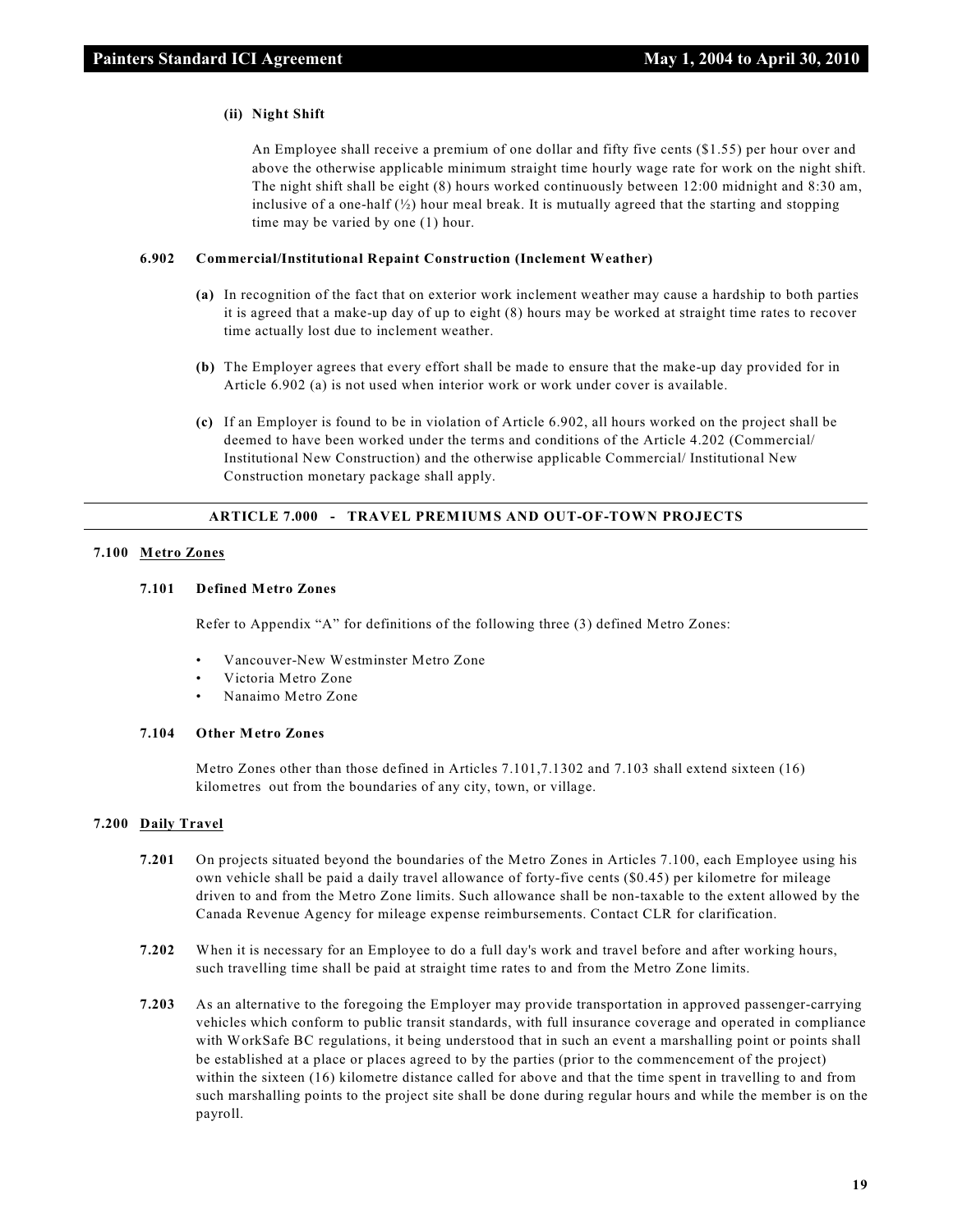- **7.204** Where a variety of travel distances exist for members to a particular project a pre-job conference between the Employer and the Union shall be held to arrive at a mutually agreed amount which shall be paid to such members on the project.
- **7.205** Where the Union and the Employer have arrived at a mutually agreed travel allowance, such daily travel allowance shall apply in that area for that project.

# **7.300 Periodic Leave**

- **7.301 (a)** On out-of-town projects of over fifty (50) calendar days duration, a Periodic Leave shall be made available to Employees every forty (40) calendar days. Refer to Appendix "A" for definition of an outof-town project.
	- **(b)** An allowance for Periodic Leave shall be provided by the Employer on a "use it or lose it" basis, in accordance with the following formula. Such allowance shall be paid only once for each Period Leave.

| $0 \text{ km}$ to 249 km | not applicable |
|--------------------------|----------------|
| 250 km to 500 km         | \$100.00       |
| 501 km to 750 km         | \$200.00       |
| 751 km to 1000 km        | \$250.00       |
| over 1000 km             | \$325.00       |

The mileage shall be computed from the project to the Employee's place of departure.

- **7.302 (a)** The duration of such Periodic Leave shall be for a minimum of five (5) days to a maximum of one (1) week, or such other number of days as may be mutually agreed between the Employer and the Employee.
	- **(b)** The timing of such Periodic Leave shall decided by mutual agreement. In no event shall an Employee receive leave unless he actually returns to his place of departure. Living-out allowances shall not be paid during leave periods.
- **7.303** Employees qualifying for leave shall return to the transportation terminal nearest the Employee's domicile. Notwithstanding the foregoing, Employees from Union Locals other than Local 138 shall return to their point of dispatch within the Province of BC.
- **7.304** There shall be no cash payment in lieu of Periodic Leave, unless otherwise mutually agreed between the Union and the Employer.

# **7.400 Initial and Terminal Travel**

- **7.401** The Employer shall pay an initial and terminal travel allowance of forty-five cents (\$0.45) per road kilometre to any Employee who is directed or dispatched to an out-of-town project.
	- **(a)** Such allowance shall be increased to fifty cents (\$0.50) per road kilometre effective February 1, 2006, and thereafter shall be subject to annual adjustments throughout the duration of the Painters Standard ICI Agreement. More specifically, the maximum allowable tax-free rate for mileage expense reimbursement as published annually by the Canada Revenue Agency shall be paid. Contact CLR for clarification.
	- **(b)** Such allowance shall be payable each way, and the distance travelled shall be calculated from the Employee's residence to the project via the most direct route.

Refer to Articles 7.402 through 7.406 for further clarification and exceptions.

**7.402** Notwithstanding Article 7.401, the Employer shall reimburse an Employee, upon the submission of the appropriate receipts, for any/all ferry fares (car and driver) which are incurred in the course of initial and terminal travel. Highway tolls shall not be a reimbursable expense.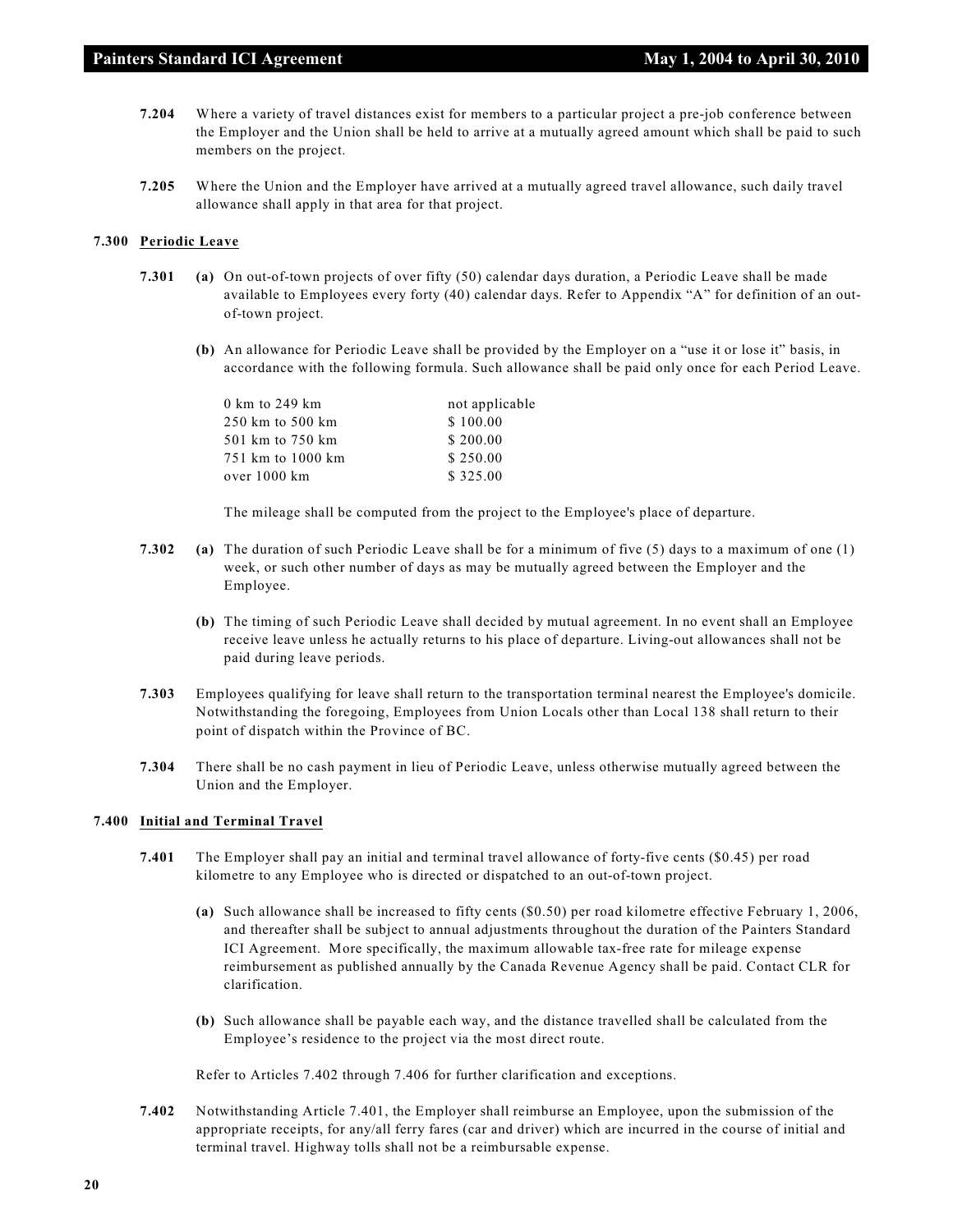- **7.403** Notwithstanding Article 7.401, where an Employee requests to use air travel to travel to the project, the following terms and conditions shall prevail.
	- **(a)** The Employer shall pay for airfare, inclusive of any/all related fees and taxes, plus taxi fare to/from the project from the airport located nearest thereto. Notwithstanding the foregoing, taxi fare shall not be payable where Employer (or Owner) supplied transportation is provided.
	- **(b)** The Employer shall pre-arrange the air travel to/from the airport nearest the Employee's residence. The air carrier and class of ticket shall be at the discretion of the Employer, but shall be via a regularly scheduled carrier. Notwithstanding the foregoing, the Employer shall not direct an Employee to fly "standby".
	- **(c)** The Employee shall provide the Employer with the Boarding Pass and proper ground transportation receipts if requested to do so by the Employer.
- **7.404** Notwithstanding any/all contrary provision(s) of Article 7.400, where a variety of travel distances exist for Employees to a particular project, the Employer and the Union may agree upon a standard initial and terminal travel allowance "lump sum" amount which shall be paid to all applicable Employees on the project. Such agreement shall be reached prior to the commencement of work on the project, and prior to date of tender if possible.
- **7.405** The Employer shall ensure that an Employee receives payment for the applicable initial travel allowance and any/all applicable reimbursements for incurred expenses (i.e. ferry fares, etc.) within seven (7) calendar days of the Employee's first shift on the project. Notwithstanding the foregoing, the Union and the Employer may mutually agree to vary this requirement. Such agreement shall be reached prior to the commencement of work on the project, and prior to date of tender if possible.
- **7.406** Notwithstanding any/all contrary provision(s) of this Article, in the event an Employee voluntarily terminates his own employment after having been on the project for less than fifteen (15) calendar days, the Employer shall not be required to pay the Employee's terminal travel allowance, and shall additionally be entitled to deduct the initial travel allowance already paid from the Employee's final pay cheque.

# **7.500 Out-of-Town Accommodation**

This Article shall apply to Employees who are not local residents (refer to Apprendix "A" for definition) of the area where the work is being performed, or is to be performed. Daily travel for local residents shall be paid in accordance with Article 7.200.

#### **7.501 Commercial/Institutional Construction (New and Repaint)**

Each Employee shall select one (1) of the following options prior to commencing work on an out-of-town project, and such selection shall apply for the duration of the Employee's employment on such project. The choice of options shall be at the sole discretion of the Employee, and the Employee shall provide the Employer with written notice of their selection upon request. Both options shall be payable on the basis of seven (7) days per week.

- **Option #1** The Employer shall provide the Employee with a daily lump sum Living Out Allowance (LOA).
- **Option #2** The Employer shall provide the Employee with a single room plus a daily meal allowance.

The amount of the daily lump sum LOA and daily meal allowance shall be as mutually agreed by the Union and the Employer on a "project by project" basis, or, at the Employer's sole discretion, shall be as per the standard which applies to Industrial Construction projects.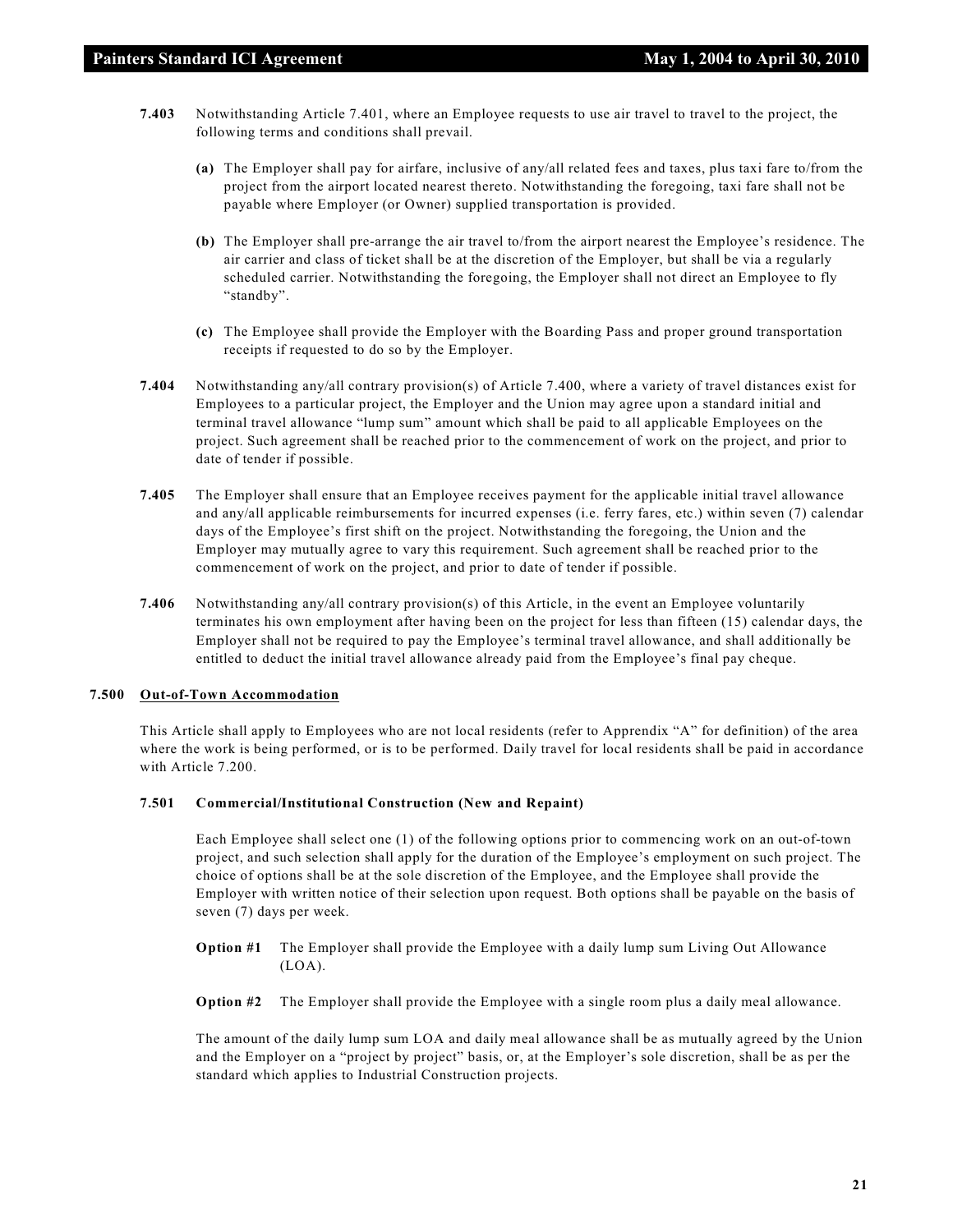#### **7.502 Industrial Construction**

#### **(a) Room and Board Allowance**

Each Employee shall select one (1) of the following options prior to commencing work on an out-oftown project, and such selection shall apply for the duration of the Employee's employment on such project. The choice of options shall be at the sole discretion of the Employee, and the Employee shall provide the Employer with written notice of their selection upon request. Both options shall be payable on the basis of seven (7) days per week.

- **Option #1** The Employer shall provide the Employee with a daily lump sum Living Out Allowance (LOA) of \$90.00. Effective May 1, 2007 this amount shall be increased to \$95.00. Effective May 1, 2009 this amount shall be increased to \$100.00.
- **Option #2** The Employer shall provide the Employee with a single room plus \$50.00 daily meal allowance. Effective May 1, 2007 this amount shall be increased to \$52.50. Effective May 1, 2009 this amount shall be increased to \$55.00.

If the Employer provided room is forty (40) road kilometres or less from the project, no daily travel allowance shall be paid. If the Employer provided room is more than forty (40) road kilometres from the project, a daily travel allowance of forty-five cents (\$0.45) per road kilometre shall be paid, each way, to/from the forty (40) kilometre boundary.

Such allowance shall be increased to fifty cents (\$0.50) per road kilometre effective February 1, 2006, and thereafter shall be subject to annual adjustments throughout the duration of the Painters Standard ICI Agreement. More specifically, the maximum allowable tax-free rate for mileage expense reimbursement as published annually by the Canada Revenue Agency shall be paid. Contact CLR for clarification.

#### **(b) Camp Accommodation**

- **(i)** Camp accommodations, when supplied, shall meet the standards and requirements of the applicable Construction Camp Rules and Regulations Agreement by and between BCYT and CLR. An Employee may refuse to live in accommodations which do not meet such standards.
- **(ii)** Unless otherwise arranged at a pre-tender and/or pre-job conference, on projects where a camp is provided Employees shall occupy the camp, and room and board shall be supplied in such camp seven (7) days a week, at no cost to the Employee.

#### **(c) Weekend Checkout**

Any Employee who is living in camp accommodations paid by the Employer may, on any weekend, vacate or check out of such accommodation and the Employer shall pay such Employee twelve dollars (\$12.00) per day. To qualify, the Employee must turn in his meal ticket or sign a checkout in advance, and must work his scheduled shift prior to the weekend and/or statutory holiday and his scheduled shift after the weekend and/or statutory holiday.

# **(d) Marshalling Points**

On camp projects, no walking time shall be paid up to 2,500 feet from the work site. Beyond 2,500 feet up to thirty (30) minutes travel each way, the Employer shall supply transportation. Travel time shall be paid at prevailing rates for time in excess of thirty (30) minutes. It is agreed that in the event that camp accommodation is unavailable for all Employees, the Employer and Union shall mutually agree to terms governing travel time.

#### **(e) Pre Job Conference**

The parties shall participate in a pre job conference on any project where such a conference is required.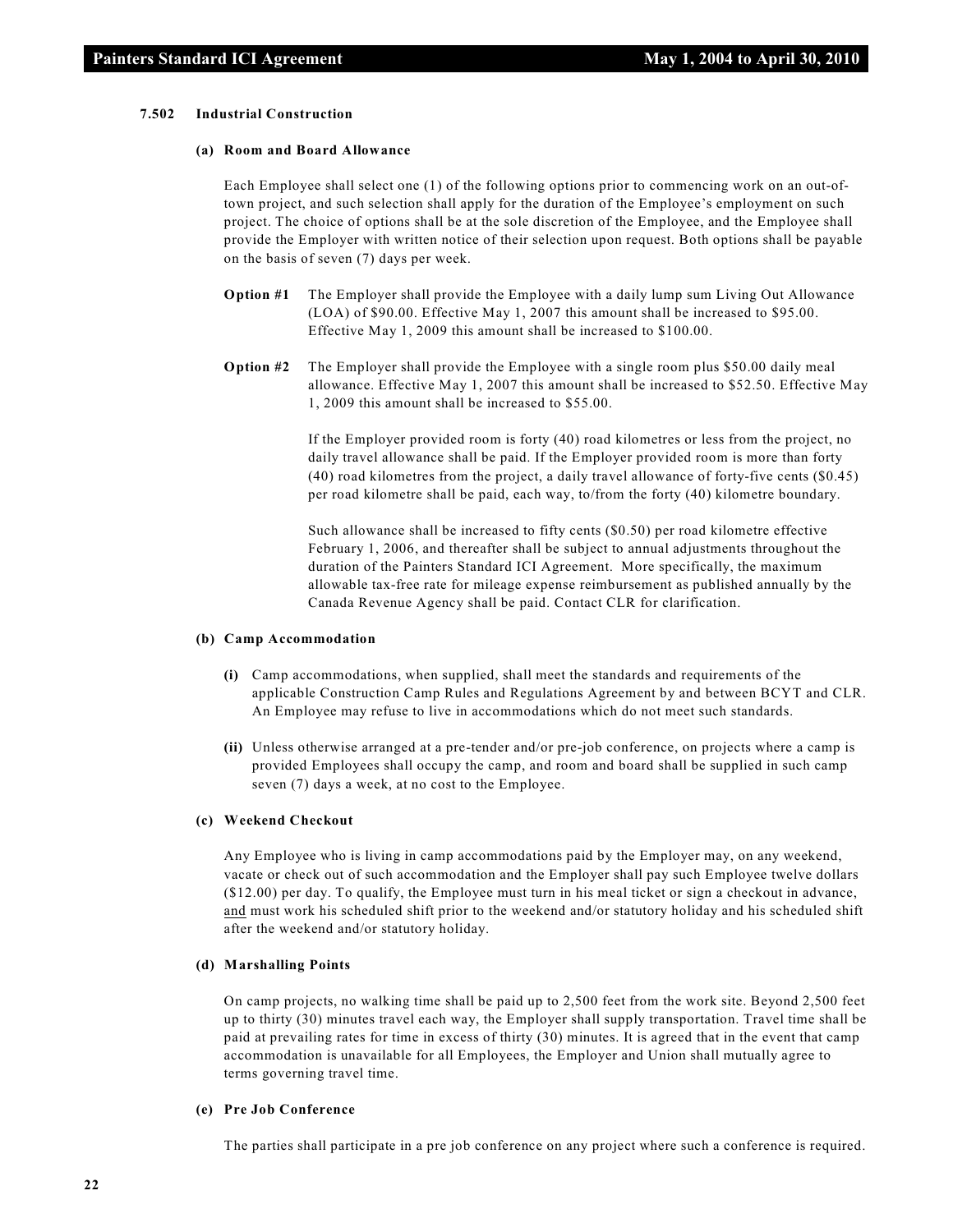#### **ARTICLE 8.000 - HIRING**

#### **8.100 Hiring and Clearance of Employees**

#### **8.101 Hiring**

The Employer hereby agrees to recognize the Union, and to engage and employ only Union members in good standing to carry out the work as outlined in Article 3.100.

#### **8.102 Clearance**

In order that the Union have up-to-date information as to the location and employment status of it's members, members are required to clear through the Union, either in person or by telephone prior to, or immediately upon, any change of employment status. In order to ensure that this is accomplished, the Employer is responsible to ensure that each new Employee has a clearance slip, or in the situation where the Employee has not cleared in person, that such Employer or the Employee has phoned for clearance. The Union shall immediately clear such Employees upon receiving the above noted phone call.

#### **8.200 Permit Workers**

- **8.201 (a)** In the event that the Union is unable to supply the Employer with qualified workers within forty-eight (48) hours, the Employer shall have the right to employ permit workers. See also Article 9.102 (c).
	- **(b)** All permit workers shall obtain a dispatch slip from the Union prior to commencing work, and/or prior to proceeding to an out-of-town project.
	- **(c)** Permit workers shall be paid eighty percent (80%) of the applicable journeyperson wage rate.
- **8.202 (a)** Notwithstanding Article 8.201, the Union retains the right to revoke the dispatch slip for any permit worker, providing such revocation is provided to the Employer in writing and does not interfere with the completion of a shift. See also Article 8.203.
	- **(b)** The Employer shall replace permit workers with Union members within twenty-four (24) hours of receiving written direction from the Union to do so.
- **8.203** Article 8.202 is not applicable to permit workers employed on out-of-town projects for less than thirty (30) calendar days.
- **8.204** Nothing in Article 8.200 shall be interpreted to mean that a Union member is precluded from finding his own job, providing that the clearance requirements of Article 8.100 are otherwise complied with.

#### **8.300 Local Hiring**

**8.301** Where an Employer has contracted work at a location other than where their registered office of business is located and where qualified members of the Union reside, such Employer shall give hiring preference to those local residents based upon the following ratio:

Three (3) local Employees for every one (1) Employee from Employer's own forces.

- **8.302** It is understood the first two (2) journeypersons on a project can be Employee Union Members from the BC business location of the Employer. Any overtime is to be shared equally amongst the Employees on that project. Notwithstanding the foregoing, one (1) of the first two (2) journeypersons previously referred to shall be exempt from this provision.
- **8.303** In the event there are insufficient local residents, the Employer shall be able to crew the project with members from elsewhere in the jurisdiction of the Union. A local resident, for the purpose of this Article, is defined as one whose local daily travel costs do not exceed the cost of room and board and who has resided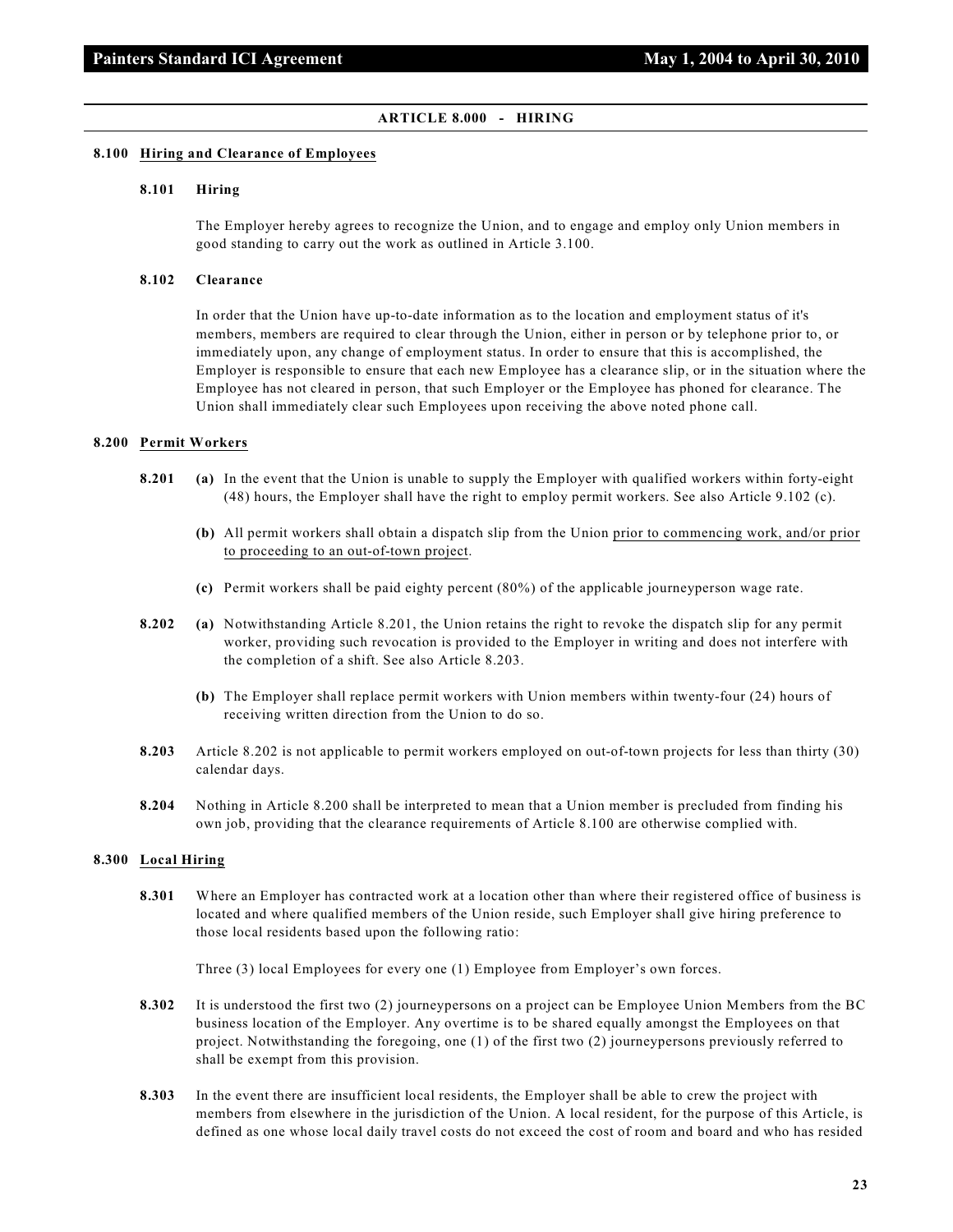in that location for a period of forty-five (45) days prior to the start of the project.

**8.304** When the Employer has a project outside the geographical jurisdiction of the Union in which such Employer's base of business or operations is located, and within the geographical jurisdiction of another Local of the IUPAT, such Employer shall, so far as it is economically feasible, employ Employees in the ratio of fifty percent (50%) from the Union Local in whose geographical jurisdiction the project is located. It is further understood and agreed that the fifty percent (50%) requirement shall not apply to the first two (2) journeyperson Painters employed on the project.

# **8.400 Withdrawal of Members**

The Union reserves the right to withdraw its members from any project(s) of an Employer's if such Employer continues to employ an individual(s) who has failed to join the Union despite being required to do so in accordance with Article 8.000.

# **ARTICLE 9.000 - APPRENTICES AND PRE-APPRENTICES**

# **9.100 Apprentices**

# **9.101 Classification**

Refer to Article 4.402 (a).

# **9.102 Journeyperson/Apprentice Ratio**

- **(a)** Employers may employ one (1) apprentice for every two (2) journeypersons regularly employed. Notwithstanding the foregoing, if only two (2) Employees are employed by an Employer, one (1) of the Employees may be an apprentice.
- **(b)** The JTB shall have the right to require any Employer who regularly employs more than three (3) journeypersons to employ at least one (1) apprentice. These provisions may be changed to suit the ability of individual Employers to train apprentices after review by the JTB.
- **(c)** Only those Employers complying with the journeyperson/apprentice ratio shall be allowed to employ permit workers pursuant to Article 8.200, unless there are no apprentices available. Notwithstanding the foregoing, the JTB retains the right to waive this provision after considering the Employer's record in regard to the training of apprentices.

# **9.103 Journeyperson Supervision**

An apprentice shall work under the supervision of a journeyperson at all times.

# **9.104 Administration of Apprenticeship Program**

All matters pertaining to the apprenticeship program including funding for training programs shall be the responsibility of the JTB. The cost of administration and coordination of apprentice training shall be provided from the JTB Trust Fund.

# **9.105 Employer Contributions**

All Employer contributions, with the exception of the Employer contribution to the Union Pension Plan, shall be required on behalf of an apprentice.

# **9.106 Apprentice Trade School Fund Employee Deduction**

Refer to Article 4.703.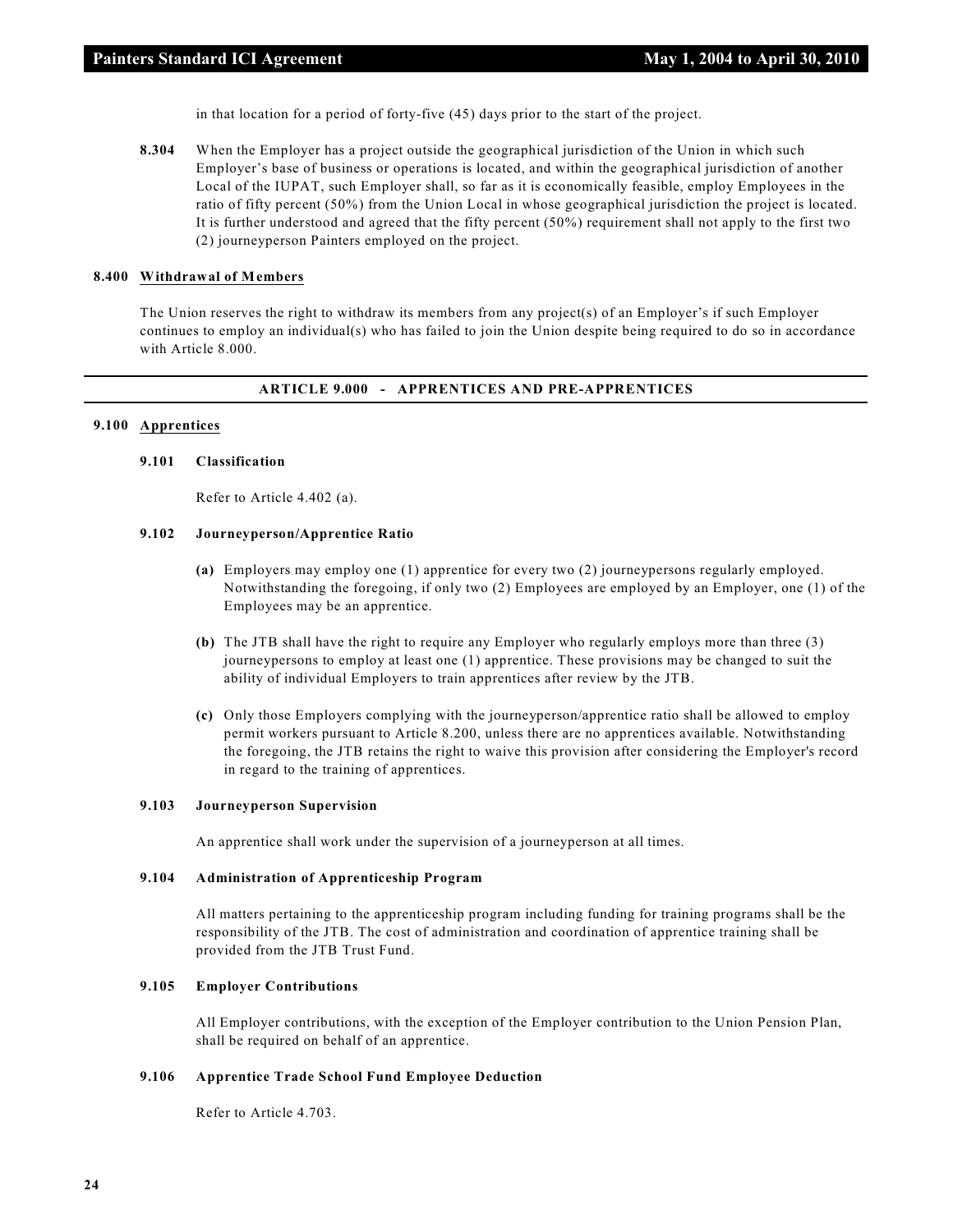#### **9.200 Pre-Apprentices**

#### **9.201 Purpose**

Pre-apprentices shall be considered a good possible source of future apprentices, and shall be utilized by the Employer to perform such work as described in Article 9.202 (d) as a means of reducing the Employer's crew costs, and in turn, of increasing the Employer's ability to compete in the marketplace.

#### **9.202 Restrictions**

Unless otherwise mutually agreed by the parties, in writing, a pre-apprentice shall:

- **(a)** be a minimum of sixteen (16) years of age as of date of hire.
- **(b)** obtain Union clearance, in person, prior to commencing employment.
- **(c)** be permitted to be employed, as a pre-apprentice, for a combined total of no more than nine hundred (900) hours in the industry, regardless of the number of Employer(s) in whose employ such hours have been worked.
- **(d)** be permitted to perform any/all work governed by the terms of the Agreement. Notwithstanding the foregoing, a pre-apprentice shall not be permitted to perform a combined total of more than three hundred (300) hours of application work, wall coverings, and/or sandblasting during the term of their pre-apprenticeship.
- **(e)** upon completion of the pre-apprenticeship be registered as a 1st term apprentice and treated accordingly.

#### **9.203 Ratios**

There shall be no expressed restriction on the number of pre-apprentices an Employer may employ at any one time, however, notwithstanding the foregoing, the Union shall retain the right to limit, at their discretion, the number of pre-apprentices employed by an Employer, providing such right is exercised only in accordance with the following provisions.

- **(a)** The Union acknowledges, without exception, that the stated purpose of pre-apprentices is as stipulated in Article 9.201.
- **(b)** The Union shall not unreasonably, or arbitrarily deny an Employer the right to employ a pre-apprentice.

# **9.204 Employer Contributions**

All Employer contributions, with the exception of the Employer contribution to the Union Pension Plan, shall be required on behalf of a pre-apprentice. Notwithstanding the foregoing, the Employer contribution to the Union Health & Welfare Plan on behalf of a pre-apprentice shall be different than that for other Employee classifications. Refer to Article 4.601 (b) for calculation.

# **ARTICLE 10.000 - STEWARDS AND UNION REPRESENTATIVES**

# **10.100 Stewards**

- **10.101** Shop and/or Job Stewards shall be recognized on all projects and shall not be discriminated against.
- **10.102** The Job and/or Shop Superintendent or Foreman shall be notified by the Union of the name/names of such Steward/Stewards and in the event of layoff or reduction in the workforce, such Stewards shall at all times be given preference of continued employment until completion of the work, unless agreed between the parties hereto. Such agreement shall not be reasonably withheld. The provisions of this Article shall not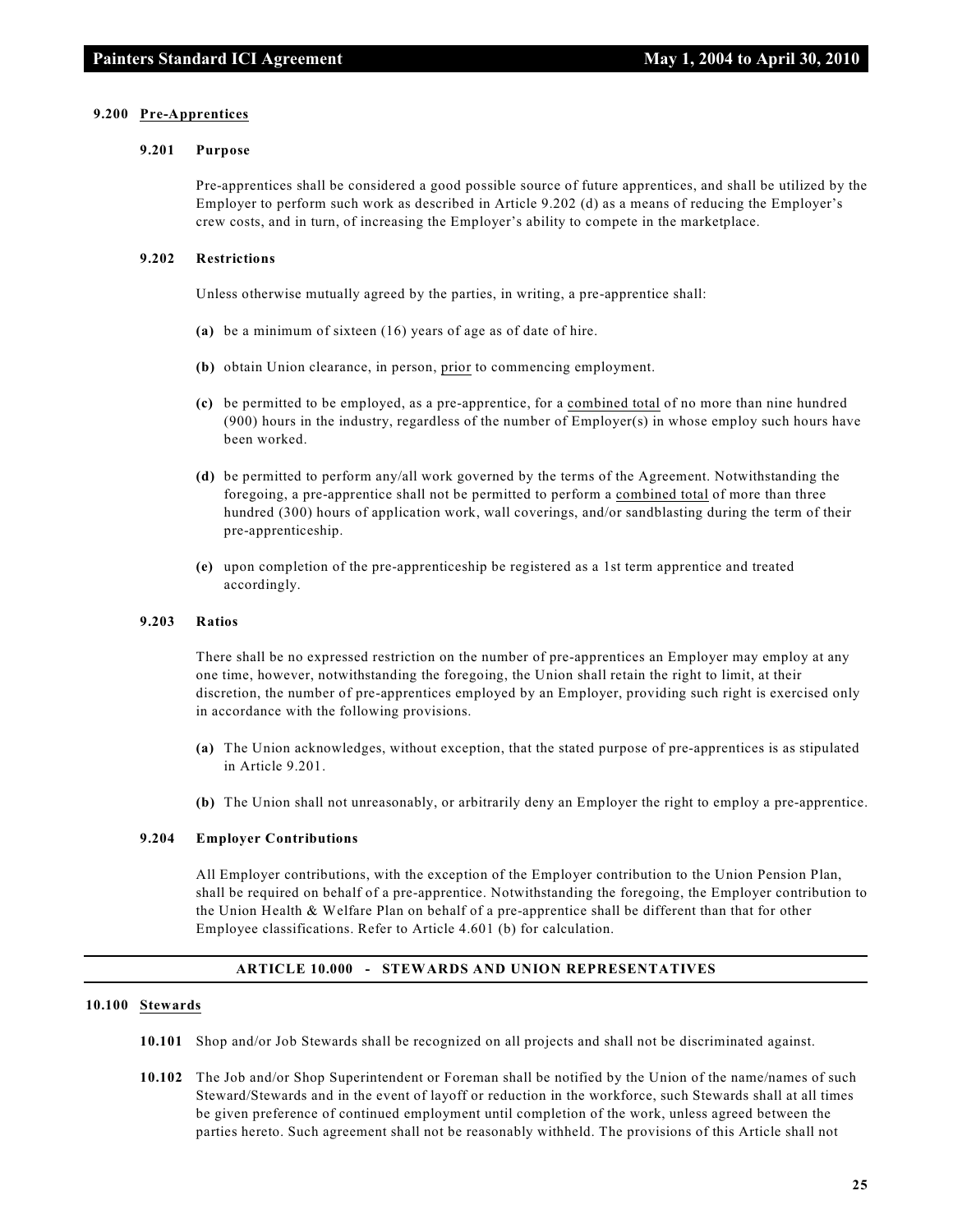apply to designated Foremen and those Employees of long service steadily employed.

- **10.103** Stewards shall be notified prior to Employees working overtime where practicable.
- **10.104** Reasonable time shall be given to Stewards to carry out their duties.
- **10.105** Employees serving on Joint Trade Boards and various Union Committees or as Trustees of various Funds covered by the terms of this Agreement shall be allowed time off without pay and at no cost to the Employer to attend to Union business after making arrangements with the Employer.

# **10.200 Union Business Representatives**

Union Business Representatives shall have access to projects at all times and shall make every effort to notify the Employer that they are on site.

#### **ARTICLE 11.000 - TOOLS AND EQUIPMENT**

#### **11.100 Employee Supplied**

- **11.101 (a)** The tools and equipment outlined in Article 11.102 shall be provided at their own expense by each Employee working in the corresponding classification. In the event of an Employee not having any of these tools and equipment, the Employer may supply same and charge them to the Employee at cost.
	- **(b)** An Employee's tools and equipment shall be in good condition upon starting a new project, and shall be kept in good condition on the Employer's time.

# **11.102 (a) Brush Painters**

A suitable grip containing a clean pair of overalls, soft shoes, shave hook, putty knife, square putty knife, razor blade holder, broad knife, screwdriver and hammer, one "Red Devil" brand hand-scraper or similar type, manufactured dust brush, and suitable footwear for steel or industrial work.

#### **(b) Paperhangers and Sheeting Workers**

A suitable grip containing a clean pair of overalls, soft shoes, dusting brush, putty knives, broad knives, screwdriver, hammer, straight edge trimmer base and zinc strip, trimmer shears, steel roller, felt roller, measuring equipment, smoothing brush, razor blade holder, chalk line and plumb bob.

# **(c) Spray Painters and Sandblasters**

A suitable grip containing the same tools as a brush painter, plus a pair of pliers and a crescent wrench for the type of equipment being used. Any special spray equipment wrenches to be supplied by the Employer.

#### **11.200 Health and Safety**

- **11.201** The Employer shall supply Employees with the following, at no cost to the Employee:
	- **(a)** Spray and sandblast hoods, sterilized respirators with sufficient filters, hand-cleaner and ear protection if and as required by WorkSafe BC regulations. Hoods and respirators are to conform to WorkSafe BC regulations. Employees shall wear hoods and respirators when necessary. Failure to conform may be reason for dismissal by the Employer.
	- **(b)** Masks, respirators and/or other protective clothing if and while an Employee is required to work over or with injurious chemicals or other injurious substances.
	- **(c)** Protective clothing if and while an Employee is required to work with materials that are more than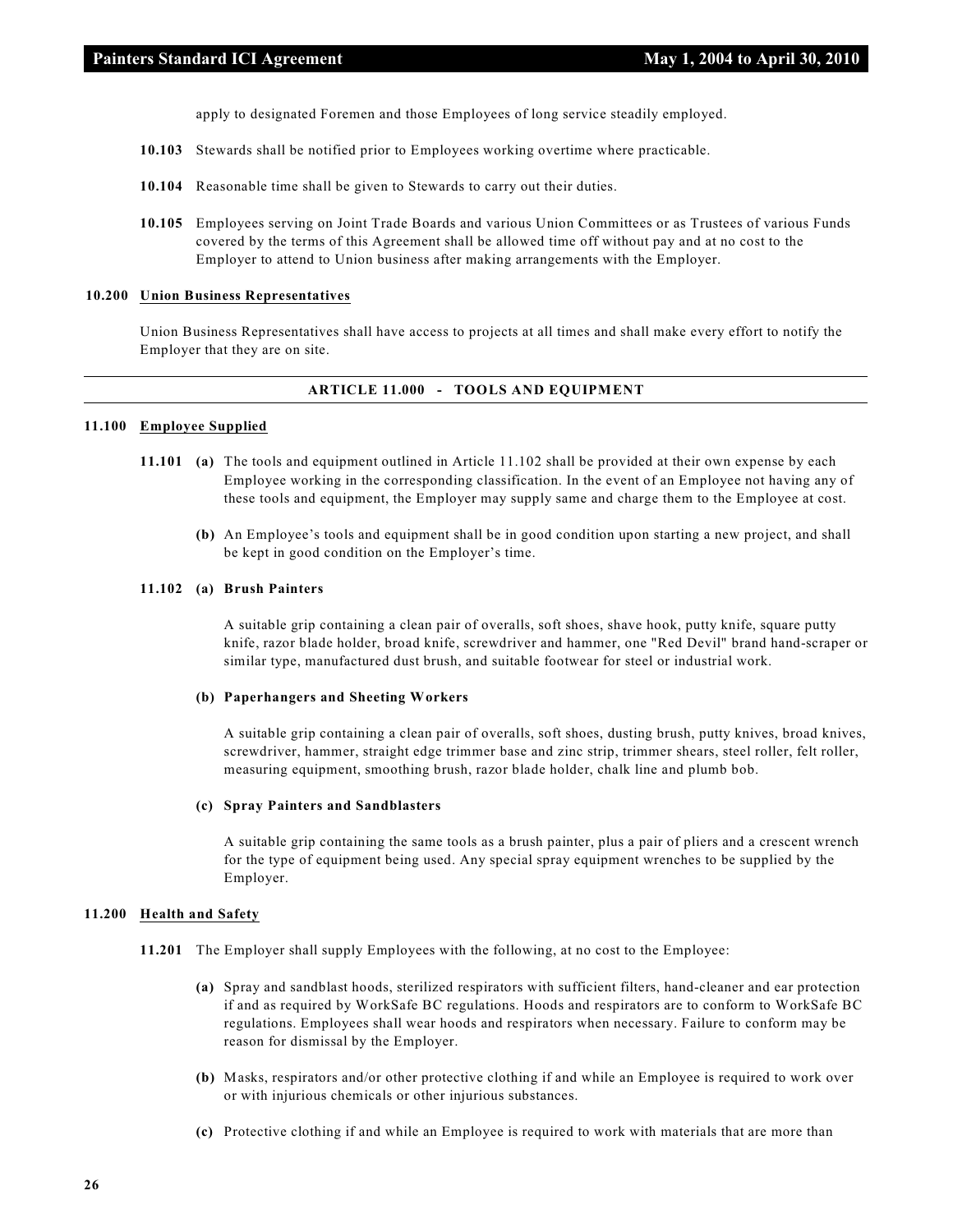ordinarily injurious to clothing.

- **(d)** Spray hoods if and while spray painters are required to spray on interior work.
- **(e)** Hard hats, which shall be returned by the Employee to the Employer upon completion of the project and/or layoff or termination.
- **11.202** All material, tools and/or equipment, supplied by the Employer shall conform and be utilized in conformity with applicable Provincial and/or Federal legislation and/or regulations. Employer safety rules and regulations shall also be complied with providing they are not inconsistent with the foregoing.
- **11.203 (a)** The Employer reserves the right to deduct from an Employee's pay the cost of any tools and/or equipment in the event of the loss of, or failure to return, such tools and/or equipment.
	- **(b)** Any Employee found to have willfully caused damage to an Employer's or customer's tools and/or equipment shall be subject to dismissal, and shall have the cost of such tools and/or equipment deducted from his pay.
- **11.300** No work shall be done using a roller over ten (10) inches in length, with such size be determined by the length of the roller sleeve.

# **ARTICLE 12.000 - WORKING CONDITIONS**

# **12.100 Health and Safety**

The Employer shall comply with all relevant legislation and/or regulations which govern employment related and/or health and safety matters.

- **12.101** It shall not be considered a violation of this Agreement should an Employee(s) refuse to work in conditions and/or use equipment that does not meet prescribed safety standards and/or regulations. Refusal of an Employee to abide by WorkSafe BC regulations may be considered just cause for termination.
- **12.102** Any Employee not using safety equipment or carrying out of safety precautions when instructed to do so by the Employer or the Union, or authorized representatives thereof, shall be subject to discipline or dismissal as deemed appropriate by the parties. Failing agreement, the discipline or dismissal imposed unilaterally by the Employer shall be subject to the grievance procedure.
- **12.103** Employees involved in an accident while on the project shall receive a full day' s pay for the day of the accident providing they require medical treatment by a doctor.
- **12.104** In the case of an Employee returning from a WorkSafe BC accepted injury occupational illness or disease the Employer agrees to make a "bona fide" effort to re-employ that individual and the Union agrees to assist the Employer in the reclassification of that Employee where necessary. Both parties agree that appropriate safety considerations for the specific Employee and other Employees shall be a factor in any final determination pursuant to this Article.

#### **12.200 Drug and Alcohol Testing**

A sub-committee of the parties shall be established to review client requirements and industry standards related to the issue of drug and alcohol testing of Employees. This issue is growing in importance, and the sub-committee shall be authorized to bring forward recommendations. Such recommendations shall be subject to ratification by the parties prior to being implemented.

#### **12.300 Harassment**

The Union and the Employer recognize the right of Employees to work in an environment free from harassment.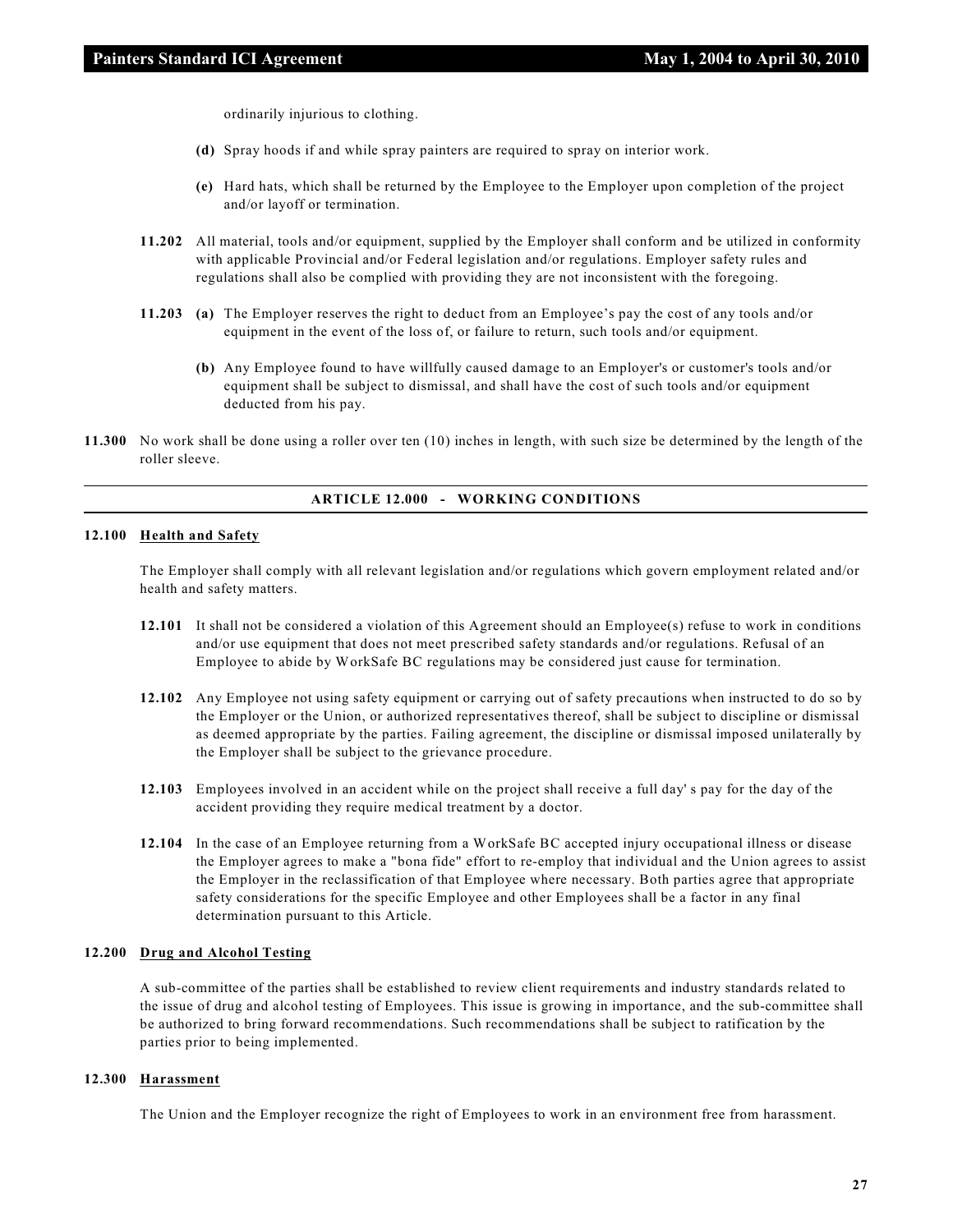#### **12.400 Project Facilities**

#### **12.401 Telephone**

A telephone shall be available to all Employees at all times for incoming or outgoing emergency purposes, and all such incoming messages shall be relayed immediately.

# **12.402 Drinking Water**

Where there is no running tap water available, cool drinking water in approved sanitary containers shall be provided. Paper cups shall also be supplied.

#### **12.403 Lunch/Change Rooms**

Where project and climatic conditions require, the Employer shall provide clean and adequately heated lunch and change rooms with benches and tables as warranted by crew size. The area designated for changing and eating shall be kept separate from any material, equipment, tools or workplace storage.

# **ARTICLE 13.000 - DISTRICT COUNCIL #38 JOINT TRADE BOARD AND TRUST FUND**

#### **13.100 Appointment of Trustees**

The parties to this Agreement shall appoint six (6) trustees to participate on the District Council #38 Joint Trade Board (JTB). Such trustees shall be appointed in accordance with the following.

#### **13.101 Employer Trustees**

- **(a)** CLR shall appoint three (3) trustees to the JTB. Notwithstanding the foregoing, CLR shall only have sole discretion on the appointment of two (2) such trustees. The third trustee shall be appointed by CLR, but shall be designated for appointment by MPDA and shall not necessarily be a member of CLR.
- **(b)** The Employers specifically agree that the JTB, and the trustees appointed thereto by CLR shall represent them in all JTB related matters.

#### **13.102 Union Trustees**

The Union shall, at their discretion, appoint three (3) trustees to the JTB, and such trustees shall be members of the Union.

#### **13.103 Duration, Notification, and Replacement**

- **(a)** Such appointments shall be for a one (1) year term, and shall be made on an annual basis, effective January 1st. Notwithstanding the foregoing, each appointing party reserves the right to alter its appointment(s) at any time, and for any reason.
- **(b)** The JTB shall be notified, in writing, of all appointments. If no such written notification is provided by January  $1<sup>st</sup>$  of any calendar year, the appointments from the previous year shall be deemed to continue.
- **(c)** In the event an appointment is required mid-term as a result of a trustees' death or resignation, or such other reason as the appointing party may deem appropriate, then such appointment shall be for the period through December 31<sup>st</sup> of the calendar year in which it was made.

#### **13.200 Trust Agreement**

The Trust Agreement which governs the JTB shall apply on all matters related thereto, however, notwithstanding the foregoing, this Agreement shall supercede, on like matters, those terms and conditions contained within the Trust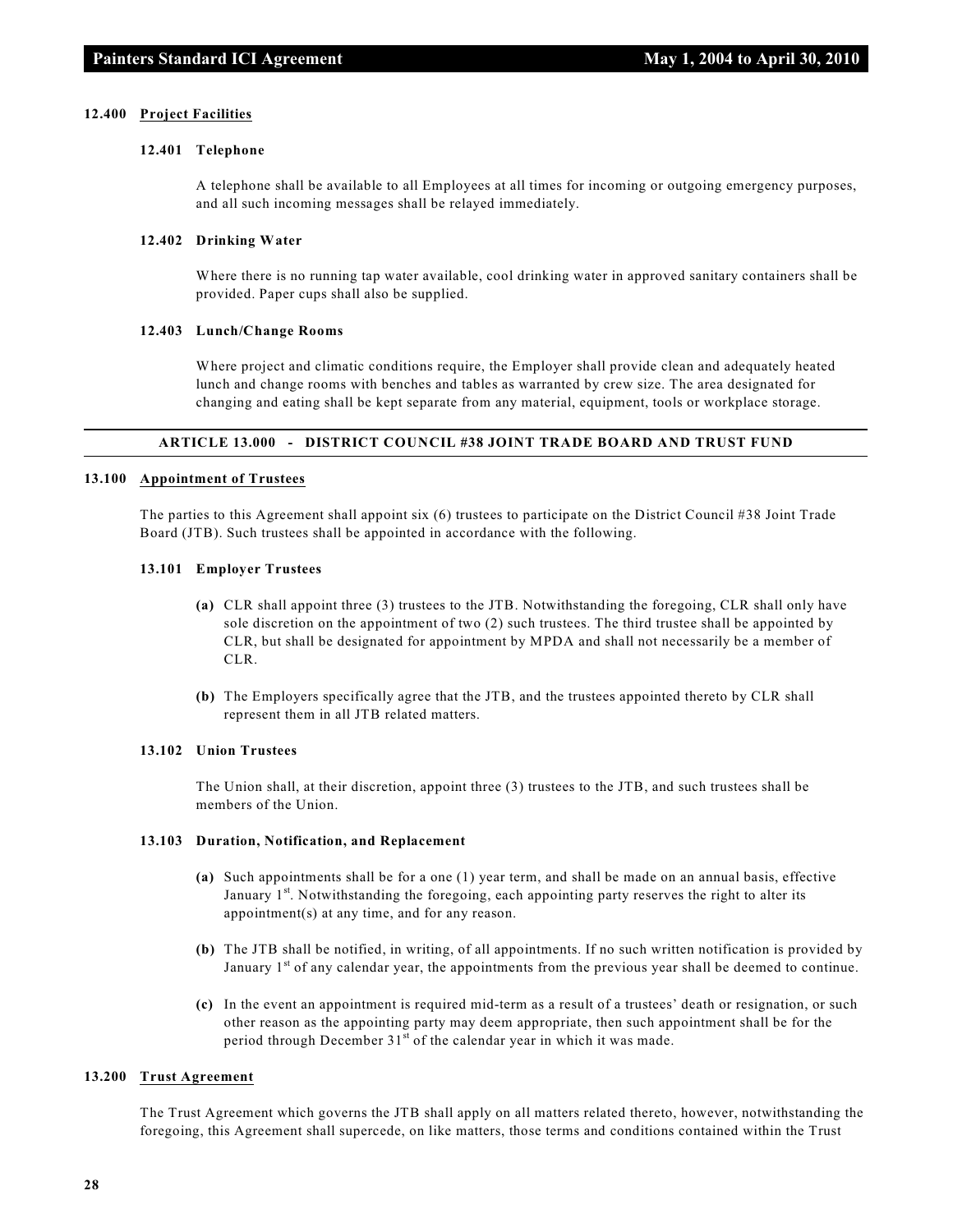Agreement, unless otherwise agreed to, in writing, by the parties.

# **13.300 Training**

Ongoing training and upgrading of Employees is of great importance, and the JTB is the appropriate entity to implement and oversee such training and upgrading programs.

#### **13.301 New Programs**

Industrial Construction painting and related work, and spray painting are, in particular, two (2) areas in which increased training and upgrading is an immediate priority, and addressing such priority would be of great benefit to all concerned. As a result, the JTB is strongly encouraged to implement, at the earliest possible time, specific training programs to address the specific needs of the Employers and Employees with respect to each of these areas.

# **13.302 BC Trades Qualification**

- **(a)** Employees who are not classified as apprentices or pre-apprentices, and who do not currently possess a recognized Federal or Provincial Government Tradesperson's Certificate, shall be required to obtain a British Columbia TQ in Painting & Decorating. Failure to do so shall be considered just cause for termination of Union membership and employment. (Refer also to Appendix "C", item 6, of the May 12, 2000 Memorandum of Agreement between the Union and CLR.)
- **(b)** The JTB shall be responsible for arranging the necessary courses, etc., to facilitate compliance with this Article. The JTB shall also be responsible to review and act on any appeals that may be brought on by Union members who, because of special circumstances such as a language deficiency, reading disability, or similar condition., have not been able to pass the required examination for certification.
- **(c)** A Standing Committee shall be established whose purpose it shall be to make representation to government to demand compulsory TQ for all painters in the province whether non-union or union, and regardless of union affiliation.
- **(d)** Appropriate programs shall be arranged to upgrade Union members to obtain TQ. Such payment as may be involved in these programs shall be funded through the District Council 38 JTB Trust Fund.
- **(e)** The JTB shall furnish to Employers, upon request, lists of courses and time when such courses and instructions were held in compliance with Article 13.302.

#### **13.400 Trust Fund**

- **13.401** The District Council #38 Joint Trade Board Trust Fund (JTB Trust Fund) shall be administered by the JTB in accordance with the Trust Agreement applicable thereto.
- **13.402** The purposes of the JTB Trust Fund shall be to:
	- **(a)** encourage apprentice applicants to enter the painting trade,
	- **(b)** assist apprentices during annual school training sessions and, in general, to encourage and assist apprentices in all phases of training and education,
	- **(c)** provide upgrading training for Employees,
	- **(d)** develop safety programs designed for the painting industry,
	- **(e)** provide wage and benefit security as per Article 13.000,
	- **(f)** fund all necessary expenses required to achieve Employee compliance with Article 13.300, and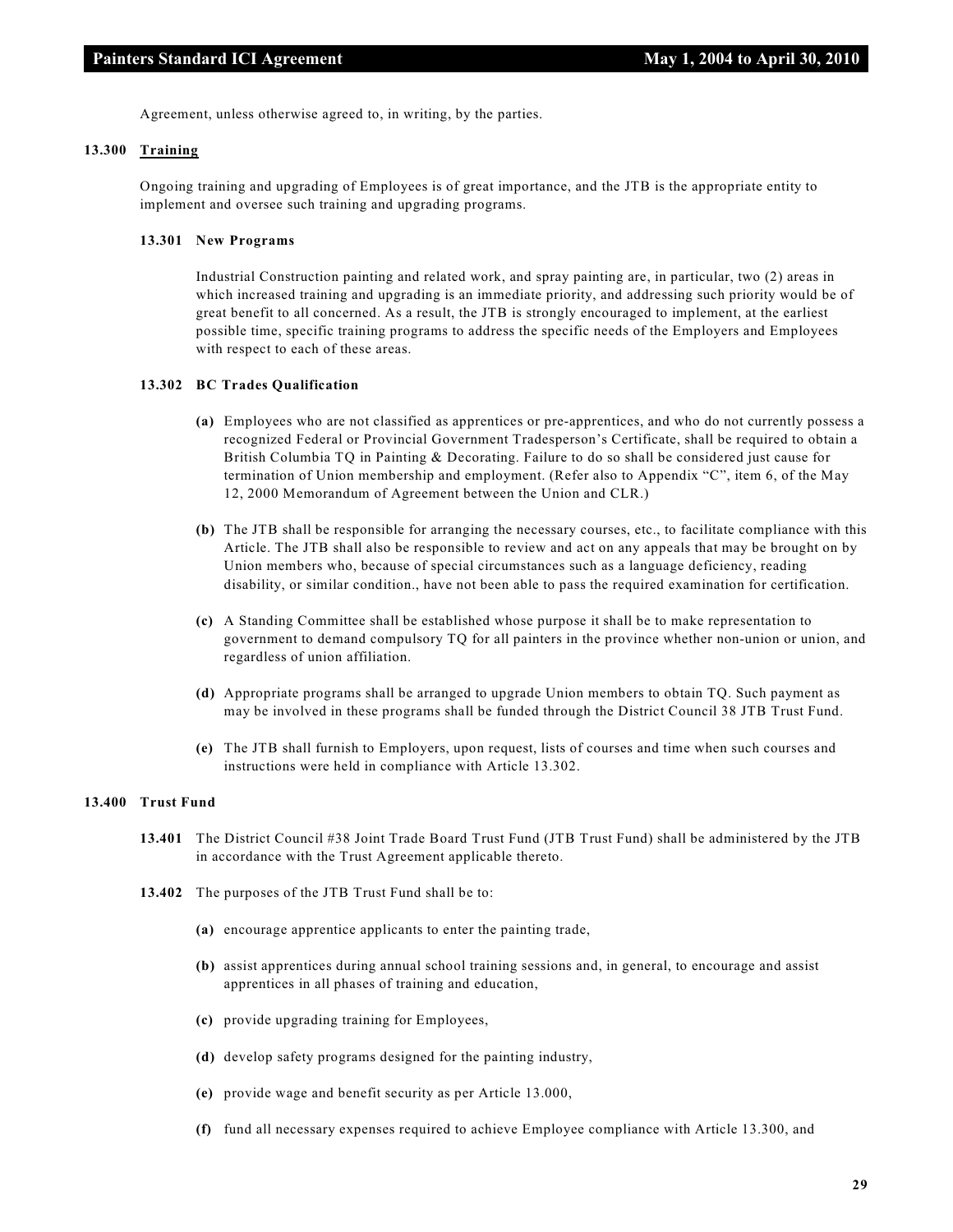**(g)** develop and deliver a WorkSafe BC Employer/Employee Safety and Respirator Awareness Programme. It is the intent of this programme to train all Employers and Employees. As a result, the JTB shall schedule the required courses and shall have the authority to direct all Employers and Employees to attend such courses as a condition of employment.

# **13.500 General Conditions**

- **13.501** The JTB shall work in the mutual interest of the parties and towards the advancement and betterment of the painting trade in BC and the Yukon Territory.
- **13.502** The JTB shall not handle grievances filed pursuant to this Agreement.
- **13.503** The Union agrees to include this Article in any/all other collective agreements they may sign which govern the same Scope of Work and trade jurisdiction.

# **ARTICLE 14.000 - WAGE AND BENEFIT SECURITY FUND**

#### **14.100 Purpose, Funding and Administration**

- **14.101 (a)** The parties jointly recognize a need to provide a measure of protection to Employees whose earnings or other contractual obligations may be left unsatisfied by reason of default on the part of their Employer.
	- **(b)** For the purpose of meeting such need, a Wage and Benefit Security Fund (WBS Fund) shall be maintained at twenty five thousand dollars (\$25,000.00).
	- **(c)** Monies from the WBS Fund shall be made available, as expeditiously as possible, for the satisfaction of legitimate claims presented on behalf of Employees employed under the terms and conditions of this Agreement.
- **14.102** The WBS Fund shall be funded by the JTB Trust Fund, and administered by the JTB.

#### **14.200 Default Employer Liabilities**

- **14.201** In the event the JTB makes a payment(s) pursuant to this Article, the default Employer responsible for such payments having to be made shall:
	- **(a)** Pay to the WBS Fund all sums which have been paid on the Employer's behalf, as well as interest at such rate as may be determined by the JTB, from time to time, from the due date until such sums are totally satisfied.
	- **(b)** Complete and remit any contribution report forms or other related and supporting documents which may be required of the Employer.
	- **(c)** Pay to the WBS Fund all costs and expenses incurred by the Fund in connection with or arising out of the said payment.
	- **(d)** Pay to the WBS Fund, on account of liquidated damages, an amount equal to ten percent (10%) of the total of all amounts found to be due and owing to the WBS Fund as aforesaid. All Employers party to, or otherwise bound by this Agreement, acknowledge that the liquidated damages will be used to defer administrative costs resulting from the said delinquency and acknowledge the costs to have been actually incurred, waiving the necessity of any additional proof thereof. Without limiting the generality of the foregoing, the said sum is on account of damages resulting from:
		- **(i)** Inconvenience and burden imposed upon the JTB, and
		- **(ii)** Loss of any benefits, monetary or otherwise, to any Employees, and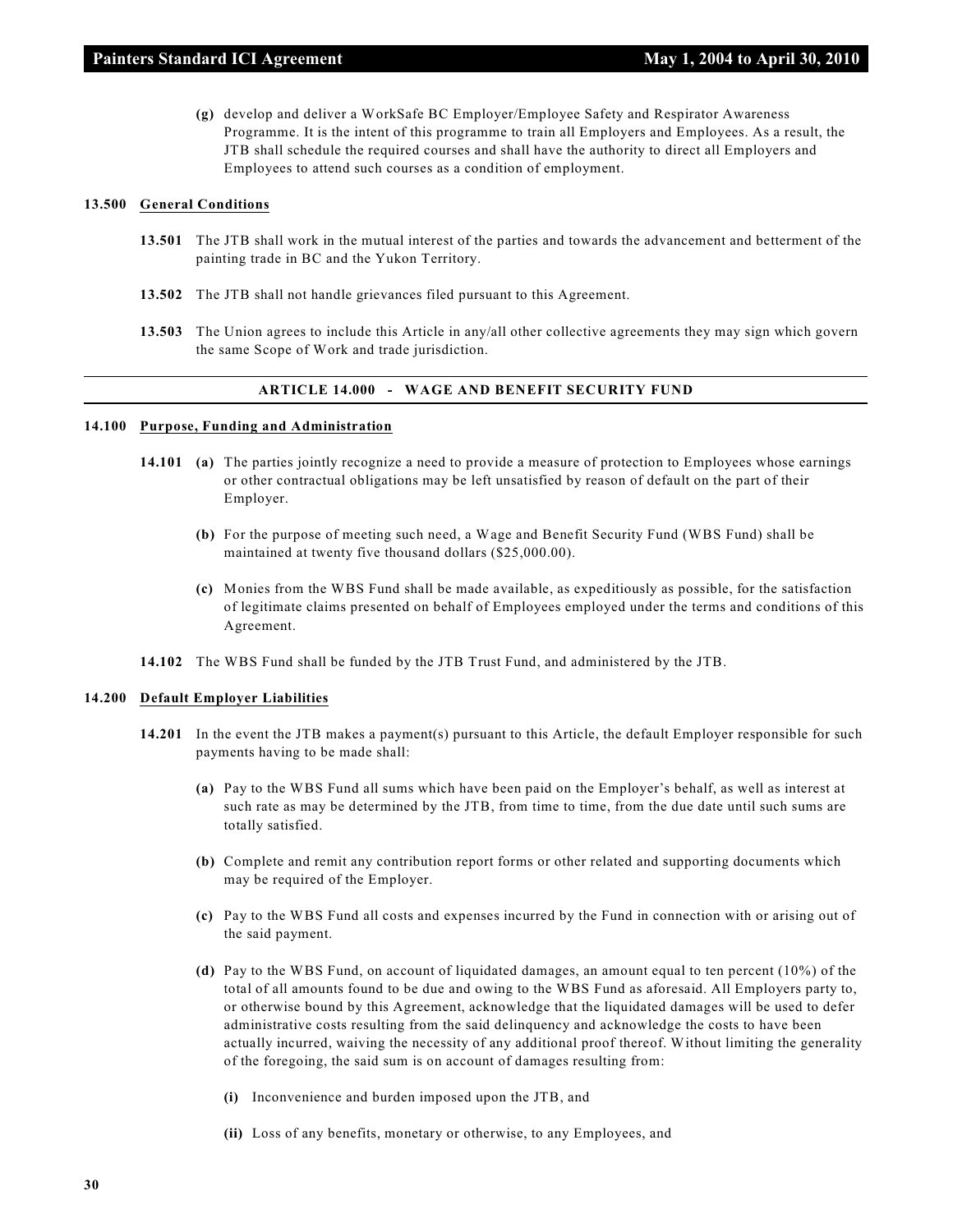- **(iii)** Loss of benefit of the use of any Funds, in connection with an Employer's failure to comply with the terms and conditions of this Agreement.
- **14.202** The JTB is authorized to establish a reasonable and lawful grace period by which amounts owing shall be received.
- **14.203 (a)** If an Employer becomes delinquent in remitting contributions required in accordance with this Agreement, and the JTB places the account in the hands of legal counsel for collection, such delinquent Employer shall be liable for reasonable counsel fees and for all reasonable costs incurred in the collection process including court fees.
	- **(b)** The JTB may take any action necessary to enforce payment of contributions and damages due here under including, but not limited to, proceedings at law and in equity.

#### **ARTICLE 15.000 - GRIEVANCE PROCEDURE**

### **15.100 Grievance**

- **15.101** A grievance shall be defined as any difference between the parties to this Agreement concerning the Agreement's interpretation, application, operation, or any alleged violation thereof, including any question as to whether a matter is arbitrable.
- **15.102** A grievance shall not be considered a grievance unless submitted in writing within ten (10) days of such occurrence becoming known to either the Union or the Employee, and in any event within twenty (20) days of the occurrence giving rise to such grievance.
- **15.103** All grievances shall be finally and conclusively settled without stoppage of work in the following manner.

# **15.200 Arbitration**

Where a difference arises between the parties relating to the interpretation, application, operation, or administration of this Agreement, including any question as to whether a matter is arbitrable, or where an allegation is made that a term or condition of this Agreement has been violated, and the parties are unable to resolve the grievance, either of the parties may notify the other party of its desire to submit the difference to arbitration as outlined in Article 15.300 Step 3.

#### **15.300 Resolution Steps**

# **15.301 STEP 1**

To solve a grievance, an Employee shall first either themselves, or accompanied by his Steward as they shall choose, discuss with the Employer within five (5) working days of becoming aware of the event, and if they agree, their decision shall be final, providing such decision does not violate this Agreement.

# **15.302 STEP 2**

Failing settlement within five (5) days of the event giving rise under Step 1, the particulars thereof shall, within five (5) days, be set out in writing by the party resorting to this procedure and shall be delivered to the other party and they shall forthwith confer upon the matter and if they agree, their decision shall be final.

#### **15.303 STEP 3**

- **(a)** If the grievance is not resolved pursuant to Step 2 within seven (7) days, or such longer period as the parties agree to, then it shall be referred to a single Arbitrator.
- **(b)** Such a single Arbitrator shall be selected by mutual agreement of the parties, and the parties shall meet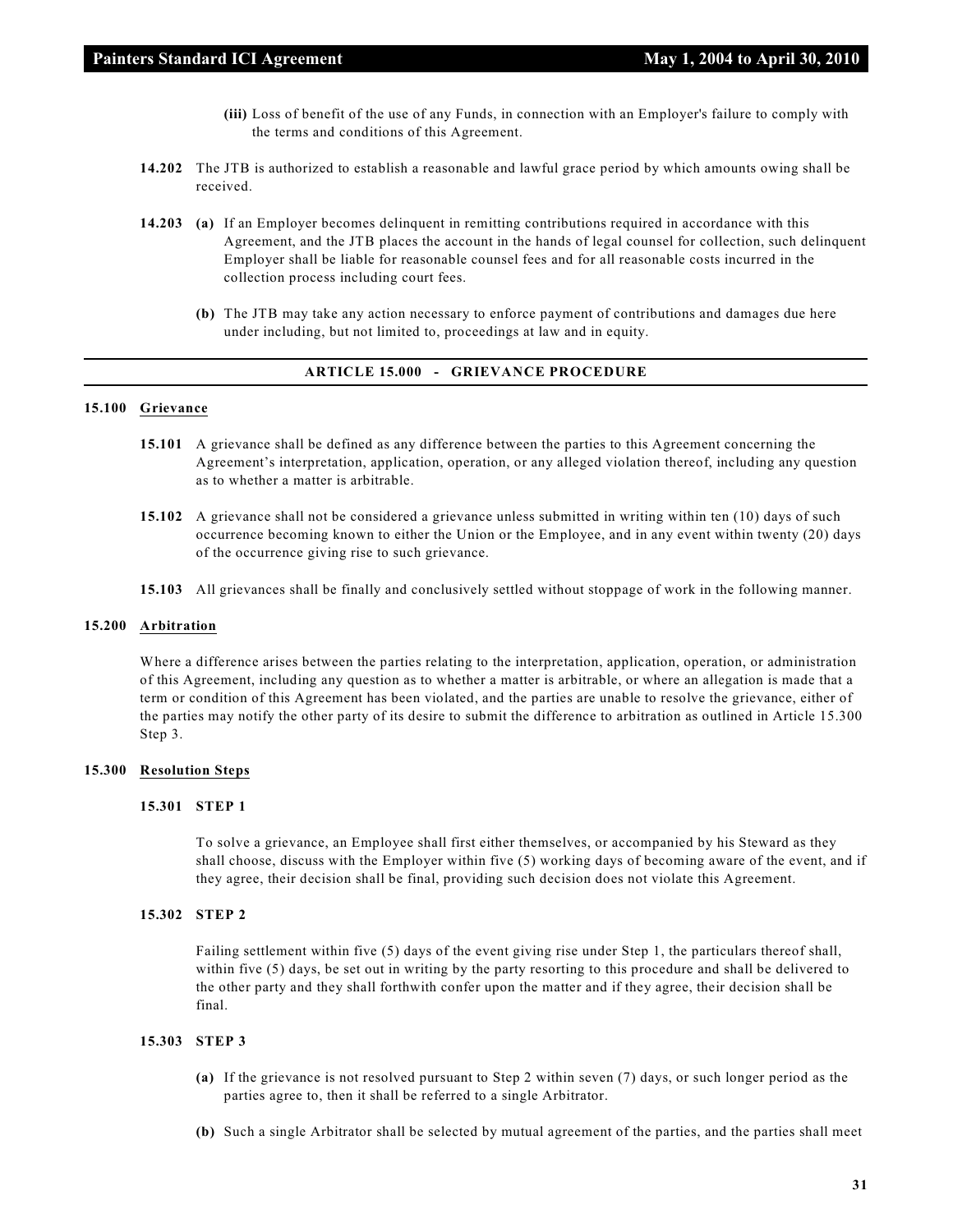for the purpose of mutually agreeing to the selection of a single Arbitrator within two (2) working days of the completion of Step 2. The parties agree to make a sincere effort to reach a mutual agreement with respect to the selection of a single Arbitrator, but reserve the right to mutually agree that it is in their collective best interests to proceed immediately to Step 4.

**(c)** The terms of Step 4 (d) and (e) shall also apply where the Grievance has been referred to a single Arbitrator, and where such a single Arbitrator has been mutually agreed to by the parties.

#### **15.304 STEP 4**

If the parties are unable to mutually agree to the selection of a single Arbitrator in accordance with Step 3 within four (4) working days of such longer time as the parties agree to, the Grievance shall be referred to an Arbitration Board Panel of three (3).

- **(a)** The party desiring arbitration shall appoint a member for the board and shall notify the other party in writing of its appointment and particulars of the matter in dispute.
- **(b)** The party receiving the notice shall within five (5) days thereafter appoint a member to the board and notify the other party of its appointment and particulars of the matter in dispute.
- **(c)** The two Arbitrators so appointed shall confer to select a third person to be Chairperson and failing for them to agree upon a person willing to act, either of them shall apply to the LRB to appoint such a third person.
- **(d)** The Arbitration Board shall sit, hear the parties, settle the terms of the question to be arbitrated and make its award within ten (10) days from the date of the appointment of the Chairperson provided the time may be extended by agreement of the parties. The Board shall deliver its award in writing to each of the parties and the award of the majority of the Board shall be the award of the Board and shall be final and binding upon the parties and they shall carry it out forthwith.
- **(e)** Each party shall pay its own costs and expenses of arbitration, the remuneration and disbursements of its appointees to the Board and one-half  $\binom{1}{2}$  the compensation and expenses of the Chairperson and of stenographic and other expense of the Arbitration Board.

#### **ARTICLE 16.000 - MANAGEMENT RIGHTS**

- **16.100** The Employer has the undisputed right to operate and manage its business in all respects subject only to the limitations expressly stated in this Agreement.
- **16.200** An Employer may initiate a Grievances against the Union and/or any Union member(s), and such Grievance shall commence at Article 15.302.

#### **ARTICLE 17.000 - SAVINGS CLAUSE**

- **17.100** In the event that any provision(s) of this Agreement should be held invalid by operation of law, or by a tribunal of competent jurisdiction, or if compliance with or enforcement of any provision(s) should be restrained by such tribunal, pending a final determination as to its validity, the remainder of this Agreement or the application of such provision(s), other than those as to which it has been held invalid, or as to which compliance with or enforcement of has been restrained, shall not be affected thereby.
- **17.200** In the event that any provision(s) of this Agreement should be held invalid, or enforcement of, or compliance with which has been restrained, as above set forth, the parties affected thereby shall enter into immediate collective bargaining negotiations, upon the request of either party, for the purpose of arriving at a mutually satisfactory replacement for such provision(s) during the period of invalidity or restraint.
- **17.300** In the event the parties do not agree on such a mutually satisfactory replacement, they shall submit the dispute to the grievance procedure in accordance with Article 15.000.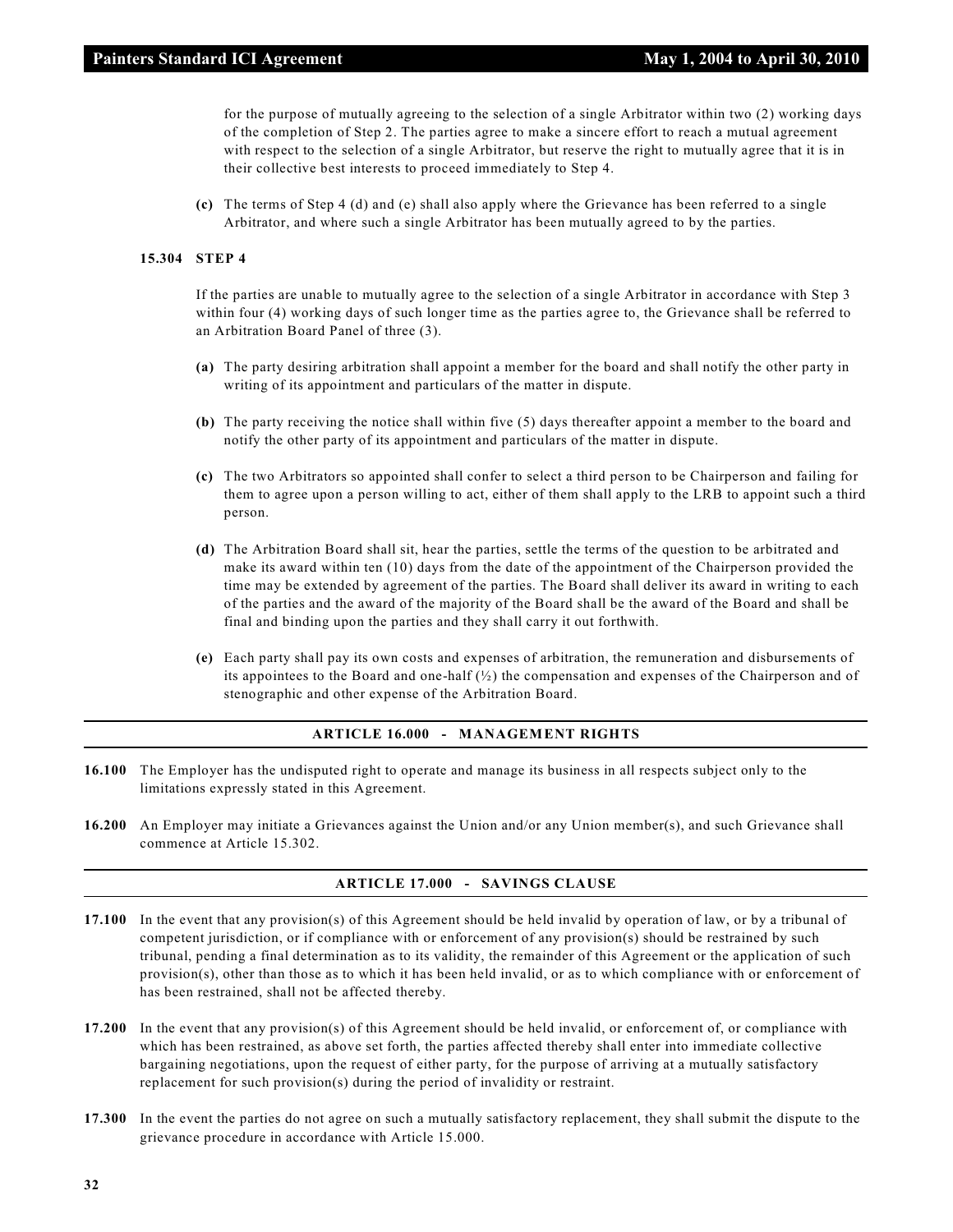# **ARTICLE 18.000 - "CLEAN UP" OF AGREEMENT**

During the preparation of this Agreement, mutually agreed upon adjustments were made to format and language in order to address/delete redundant provisions, vague language, logic, consistency, and grammar. The parties have agreed to the resulting changes and provisions.

# **SIGNATURE OF PARTIES**

Signed on behalf of: Signed on behalf of: Construction Labour Relations Association of BC IUPAT Local #138

Dated this 31<sup>st</sup> day of August, 2007. Dated this 31<sup>st</sup> day of August, 2007.

Clyde H. Scollan David Holmes

Dale Bekar Pat Byrne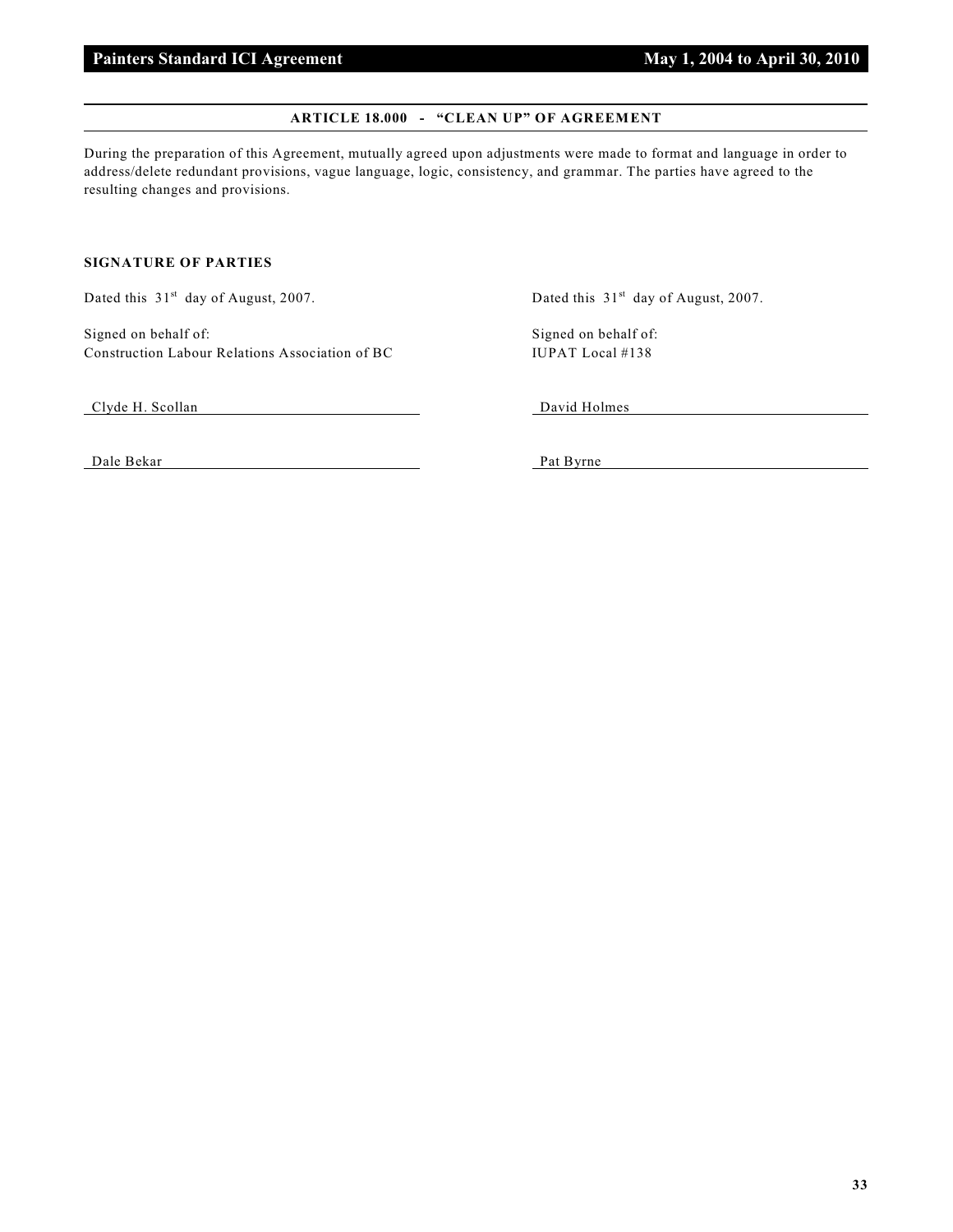|                                       |                        | <u>MINIMUM SIRAIUILI TIME HUUREL WAUE RATES</u> | <b>INDUSTRIAL CONSTRUCTION</b>                                                                                                      |              |                 |                 |                 |              |
|---------------------------------------|------------------------|-------------------------------------------------|-------------------------------------------------------------------------------------------------------------------------------------|--------------|-----------------|-----------------|-----------------|--------------|
|                                       |                        | Sept. 1/05                                      | May 1/06                                                                                                                            | March 1/07   | <b>May 1/07</b> | <b>May 1/08</b> | <b>May 1/09</b> | April 1/10   |
| "A" Foreman                           |                        | 30.37                                           | 31.49                                                                                                                               | 31.49        | 32.83           | 33.95           | 35.07           | 35.74        |
| "B" Foreman                           |                        | 29.37                                           | 30.49                                                                                                                               | 30.49        | 31.83           | 32.95           | 34.07           | 34.74        |
| * Journeyperson (100%)                |                        | 27.37                                           | 28.49                                                                                                                               | 28.49        | 29.83           | 30.95           | 32.07           | 32.74        |
| Apprentice:                           | $6^{th}$ Term (80%)    |                                                 | <b>Contact the Union or CLR</b><br>for apprentice<br>classifications and wage<br>schedules which applied<br>prior to March 1, 2007. | 22.79        | 23.86           | 24.76           | 25.66           | 26.19        |
|                                       | $5^{th}$ Term (75%)    |                                                 |                                                                                                                                     | 21.37        | 22.37           | 23.21           | 24.05           | 24.56        |
|                                       | $4^{th}$ Term (70%)    |                                                 |                                                                                                                                     | 19.94        | 20.88           | 21.67           | 22.45           | 22.92        |
|                                       | $3^{rd}$ Term $(65%)$  |                                                 |                                                                                                                                     | 18.52        | 19.39           | 20.12           | 20.85           | 21.28        |
|                                       | $2nd$ Term (55%)       |                                                 |                                                                                                                                     | 15.67        | 16.41           | 17.02           | 17.64           | 18.01        |
|                                       | $1^{st}$ Term $(50\%)$ |                                                 |                                                                                                                                     | 14.25        | 14.92           | 15.48           | 16.04           | 16.37        |
| Annual Vacation and Stat. Holiday Pay |                        | 12.0%                                           | 12.0%                                                                                                                               | 12.0%        | 12.0%           | 12.0%           | 12.0%           | 12.0%        |
|                                       |                        | Sept. 1/05                                      | May 1/06                                                                                                                            | March $1/07$ | May 1/07        | <b>May 1/08</b> | <b>May 1/09</b> | April $1/10$ |
| Pre-Apprentice (35%)                  |                        | 9.58                                            | 9.97                                                                                                                                | 9.97         | 10.44           | 10.83           | 11.22           | 11.46        |
| Annual Vacation and Stat. Holiday Pay |                        | 8.0%                                            | $8.0\%$                                                                                                                             | $8.0\%$      | $8.0\%$         | $8.0\%$         | 8.0%            | $8.0\%$      |

# **SCHEDULE "A1" MINIMUM STRAIGHT TIME HOURLY WAGE RATES**

\* The journeyperson minimum straight time hourly wage rate at the expiry of the 2000-2004 Agreement was \$26.25 per hour.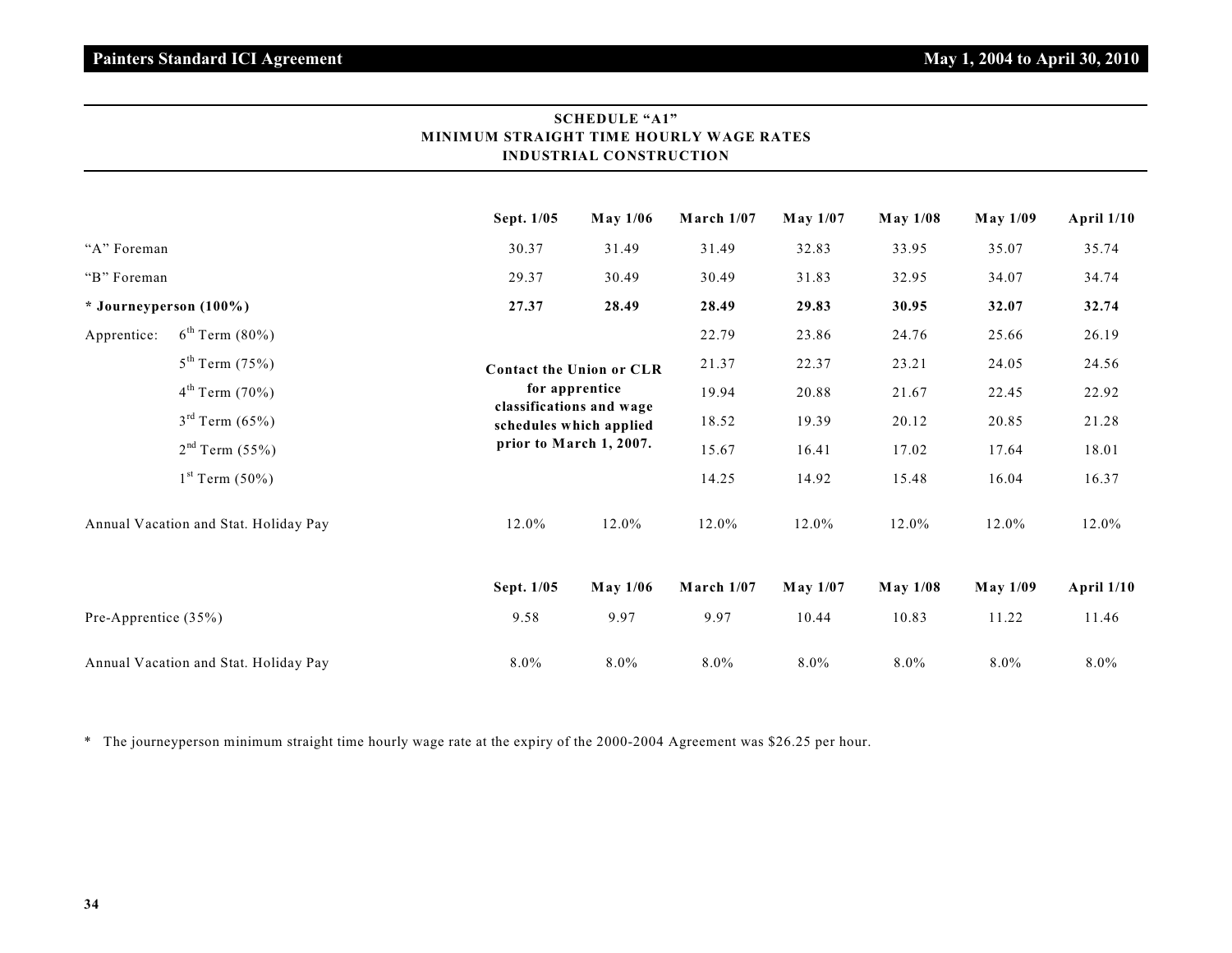# **SCHEDULE "A2" MINIMUM STRAIGHT TIME HOURLY WAGE RATES COMMERCIAL/INSTITUTIONAL NEW CONSTRUCTION**

|                                       |                            | Sept. 1/05                      | May 1/06                                                                       | March $1/07$ | May 1/07        | May 1/08        | <b>May 1/09</b> | <b>April 1/10</b> |
|---------------------------------------|----------------------------|---------------------------------|--------------------------------------------------------------------------------|--------------|-----------------|-----------------|-----------------|-------------------|
| "A" Foreman                           |                            | 29.37                           | 30.49                                                                          | 30.49        | 31.16           | 32.05           | 33.17           | 33.84             |
| "B" Foreman                           |                            | 28.37                           | 29.49                                                                          | 29.49        | 30.16           | 31.05           | 32.17           | 32.84             |
| * Journeyperson (100%)                |                            | 26.37                           | 27.49                                                                          | 27.49        | 28.16           | 29.05           | 30.17           | 30.84             |
| Apprentice:                           | $6^{th}$ Term $(80\%)$     |                                 |                                                                                |              | 22.53           | 23.24           | 24.14           | 24.67             |
|                                       | $5^{th}$ Term (75%)        | <b>Contact the Union or CLR</b> |                                                                                | 20.62        | 21.12           | 21.79           | 22.63           | 23.13             |
|                                       | $4^{th}$ Term (70%)        |                                 | for apprentice                                                                 | 19.24        | 19.71           | 20.34           | 21.12           | 21.59             |
|                                       | $3^{rd}$ Term $(65%)$      |                                 | classifications and wage<br>schedules which applied<br>prior to March 1, 2007. | 17.87        | 18.30           | 18.88           | 19.61           | 20.05             |
|                                       | 2 <sup>nd</sup> Term (55%) |                                 |                                                                                | 15.12        | 15.49           | 15.98           | 16.59           | 16.96             |
|                                       | $1^{st}$ Term $(50\%)$     |                                 |                                                                                | 13.75        | 14.08           | 14.53           | 15.09           | 15.42             |
| Annual Vacation and Stat. Holiday Pay |                            | 12.0%                           | 12.0%                                                                          | 12.0%        | 12.0%           | 12.0%           | 12.0%           | 12.0%             |
|                                       |                            | Sept. 1/05                      | <b>May 1/06</b>                                                                | March $1/07$ | <b>May 1/07</b> | <b>May 1/08</b> | <b>May 1/09</b> | April $1/10$      |
| Pre-Apprentice (35%)                  |                            | 9.23                            | 9.62                                                                           | 9.62         | 9.86            | 10.17           | 10.56           | 10.79             |
| Annual Vacation and Stat. Holiday Pay |                            | $8.0\%$                         | $8.0\%$                                                                        | $8.0\%$      | $8.0\%$         | $8.0\%$         | 8.0%            | $8.0\%$           |

\* The journeyperson minimum straight time hourly wage rate at the expiry of the 2000-2004 Agreement was \$25.25 per hour.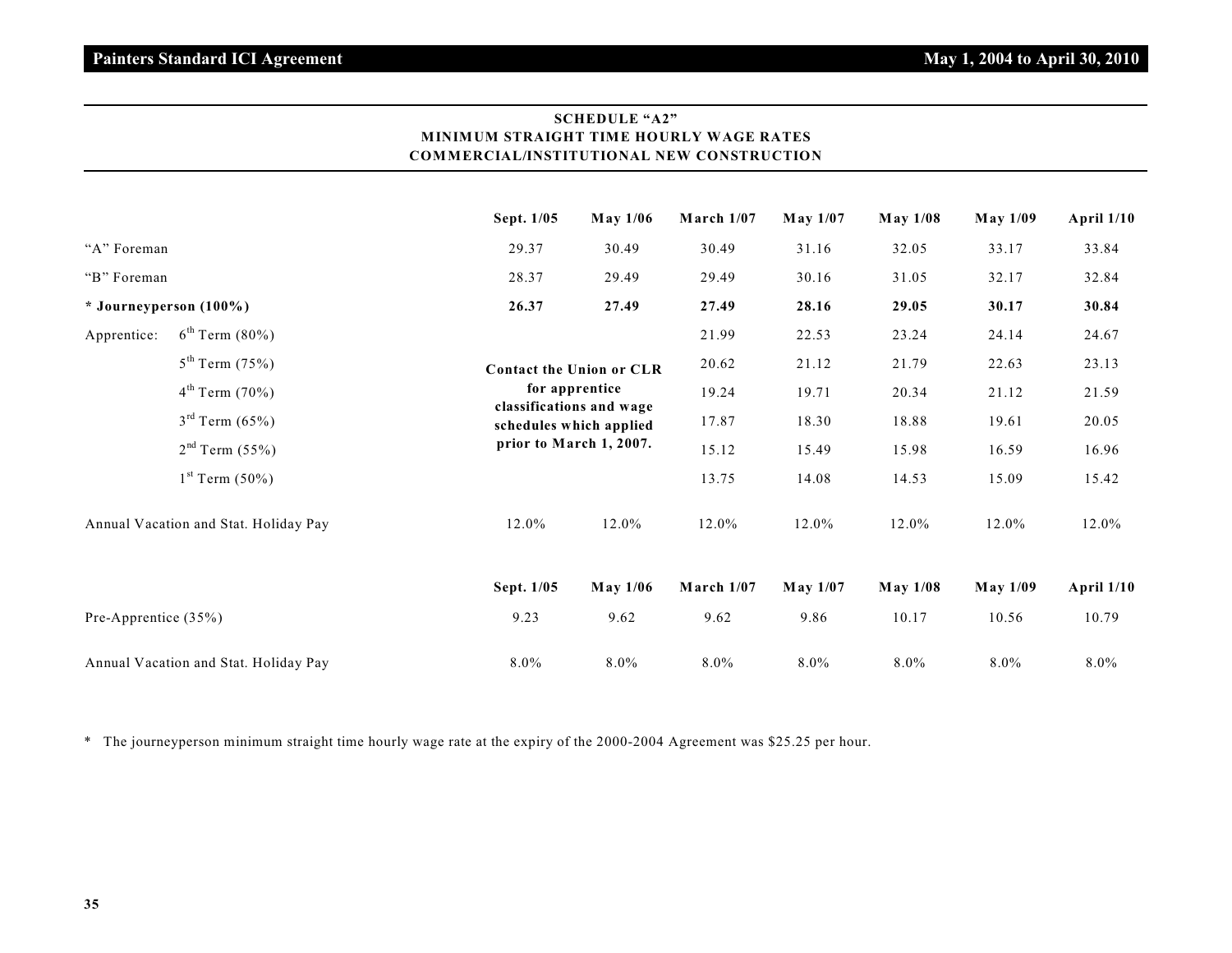# **SCHEDULE "A3" MINIMUM STRAIGHT TIME HOURLY WAGE RATES COMMERCIAL/INSTITUTIONAL REPAINT CONSTRUCTION**

|                                       |                            | Sept. 1/05 | May 1/06                                                                       | March $1/07$ | May 1/07 | <b>May 1/08</b> | <b>May 1/09</b> | <b>April 1/10</b> |
|---------------------------------------|----------------------------|------------|--------------------------------------------------------------------------------|--------------|----------|-----------------|-----------------|-------------------|
| "A" Foreman                           |                            | 27.37      | 28.49                                                                          | 28.49        | 29.16    | 30.05           | 31.17           | 31.84             |
| "B" Foreman                           |                            | 26.37      | 27.49                                                                          | 27.49        | 28.16    | 29.05           | 30.17           | 30.84             |
| $*$ Journeyperson (100%)              |                            | 24.37      | 25.49                                                                          | 25.49        | 26.16    | 27.05           | 28.17           | 28.84             |
| Apprentice:                           | $6^{th}$ Term $(80\%)$     |            |                                                                                | 20.39        | 20.93    | 21.64           | 22.54           | 23.07             |
|                                       | $5^{th}$ Term (75%)        |            | <b>Contact the Union or CLR</b>                                                | 19.12        | 19.62    | 20.29           | 21.13           | 21.63             |
|                                       | $4^{th}$ Term (70%)        |            | for apprentice                                                                 | 17.84        | 18.31    | 18.94           | 19.72           | 20.19             |
|                                       | $3^{rd}$ Term $(65%)$      |            | classifications and wage<br>schedules which applied<br>prior to March 1, 2007. | 16.57        | 17.00    | 17.58           | 18.31           | 18.75             |
|                                       | 2 <sup>nd</sup> Term (55%) |            |                                                                                | 14.02        | 14.39    | 14.88           | 15.49           | 15.86             |
|                                       | $1^{st}$ Term $(50\%)$     |            |                                                                                | 12.75        | 13.08    | 13.53           | 14.09           | 14.42             |
| Annual Vacation and Stat. Holiday Pay |                            | 12.0%      | 12.0%                                                                          | 12.0%        | 12.0%    | 12.0%           | 12.0%           | 12.0%             |
|                                       |                            | Sept. 1/05 | May 1/06                                                                       | March $1/07$ | May 1/07 | <b>May 1/08</b> | <b>May 1/09</b> | <b>April 1/10</b> |
| Pre-Apprentice $(35%)$                |                            | 8.53       | 8.92                                                                           | 8.92         | 9.16     | 9.47            | 9.86            | 10.09             |
| Annual Vacation and Stat. Holiday Pay |                            | $8.0\%$    | $8.0\%$                                                                        | $8.0\%$      | $8.0\%$  | $8.0\%$         | $8.0\%$         | $8.0\%$           |

\* The journeyperson minimum straight time hourly wage rate at the expiry of the 2000-2004 Agreement was \$23.25 per hour.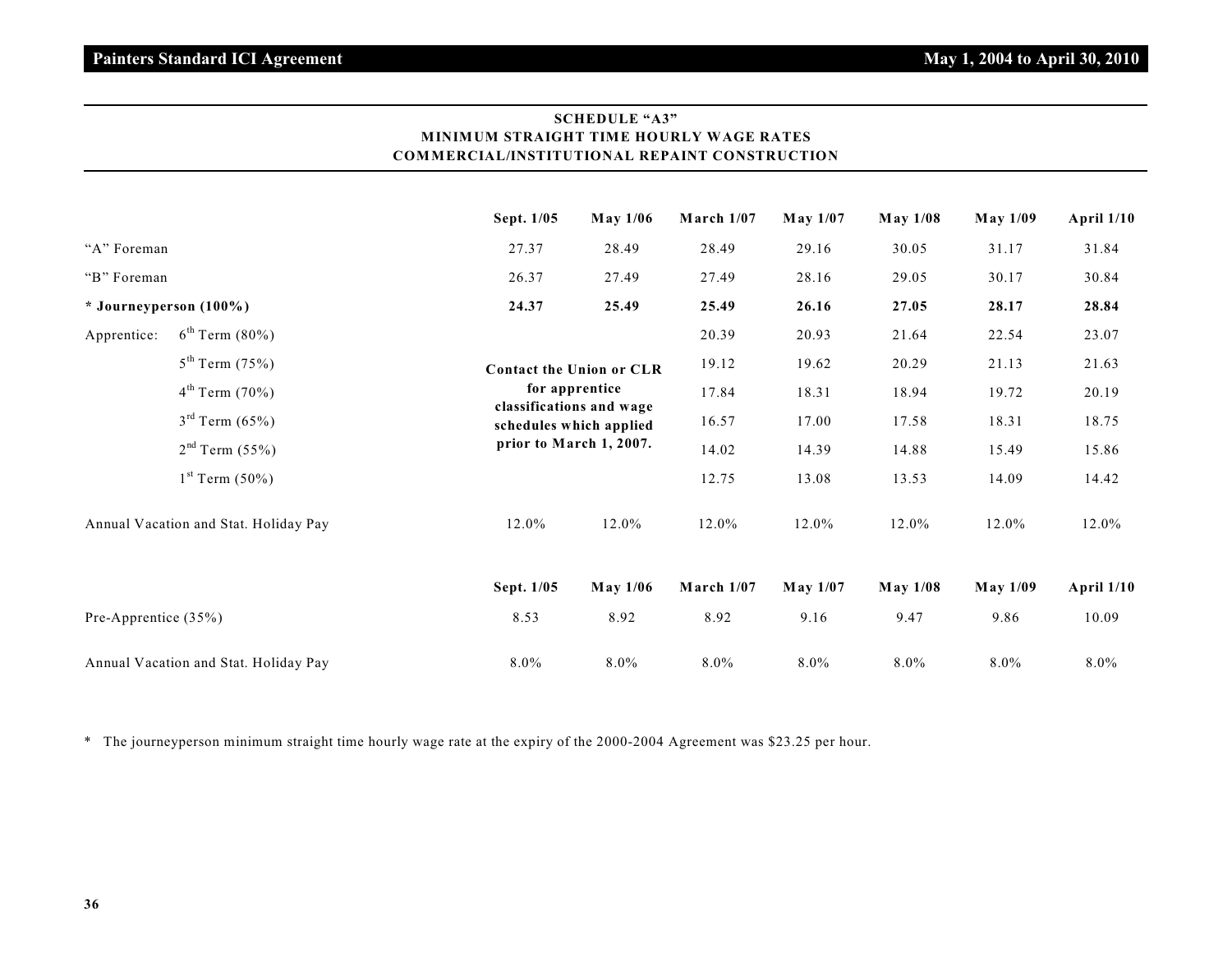# **SCHEDULE "B1" EMPLOYER CONTRIBUTIONS AND EMPLOYEE DEDUCTIONS**

- All remittances for hours of work on Industrial Construction projects shall be calculated and paid on the basis of "hours earned".
- All remittances for hours of work on Commercial/Institutional New Construction projects shall be calculated and paid on the basis of "hours worked".
- All remittances for hours of work on Commercial/Institutional Repaint Construction projects shall be calculated and paid on the basis of "hours worked".

| <b>FOREMEN AND JOURNEYPERSONS</b>                   | Sept. 1/05                                                                    | Nov. 1/05                                                                     | Nov. 1/06 | Nov. 1/07 |  |  |
|-----------------------------------------------------|-------------------------------------------------------------------------------|-------------------------------------------------------------------------------|-----------|-----------|--|--|
| <b>EMPLOYER CONTRIBUTIONS:</b>                      |                                                                               |                                                                               |           |           |  |  |
| * Union Health & Welfare Plan                       | 2.155                                                                         |                                                                               | 2.355     | 2.455     |  |  |
| * DC#38 Joint Trade Board                           |                                                                               | 2.255                                                                         |           |           |  |  |
| Union Pension Plan                                  | 2.500                                                                         | 2.500                                                                         | 2.500     | 2.500     |  |  |
| Contract Administration Fund                        | 0.130                                                                         | 0.130                                                                         | 0.130     | 0.130     |  |  |
| MPDA Management Fund                                | 0.100                                                                         | 0.100                                                                         | 0.100     | 0.100     |  |  |
| IUPAT Labor/Management Cooperation Fund             | 0.050                                                                         | 0.050                                                                         | 0.050     | 0.050     |  |  |
| <b>IUPAT Joint Apprenticeship and Training Fund</b> | 0.050                                                                         | 0.050                                                                         | 0.050     | 0.050     |  |  |
| Rehabilitation Plan                                 | 0.020                                                                         | 0.020                                                                         | 0.020     | 0.020     |  |  |
| Jurisdictional Assignment Plan                      | 0.010                                                                         | 0.010                                                                         | 0.010     | 0.010     |  |  |
| <b>BCBCBTU Fund</b>                                 | 0.010                                                                         | 0.010                                                                         | 0.010     | 0.010     |  |  |
| <b>Total Employer Contributions</b>                 | 5.025                                                                         | 5.125                                                                         | 5.225     | 5.325     |  |  |
| <b>EMPLOYEE DEDUCTIONS:</b>                         |                                                                               |                                                                               |           |           |  |  |
| <b>Administrative Dues</b>                          |                                                                               | 2.2% of base journeyperson wage rate, rounded to the nearest 2 decimal points |           |           |  |  |
| Painting Industry Advancement Fund (PIAF)           | 3.5% of base journeyperson wage rate, rounded to the nearest 3 decimal points |                                                                               |           |           |  |  |
| <b>BCYT</b>                                         | $0.050$ per hour                                                              |                                                                               |           |           |  |  |
| <b>Basic Monthly Dues</b>                           | $$23.00$ per month                                                            |                                                                               |           |           |  |  |

\* The parties reserve the right, upon mutual agreement, to adjust/readjust the allocation of the applicable Employer contribution if/as needed. As a result, Employers are advised to contact CLR or the Union for clarification as to how much of the applicable contribution has been allocated to the Union Health & Welfare Plan and how much has been allocated to the DC#38 Joint Trade Board, at any given point in time.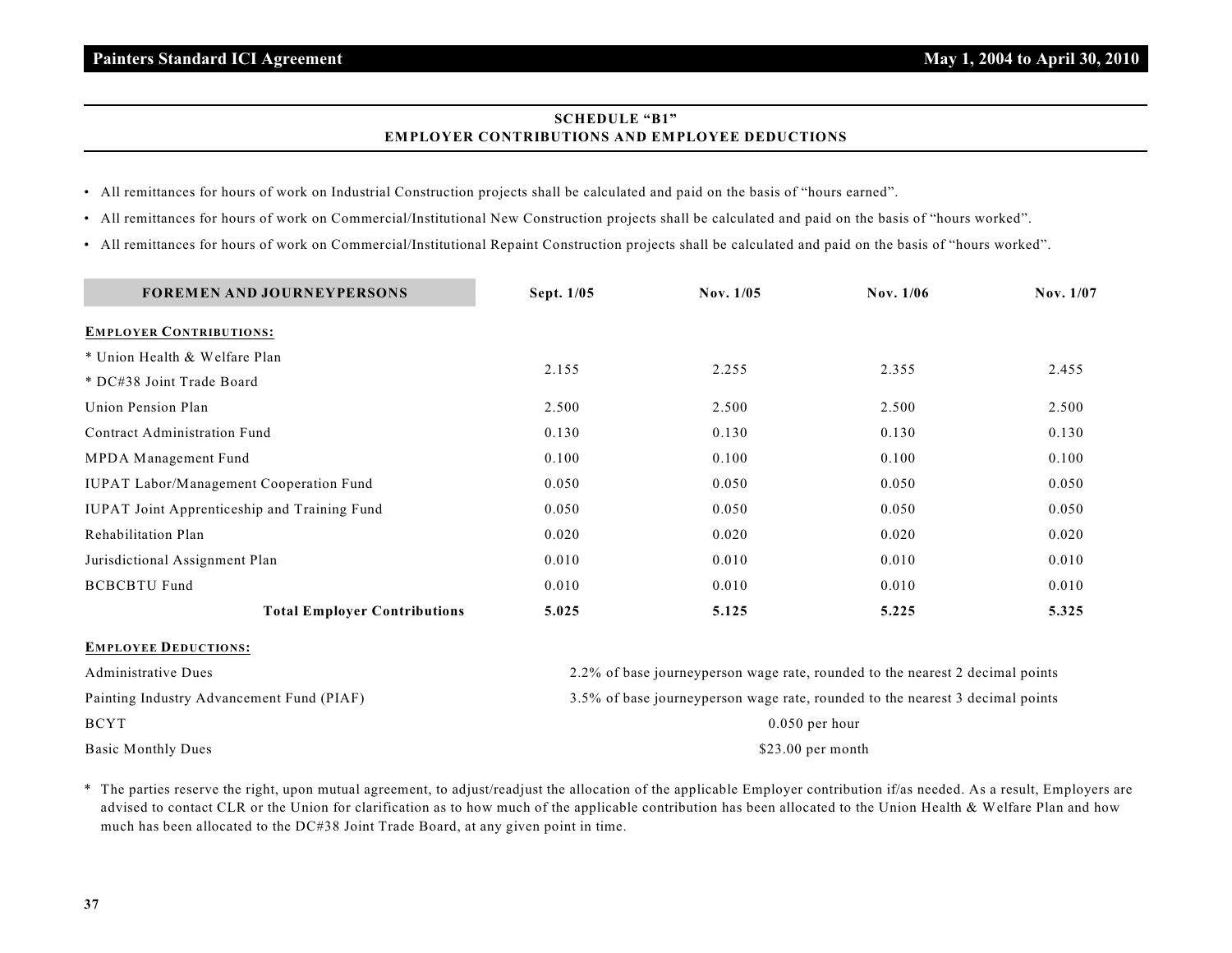# **SCHEDULE "B2" EMPLOYER CONTRIBUTIONS AND EMPLOYEE DEDUCTIONS**

- All remittances for hours of work on Industrial Construction projects shall be calculated and paid on the basis of "hours earned".
- All remittances for hours of work on Commercial/Institutional New Construction projects shall be calculated and paid on the basis of "hours worked".
- All remittances for hours of work on Commercial/Institutional Repaint Construction projects shall be calculated and paid on the basis of "hours worked".

| <b>APPRENTICES</b>                           | Sept. 1/05                                                      | Nov. 1/05      | Nov. 1/06                                                       | Nov. 1/07      |  |  |  |
|----------------------------------------------|-----------------------------------------------------------------|----------------|-----------------------------------------------------------------|----------------|--|--|--|
| <b>EMPLOYER CONTRIBUTIONS:</b>               |                                                                 |                |                                                                 |                |  |  |  |
| * Union Health & Welfare Plan                |                                                                 |                |                                                                 |                |  |  |  |
| * DC#38 Joint Trade Board                    | 2.155                                                           | 2.255          | 2.355                                                           | 2.455          |  |  |  |
| Union Pension Plan                           | not applicable                                                  | not applicable | not applicable                                                  | not applicable |  |  |  |
| Contract Administration Fund                 | 0.130                                                           | 0.130          | 0.130                                                           | 0.130          |  |  |  |
| MPDA Management Fund                         | 0.100                                                           | 0.100          | 0.100                                                           | 0.100          |  |  |  |
| IUPAT Labor/Management Cooperation Fund      | 0.050                                                           | 0.050          | 0.050                                                           | 0.050          |  |  |  |
| IUPAT Joint Apprenticeship and Training Fund | 0.050                                                           | 0.050          | 0.050                                                           | 0.050          |  |  |  |
| Rehabilitation Plan                          | 0.020                                                           | 0.020          | 0.020                                                           | 0.020          |  |  |  |
| Jurisdictional Assignment Plan               | 0.010                                                           | 0.010          | 0.010                                                           | 0.010          |  |  |  |
| <b>BCBCBTU Fund</b>                          | 0.010                                                           | 0.010          | 0.010                                                           | 0.010          |  |  |  |
| <b>Total Employer Contributions</b>          | 2.525                                                           | 2.625          | 2.725                                                           | 2.825          |  |  |  |
| <b>EMPLOYEE DEDUCTIONS:</b>                  |                                                                 |                |                                                                 |                |  |  |  |
| <b>Administrative Dues</b>                   |                                                                 |                | 2.2% of base wage rate, rounded to the nearest 2 decimal points |                |  |  |  |
| Painting Industry Advancement Fund (PIAF)    | 3.5% of base wage rate, rounded to the nearest 3 decimal points |                |                                                                 |                |  |  |  |
| <b>BCYT</b>                                  | $0.050$ per hour                                                |                |                                                                 |                |  |  |  |
| Apprentice Trade School Fund                 | 1.000 per hour                                                  |                |                                                                 |                |  |  |  |

Basic Monthly Dues \$23.00 per month

\* The parties reserve the right, upon mutual agreement, to adjust/readjust the allocation of the applicable Employer contribution if/as needed. As a result, Employers are advised to contact CLR or the Union for clarification as to how much of the applicable contribution has been allocated to the Union Health & Welfare Plan and how much has been allocated to the DC#38 Joint Trade Board, at any given point in time.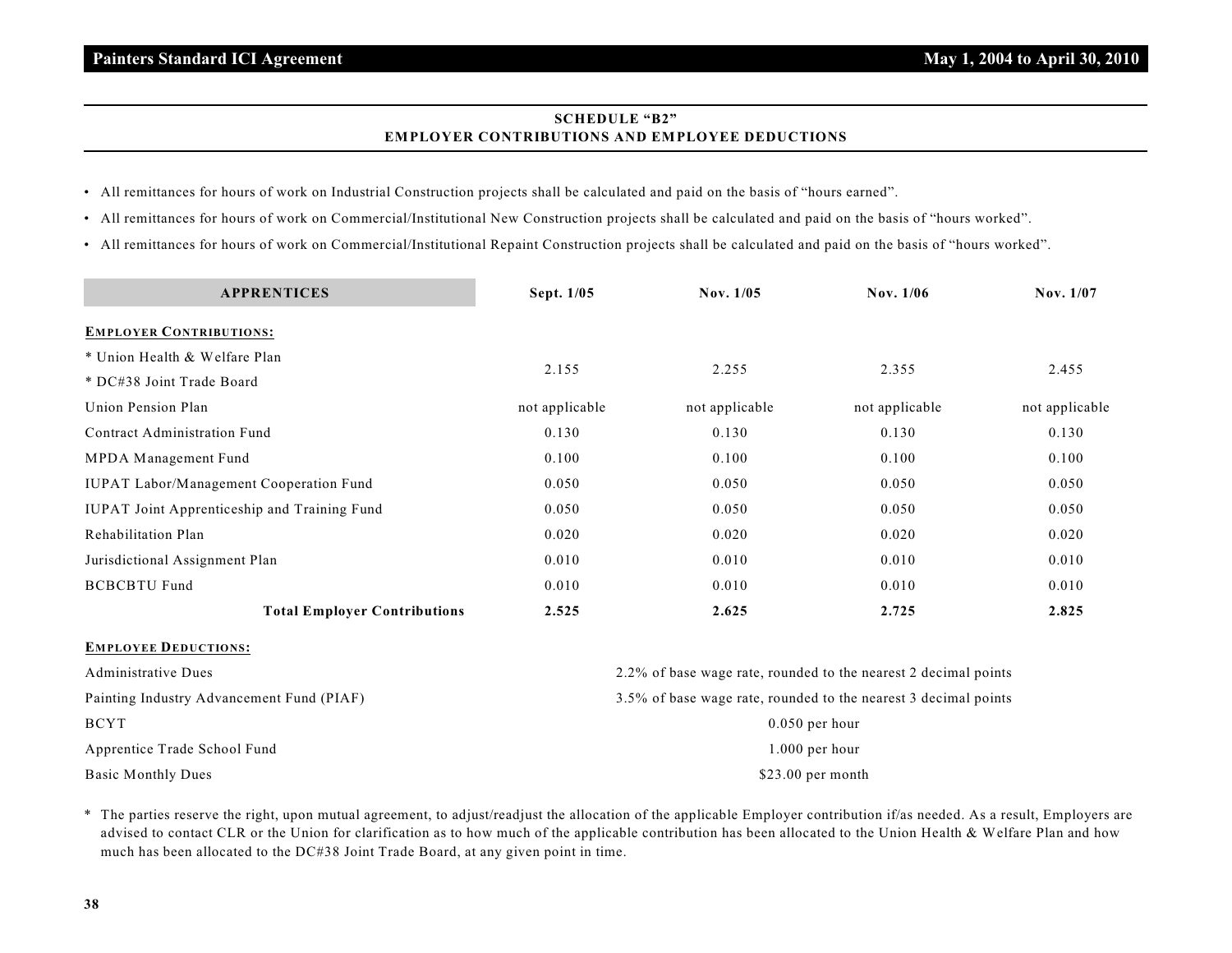# **SCHEDULE "B3" EMPLOYER CONTRIBUTIONS AND EMPLOYEE DEDUCTIONS**

- All remittances for hours of work on Industrial Construction projects shall be calculated and paid on the basis of "hours earned".
- All remittances for hours of work on Commercial/Institutional New Construction projects shall be calculated and paid on the basis of "hours worked".
- All remittances for hours of work on Commercial/Institutional Repaint Construction projects shall be calculated and paid on the basis of "hours worked".

| <b>PRE-APPRENTICES</b>                         | Sept. 1/05                                                      | Nov. 1/05                       |                                 | Nov. 1/07                       |  |  |  |
|------------------------------------------------|-----------------------------------------------------------------|---------------------------------|---------------------------------|---------------------------------|--|--|--|
| <b>EMPLOYER CONTRIBUTIONS:</b>                 |                                                                 |                                 |                                 |                                 |  |  |  |
| * Union Health & Welfare Plan                  |                                                                 |                                 |                                 | Contact Union or CLR.           |  |  |  |
| * DC#38 Joint Trade Board                      | Contact Union or CLR.                                           | Contact Union or CLR.           | Contact Union or CLR.           |                                 |  |  |  |
| Union Pension Plan                             | not applicable                                                  | not applicable                  | not applicable                  | not applicable                  |  |  |  |
| Contract Administration Fund                   | 0.130                                                           | 0.130                           | 0.130                           | 0.130                           |  |  |  |
| MPDA Management Fund                           | 0.100                                                           | 0.100                           | 0.100                           | 0.100                           |  |  |  |
| <b>IUPAT Labor/Management Cooperation Fund</b> | 0.050                                                           | 0.050                           | 0.050                           | 0.050                           |  |  |  |
| IUPAT Joint Apprenticeship and Training Fund   | 0.050                                                           | 0.050                           | 0.050                           | 0.050                           |  |  |  |
| Rehabilitation Plan                            | 0.020                                                           | 0.020                           | 0.020                           | 0.020                           |  |  |  |
| Jurisdictional Assignment Plan                 | 0.010                                                           | 0.010                           | 0.010                           | 0.010                           |  |  |  |
| <b>BCBCBTU Fund</b>                            | 0.010                                                           | 0.010                           | 0.010                           | 0.010                           |  |  |  |
| <b>Total Employer Contributions</b>            | <b>Contact Union</b><br>or CLR.                                 | <b>Contact Union</b><br>or CLR. | <b>Contact Union</b><br>or CLR. | <b>Contact Union</b><br>or CLR. |  |  |  |
| <b>EMPLOYEE DEDUCTIONS:</b>                    |                                                                 |                                 |                                 |                                 |  |  |  |
| <b>Administrative Dues</b>                     | 2.2% of base wage rate, rounded to the nearest 2 decimal points |                                 |                                 |                                 |  |  |  |
| Painting Industry Advancement Fund (PIAF)      | 3.5% of base wage rate, rounded to the nearest 3 decimal points |                                 |                                 |                                 |  |  |  |
| <b>BCYT</b>                                    | $0.050$ per hour                                                |                                 |                                 |                                 |  |  |  |
| <b>Basic Monthly Dues</b>                      | $$23.00$ per month                                              |                                 |                                 |                                 |  |  |  |

\* The parties reserve the right, upon mutual agreement, to adjust/readjust the allocation of the applicable Employer contribution if/as needed. As a result, Employers are advised to contact CLR or the Union for clarification as to how much of the applicable contribution has been allocated to the Union Health & Welfare Plan and how much has been allocated to the DC#38 Joint Trade Board, at any given point in time.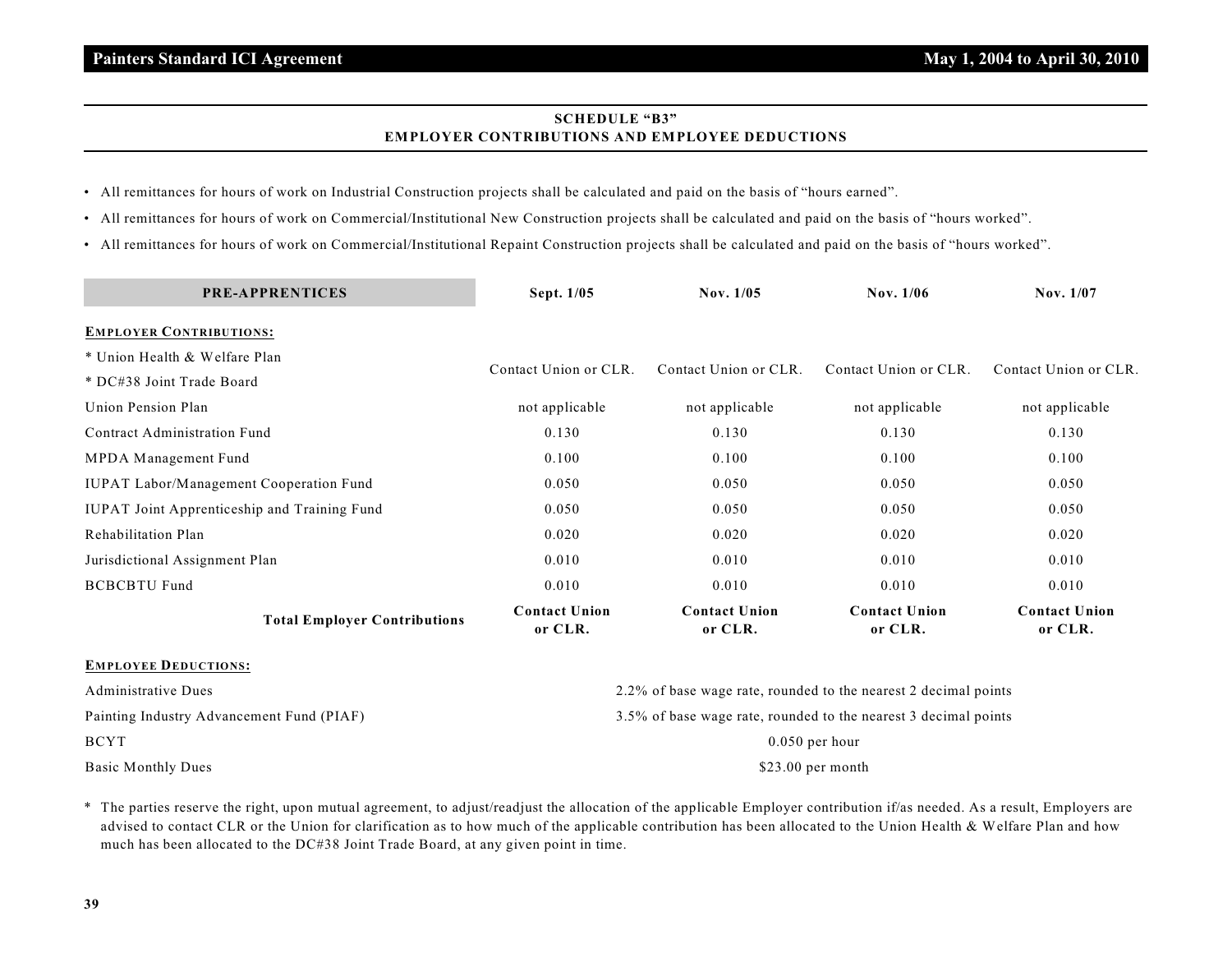# **APPENDIX "A" - DEFINITIONS AND ABBREVIATIONS (PAGE 1 OF 2)**

The following definitions and abbreviations shall be applicable to the interpretation of this Agreement.

#### **1. BCBCBTU:**

Bargaining Council of British Columbia Building Trade Unions

#### **2. BCYT:**

British Columbia and Yukon Territory Building and Construction Trades Council

# **3. Commercial/Institutional Construction:**

Stores, office buildings, schools, restaurants, law courts, filling stations, garages, hotels, banks, business offices, insurance agencies, theatres, municipal office buildings, fire stations, dairies, dry cleaners, car lots, markets, barber and beauty shops, health centres, hospitals, printing offices, depots, churches, swimming pools, recreation centres, bowling alleys, places of amusement, first aid stations, correctional facilities, funeral homes, shopping centres and other like structures or buildings not of an industrial or residential nature. The parties agree that the foregoing definition does include offices, etc. located within plants or facilities of an industrial nature.

# **4. CLR:**

Construction Labour Relations Association of British Columbia

# **5. Compressed Work Week:**

A compressed work week must prevail for a minimum of a least one (1) complete cycle of four (4) consecutive days, Monday through Thursday, or Tuesday through Friday inclusive, in order to be deemed to be a properly constituted compressed work week. Notwithstanding the foregoing, the parties acknowledge that hiring, layoff and/or project completion will often occur mid way through a cycle. To that end, the deciding factor when determining whether or not an individual has been employed on a properly constituted compressed work week shall be whether or not the preponderance of the crew working the compressed work week worked for a minimum of a least one (1) complete cycle. For example, if four (4) individuals were employed throughout two (2) complete compressed work week cycles, and a fifth individual was employed only for the last day of the second cycle, the fifth individual would nevertheless be deemed to have worked on a properly constituted compressed work week.

#### **6. Employee:**

Any individual who is a member of the Union, and/or such other person employed by the Employer under the terms of this Agreement.

#### **7. Employer:**

Any individual, business, partnership, company, corporation, or other similar entity, signatory to this Agreement. Where the term Employer is used within this Agreement, and the context of such usage makes it appropriate and logical to regard this term as a reference to a person, as opposed to a legal entity, then such usage shall be considered to refer to an authorized representative of the Employer.

#### **8. Gender:**

Wherever the words "man", "men", "he" or "his" are utilized in this Agreement they shall be considered to apply equally to both genders (i.e. male and female).

# **9. Hours Earned:**

- 1 straight time hour = 1 hour earned
- 1 time and one-half overtime hour =  $1\frac{1}{2}$  hours earned
- 1 double time overtime hour = 2 hours earned

# **10. Hours Worked:**

- $\cdot$  1 straight time hour = 1 hour worked
- 1 time and one-half overtime hour = 1 hour worked
- 1 double time overtime hour = 1 hour worked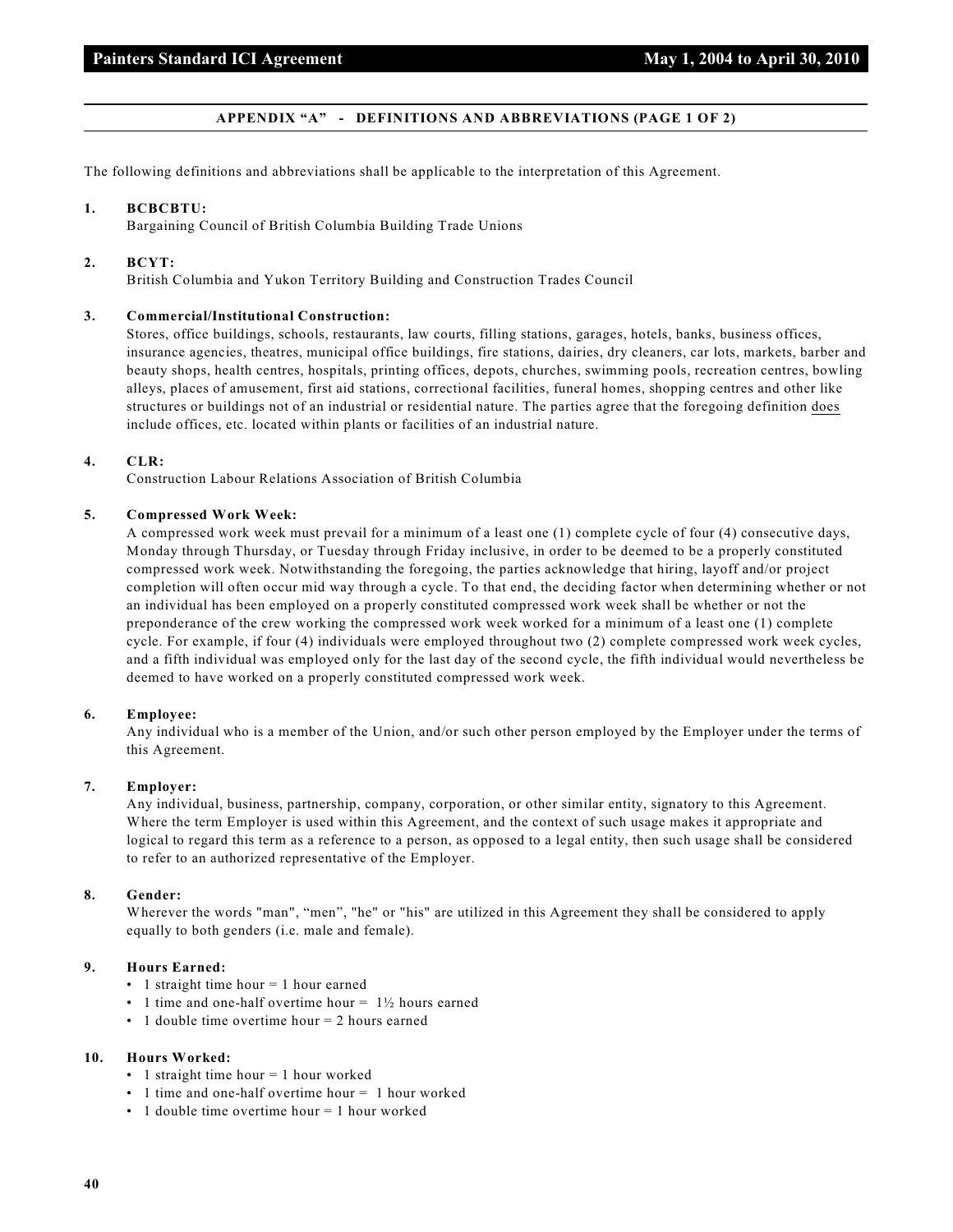# **APPENDIX "A" - DEFINITIONS AND ABBREVIATIONS (PAGE 2 OF 2)**

#### **11. Industrial Construction:**

Shall include all work performed under the Scope of Work of this Agreement, on factories, mills, manufacturing plants, refineries, processing, pumping and storing, and power plants, on steel or wood structures, to include all industrial equipment or appurtenances thereto, such as pipes, flumes, penstocks, (inside or out) boilers, storage tanks, brackets, hangers and motors, work on bridges, tanks, towers, stacks, vessels, gantries, cranes, and rigging. All work in tunnels, shafts, silos and penstocks, rubber sheeting, tank lining and other non-metallic sheetings, all building cleaning and/or any work not classified as residential or commercial. The parties agree that the foregoing definition does not include commercial/institutional work performed within plants or facilities of an industrial nature.

# **12. IUPAT:**

International Union of Painters and Allied Trades

# **13. Local Resident:**

A local resident shall be defined to mean any person residing within one hundred (100) kilometres by road of the project or, where ferry travel is involved, within seventy-five (75) minutes travel time including ferry travel and road kilometres, and who has resided at a permanent address for a period of forty-five (45) calendar days in any city, town, village or district where the work is being performed.

# **14. Metro Zone: Vancouver-New Westminster**

The Vancouver-New Westminster Metro Zone shall extend to the exterior boundaries of West Vancouver, North Vancouver, University Area, Richmond, Delta, White Rock, east along United States border to Highway 11, north on Highway 11 to Fraser River, east along Fraser River to the eastern border of Mission, north along the eastern border of Mission to Stave Lake, then in a direct line west across to the southern most point of Alouette Lake, continuing in a direct line to Indian Arm across the northern most point of Sasamat Lake to Bedwell Bay.

#### **Metro Zone: Victoria**

The Victoria Metro Zone shall extend to the area south and east of a line drawn from the mouth of Muir Creek, to the height of land on the Malahat including the Saanich Peninsula.

#### **Metro Zone: Nanaimo**

The Nanaimo Metro Zone shall extend to the area between Chemanius on the South and Qualicum on the North. Without expanding, limiting, or changing in any way the above, the area in general is from Vancouver Island' s East Coast inland to include the built-up areas. Ladysmith, Nanaimo, Parksville, Qualicum and Chemanius are included. The precise area is as drawn on the maps signed by the parties.

# **15. MPDA:**

Master Painters and Decorators Association of British Columbia

# **16. Out-of-Town Project:**

An out-of-town project shall be defined as any project to which an Employee does not travel daily from his residence. Notwithstanding the foregoing, any project that is located more than two (2) hours travel, each way, from an Employee's residence, any project to which it is not practical for the Employee to travel daily from his residence, and any project to which it is not cost effective for the Employer if the Employee travels daily from his residence, shall be defined as an out-of-town project. Notwithstanding any/all contrary provision(s) of this Agreement, any project located within either the Lower Mainland or Greater Victoria shall not be defined as an out-of-town project.

# **17. Union:**

IUPAT Local 138 and/or any other such IUPAT Local as may be established whose membership per forms ICI Painting work as governed by the terms of this Agreement. Where the term Union is used within this Agreement, and the context of such usage makes it appropriate and logical to regard this term as a reference to a person, as opposed to a legal entity, then such usage shall be considered to refer to an authorized representative of the Union.

# **18. WorkSafe BC**:

Workers' Compensation Board of BC